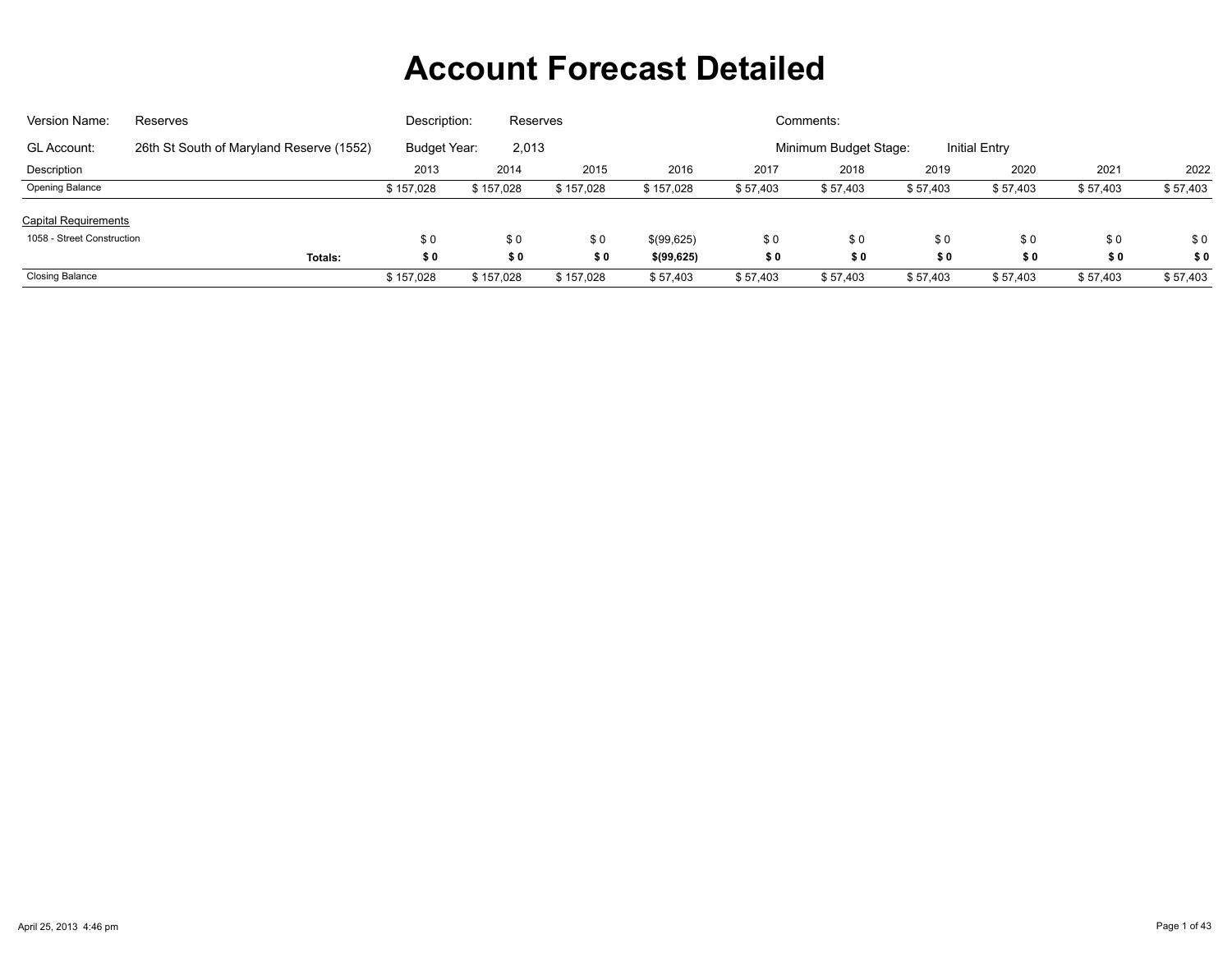| Version Name:                      | <b>Reserves</b>                                           | Description: |             | Reserves      |               |               | Comments:             |               |               |                 |                 |
|------------------------------------|-----------------------------------------------------------|--------------|-------------|---------------|---------------|---------------|-----------------------|---------------|---------------|-----------------|-----------------|
| <b>GL Account:</b>                 | 8th Street Bridge Replacement Reserve (1531) Budget Year: |              | 2,013       |               |               |               | Minimum Budget Stage: |               | Initial Entry |                 |                 |
| Description                        |                                                           | 2013         | 2014        | 2015          | 2016          | 2017          | 2018                  | 2019          | 2020          | 2021            | 2022            |
| Opening Balance                    |                                                           | \$1,787,804  | \$1,764,324 | \$1,840,844   | \$(5,584,156) | \$(5,509,156) | \$(5,434,156)         | \$(5,359,156) | \$(5,284,156) | \$(5,209,156)   | \$(5, 134, 156) |
| <b>Capital Requirements</b>        |                                                           |              |             |               |               |               |                       |               |               |                 |                 |
| 84 - 8th Street Bridge Replacement |                                                           | \$(100.000)  | \$0         | \$(7,500,000) | \$0           | \$0           | \$0                   | \$0           | \$0           | \$0             | \$0             |
|                                    | Totals:                                                   | \$(100,000)  | \$0         | \$(7,500,000) | \$0           | \$0           | \$0                   | \$0           | \$0           | \$0             | \$0             |
| <b>Account Forecast Details</b>    |                                                           |              |             |               |               |               |                       |               |               |                 |                 |
| Reserve Appropriations             |                                                           | \$76,520     | \$76,520    | \$75,000      | \$75,000      | \$75,000      | \$75,000              | \$75,000      | \$75,000      | \$75,000        | \$75,000        |
|                                    | Totals:                                                   | \$76,520     | \$76,520    | \$75,000      | \$75,000      | \$75,000      | \$75,000              | \$75,000      | \$75,000      | \$75,000        | \$75,000        |
| <b>Closing Balance</b>             |                                                           | \$1,764,324  | \$1,840,844 | \$(5,584,156) | \$(5,509,156) | \$(5,434,156) | \$(5,359,156)         | \$(5,284,156) | \$(5,209,156) | \$(5, 134, 156) | \$(5,059,156)   |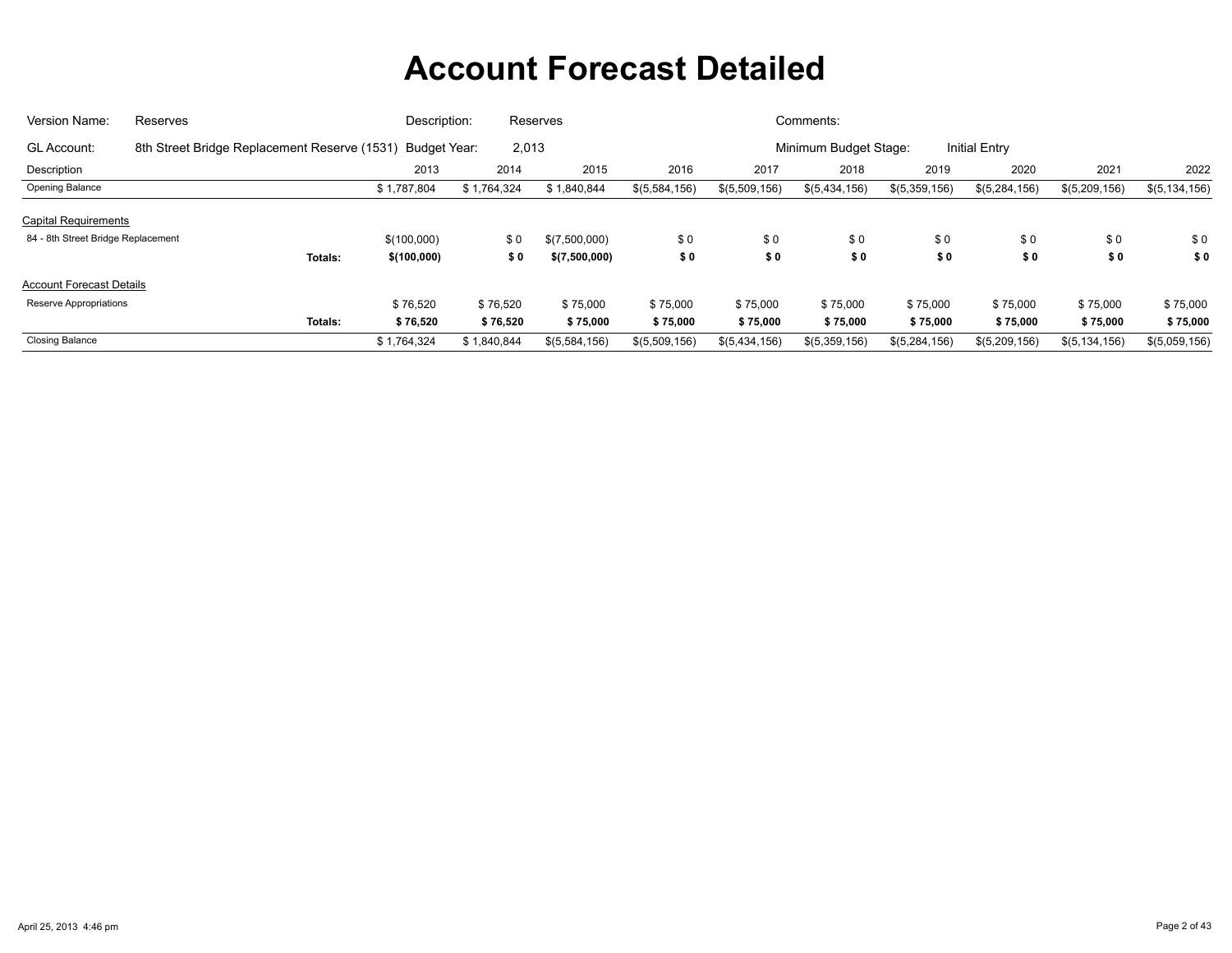| Version Name:                                                                                                            | Reserves | Description:<br>Comments:<br>Reserves |           |           |           |           |             |           |           |           |           |
|--------------------------------------------------------------------------------------------------------------------------|----------|---------------------------------------|-----------|-----------|-----------|-----------|-------------|-----------|-----------|-----------|-----------|
| Minimum Budget Stage:<br><b>Initial Entry</b><br>Budget Year:<br>2,013<br><b>GL Account:</b><br>Ambulance Reserve (1514) |          |                                       |           |           |           |           |             |           |           |           |           |
| Description                                                                                                              |          | 2013                                  | 2014      | 2015      | 2016      | 2017      | 2018        | 2019      | 2020      | 2021      | 2022      |
| <b>Opening Balance</b>                                                                                                   |          | \$434,680                             | \$434,680 | \$434,680 | \$434,680 | \$434,680 | \$434,680   | \$284,680 | \$284,680 | \$284,680 | \$284,680 |
| <b>Capital Requirements</b>                                                                                              |          |                                       |           |           |           |           |             |           |           |           |           |
| 387 - Ambulance Equipment Upgrades                                                                                       |          | \$0                                   | \$0       | \$0       | \$0       | \$0       | \$(150,000) | \$0       | \$0       | \$0       | \$0       |
|                                                                                                                          | Totals:  | \$0                                   | \$0       | \$0       | \$0       | \$0       | \$(150,000) | \$0       | \$0       | \$0       | \$0       |
| <b>Closing Balance</b>                                                                                                   |          | \$434,680                             | \$434,680 | \$434,680 | \$434,680 | \$434,680 | \$284,680   | \$284,680 | \$284,680 | \$284,680 | \$284,680 |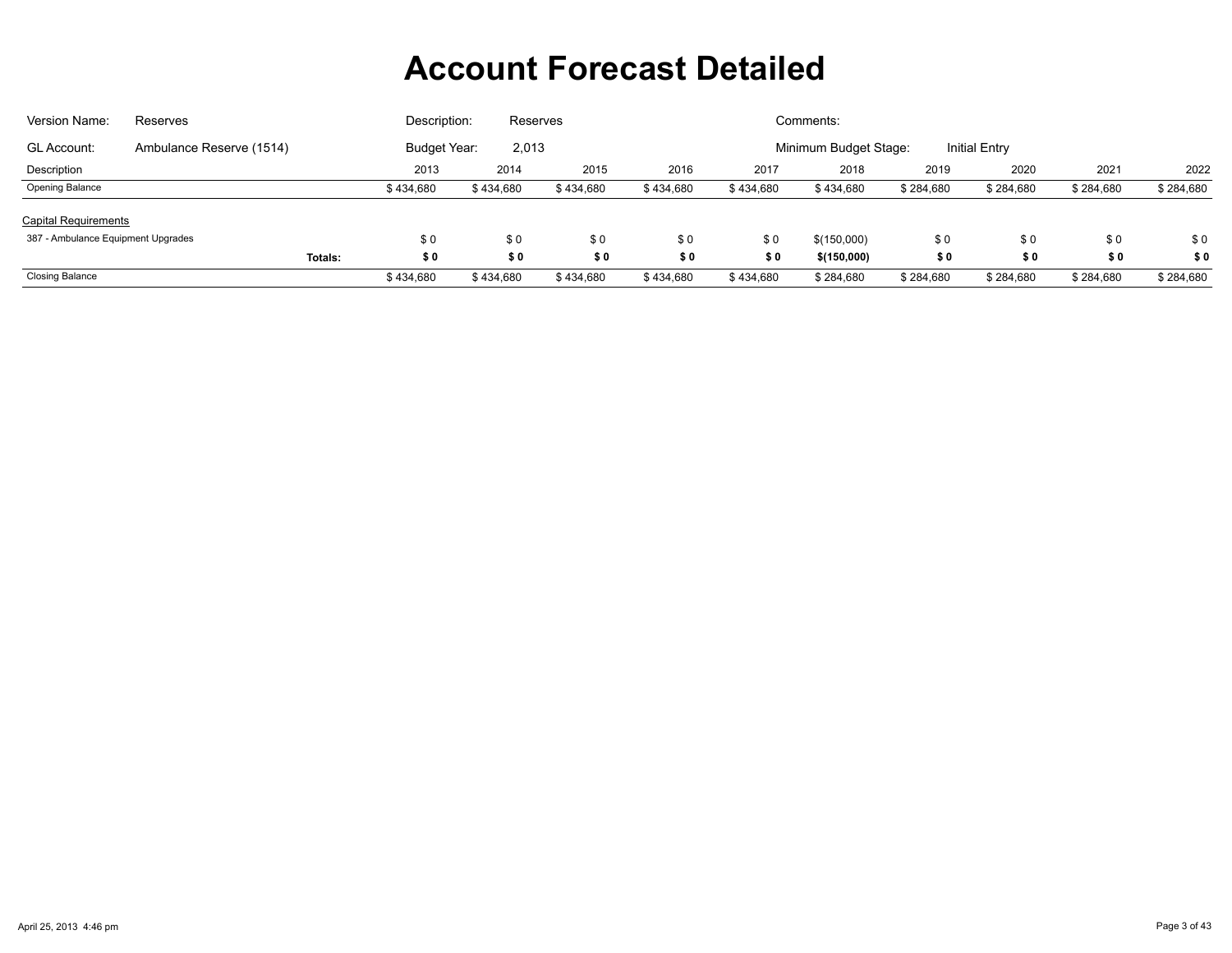| Version Name:                   | Reserves                                 | Description:                 | Reserves    |            |           |             | Comments:             |             |                      |            |           |
|---------------------------------|------------------------------------------|------------------------------|-------------|------------|-----------|-------------|-----------------------|-------------|----------------------|------------|-----------|
| GL Account:                     | Brandon Municipal Airport Reserve (1507) | 2,013<br><b>Budget Year:</b> |             |            |           |             | Minimum Budget Stage: |             | <b>Initial Entry</b> |            |           |
| Description                     |                                          | 2013                         | 2014        | 2015       | 2016      | 2017        | 2018                  | 2019        | 2020                 | 2021       | 2022      |
| Opening Balance                 |                                          | \$367,556                    | \$247,556   | \$397,556  | \$557,556 | \$757,556   | \$1,007,556           | \$1,257,556 | \$1,507,556          | \$(92,444) | \$157,556 |
| <b>Capital Requirements</b>     |                                          |                              |             |            |           |             |                       |             |                      |            |           |
| 892 - Building and Grounds      |                                          | \$(120,000)                  | \$(50,000)  | \$(40,000) | \$0       | \$0         | \$0                   | \$0         | \$(1,850,000)        | \$0        | \$0       |
|                                 | <b>Totals:</b>                           | \$(120,000)                  | \$ (50,000) | \$(40,000) | \$0       | \$0         | \$0                   | \$0         | \$(1,850,000)        | \$0        | \$0       |
| <b>Account Forecast Details</b> |                                          |                              |             |            |           |             |                       |             |                      |            |           |
| Appropriations                  |                                          | \$0                          | \$200,000   | \$200,000  | \$200,000 | \$250,000   | \$250,000             | \$250,000   | \$250,000            | \$250,000  | \$250,000 |
|                                 | Totals:                                  | \$0                          | \$200,000   | \$200,000  | \$200,000 | \$250,000   | \$250,000             | \$250,000   | \$250,000            | \$250,000  | \$250,000 |
| <b>Closing Balance</b>          |                                          | \$247,556                    | \$397,556   | \$557,556  | \$757,556 | \$1,007,556 | \$1,257,556           | \$1,507,556 | \$(92,444)           | \$157,556  | \$407,556 |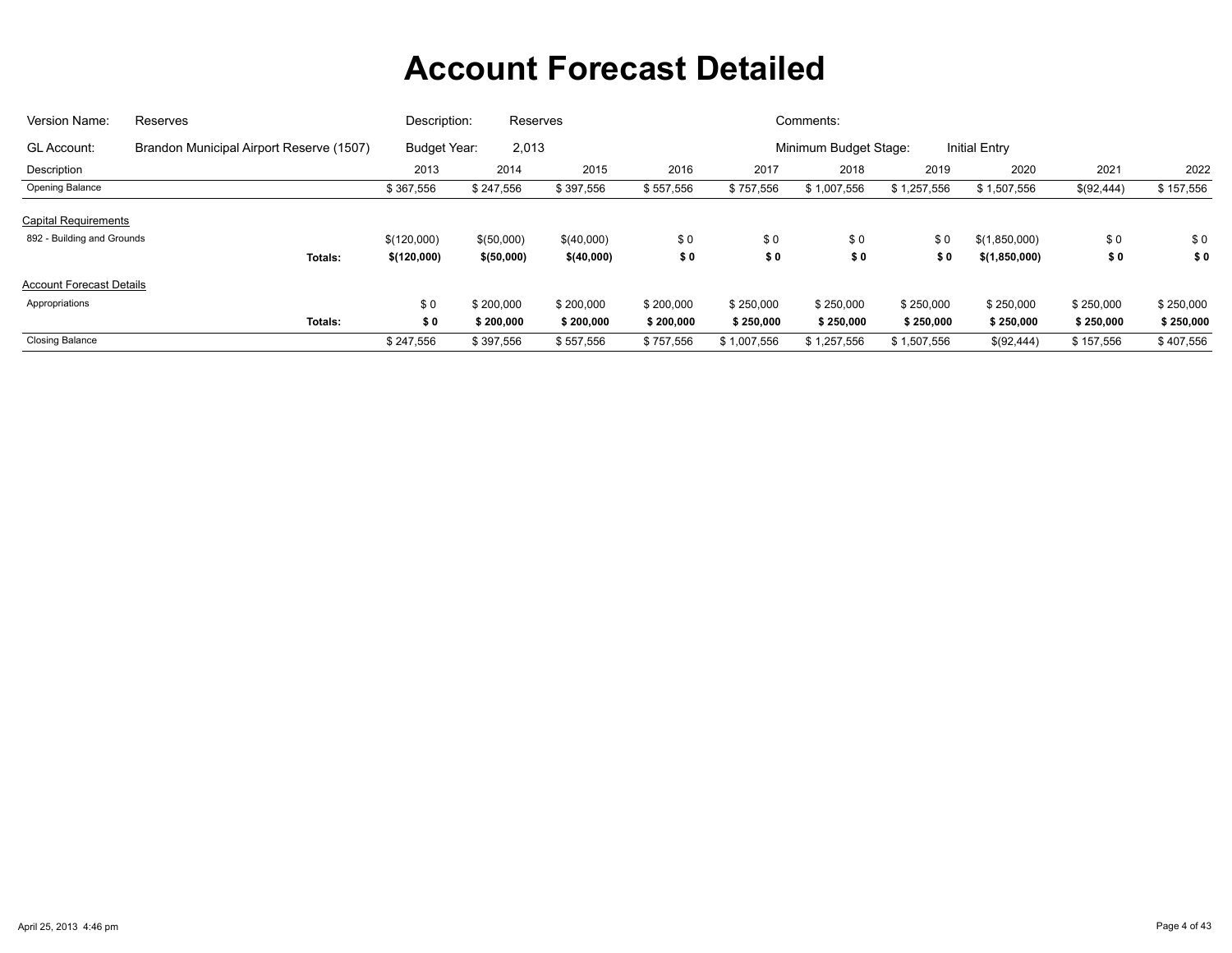| Version Name:                   | Reserves                           | Description: |             | Reserves    |                       |             | Comments:     |             |             |             |             |
|---------------------------------|------------------------------------|--------------|-------------|-------------|-----------------------|-------------|---------------|-------------|-------------|-------------|-------------|
| <b>GL Account:</b>              | Capital Development Reserve (1520) | 2,013        |             |             | Minimum Budget Stage: |             | Initial Entry |             |             |             |             |
| Description                     |                                    | 2013         | 2014        | 2015        | 2016                  | 2017        | 2018          | 2019        | 2020        | 2021        | 2022        |
| Opening Balance                 |                                    | \$1,105,520  | \$1,145,310 | \$1,345,310 | \$1,545,310           | \$1,745,310 | \$970,310     | \$1,170,310 | \$1,370,310 | \$630,310   | \$(119,690) |
| <b>Capital Requirements</b>     |                                    |              |             |             |                       |             |               |             |             |             |             |
| 1058 - Street Construction      |                                    | \$(60,210)   | \$0         | \$0         | \$0                   | \$0         | \$0           | \$0         | \$0         | \$0         | \$0         |
| 198 - Clare Avenue Construction |                                    | \$0          | \$0         | \$0         | \$0                   | \$0         | \$0           | \$0         | \$(940,000) | \$(950,000) | \$0         |
| 828 - ACC Site Development      |                                    | \$0          | \$0         | \$0         | \$0                   | \$(975,000) | \$0           | \$0         | \$0         | \$0         | \$0         |
|                                 | Totals:                            | \$ (60, 210) | \$0         | \$0         | \$0                   | \$(975,000) | \$0           | \$0         | \$(940,000) | \$(950,000) | \$0         |
| <b>Account Forecast Details</b> |                                    |              |             |             |                       |             |               |             |             |             |             |
| Appropriations                  |                                    | \$100,000    | \$200,000   | \$200,000   | \$200,000             | \$200,000   | \$200,000     | \$200,000   | \$200,000   | \$200,000   | \$200,000   |
|                                 | Totals:                            | \$100,000    | \$200,000   | \$200,000   | \$200,000             | \$200,000   | \$200,000     | \$200,000   | \$200,000   | \$200,000   | \$200,000   |
| <b>Closing Balance</b>          |                                    | \$1,145,310  | \$1,345,310 | \$1,545,310 | \$1,745,310           | \$970,310   | \$1,170,310   | \$1,370,310 | \$630,310   | \$(119,690) | \$80,310    |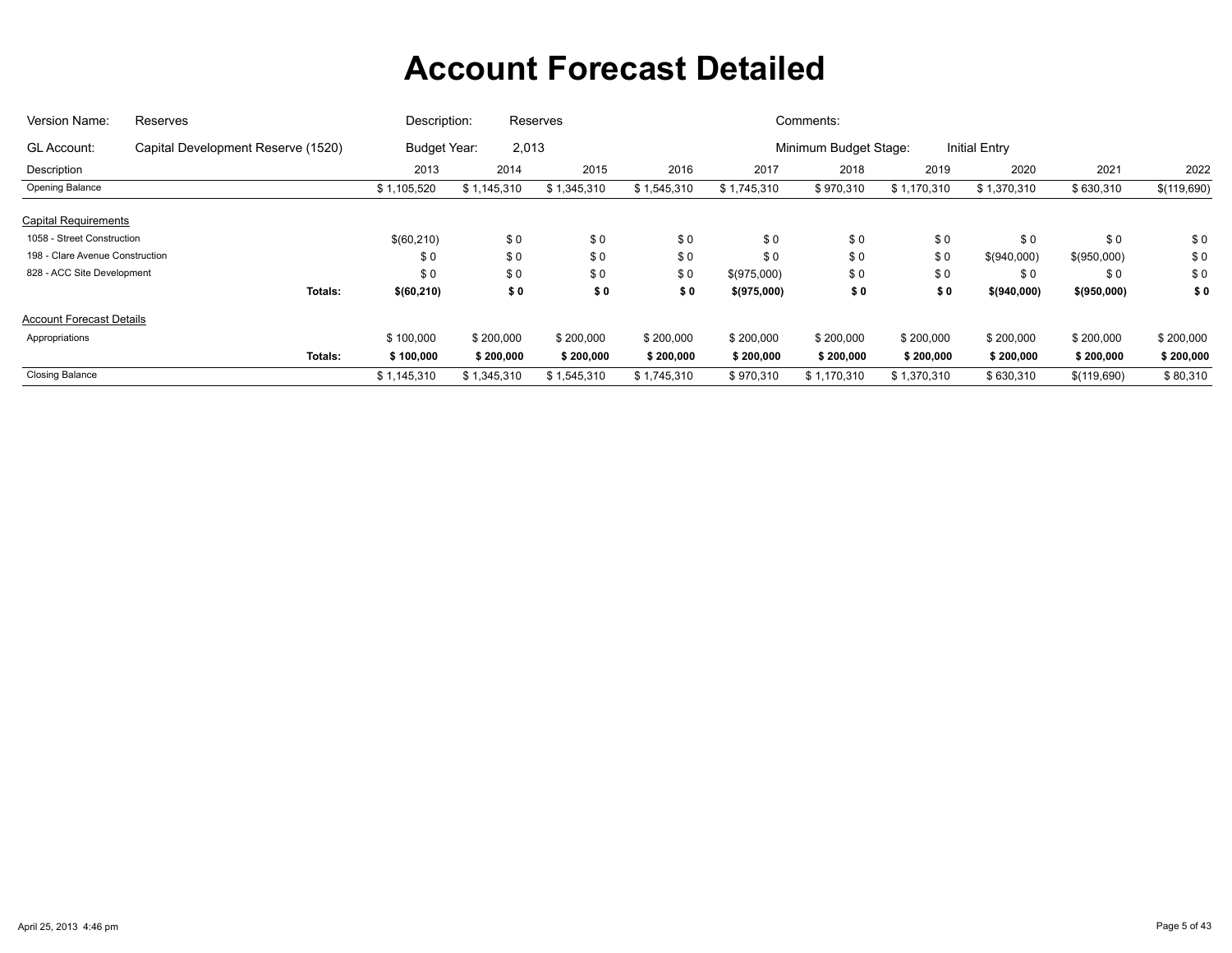| Version Name:                   | Reserves                             | Description: | Reserves                     |             |             |              | Comments:             |             |                      |             |             |
|---------------------------------|--------------------------------------|--------------|------------------------------|-------------|-------------|--------------|-----------------------|-------------|----------------------|-------------|-------------|
| GL Account:                     | Centennial Auditorium Reserve (1524) |              | 2,013<br><b>Budget Year:</b> |             |             |              | Minimum Budget Stage: |             | <b>Initial Entry</b> |             |             |
| Description                     |                                      | 2013         | 2014                         | 2015        | 2016        | 2017         | 2018                  | 2019        | 2020                 | 2021        | 2022        |
| Opening Balance                 |                                      | \$274,206    | \$242,206                    | \$194,706   | \$146,206   | \$104,206    | \$79,206              | \$89,206    | \$99,206             | \$109,206   | \$119,206   |
| <b>Capital Requirements</b>     |                                      |              |                              |             |             |              |                       |             |                      |             |             |
| 169 - Centennial Auditorium     |                                      | \$(92,000)   | \$(107,500)                  | \$(108,500) | \$(102,000) | \$(85,000)   | \$(50,000)            | \$(50,000)  | \$(50,000)           | \$(50,000)  | \$(50,000)  |
|                                 | Totals:                              | \$(92,000)   | \$(107,500)                  | \$(108,500) | \$(102,000) | $$$ (85,000) | \$ (50,000)           | \$ (50,000) | \$(50,000)           | \$ (50,000) | \$ (50,000) |
| <b>Account Forecast Details</b> |                                      |              |                              |             |             |              |                       |             |                      |             |             |
| Appropriations                  |                                      | \$60,000     | \$60,000                     | \$60,000    | \$60,000    | \$60,000     | \$60,000              | \$60,000    | \$60,000             | \$60,000    | \$60,000    |
|                                 | Totals:                              | \$60,000     | \$60,000                     | \$60,000    | \$60,000    | \$60,000     | \$60,000              | \$60,000    | \$60,000             | \$60,000    | \$60,000    |
| <b>Closing Balance</b>          |                                      | \$242,206    | \$194,706                    | \$146,206   | \$104,206   | \$79,206     | \$89,206              | \$99,206    | \$109,206            | \$119,206   | \$129,206   |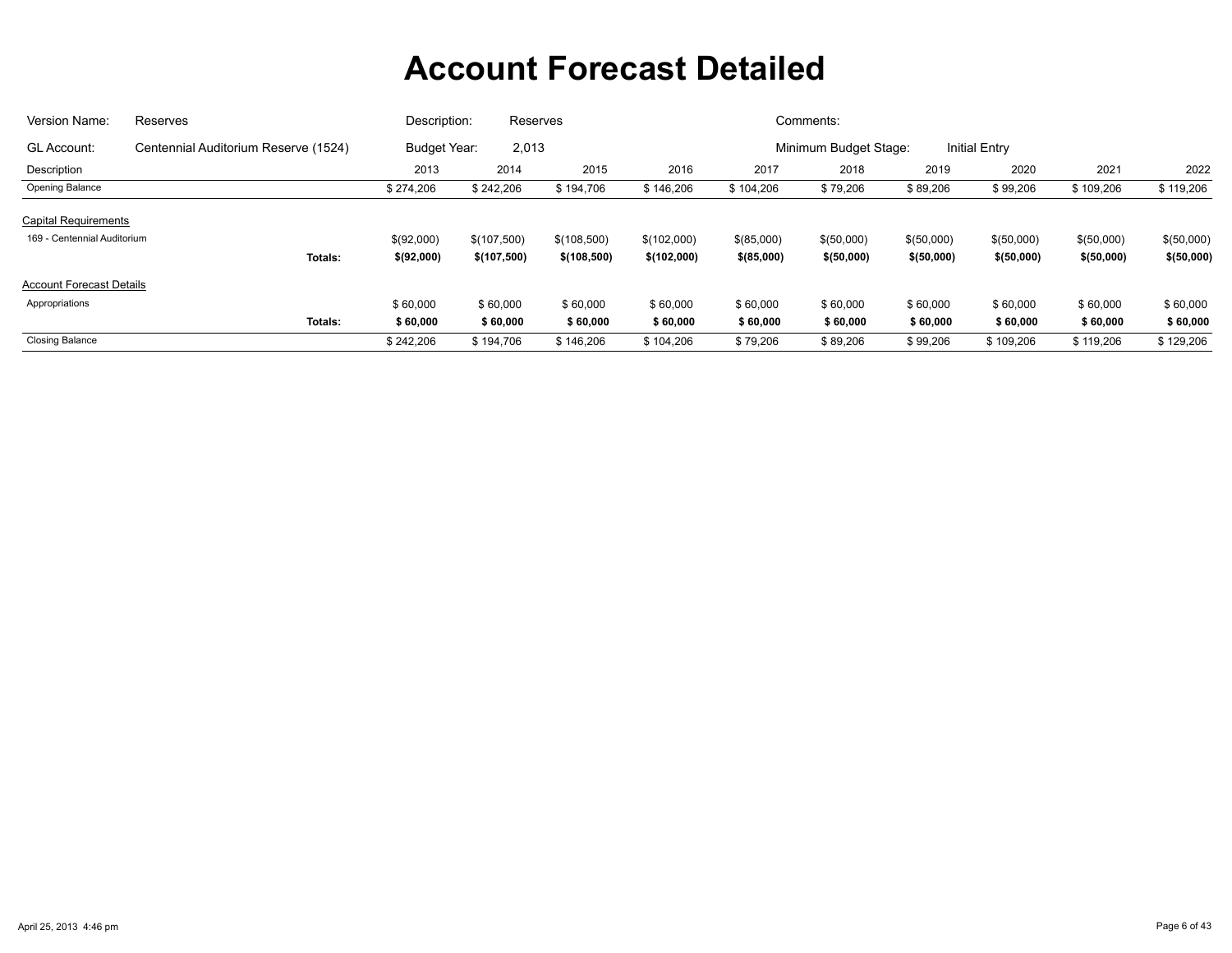| Version Name:                        | Reserves                              | Description:  | Reserves    |             |             |             | Comments:             |           |               |                                    |           |
|--------------------------------------|---------------------------------------|---------------|-------------|-------------|-------------|-------------|-----------------------|-----------|---------------|------------------------------------|-----------|
| GL Account:                          | Civic Services Complex Reserve (1533) | Budget Year:  | 2,013       |             |             |             | Minimum Budget Stage: |           | Initial Entry |                                    |           |
| Description                          |                                       | 2013          | 2014        | 2015        | 2016        | 2017        | 2018                  | 2019      | 2020          | 2021                               | 2022      |
| Opening Balance                      |                                       | \$541,762     | \$216,762   | \$156,762   | \$131,762   | \$156,762   | \$126,762             | \$201,762 | \$276,762     | \$351,762                          | \$426,762 |
| <b>Capital Requirements</b>          |                                       |               |             |             |             |             |                       |           |               |                                    |           |
| 232 - Streets Equipment Replacements |                                       | \$0           | \$(40,000)  | \$0         | \$0         | \$0         | \$0                   | \$0       | \$0           | \$0                                | \$0       |
| 291 - Civic Services Complex         |                                       | $$$ (350,000) | \$(95,000)  | \$(100,000) | \$(50,000)  | \$(105,000) | \$0                   | \$0       | \$0           | \$0<br>\$0<br>\$75,000<br>\$75,000 | \$0       |
|                                      | Totals:                               | \$(350,000)   | \$(135,000) | \$(100,000) | \$ (50,000) | \$(105,000) | \$0                   | \$0       | \$0           |                                    | \$0       |
| <b>Account Forecast Details</b>      |                                       |               |             |             |             |             |                       |           |               |                                    |           |
| Appropriations                       |                                       | \$25,000      | \$75,000    | \$75,000    | \$75,000    | \$75,000    | \$75,000              | \$75,000  | \$75,000      |                                    | \$75,000  |
|                                      | Totals:                               | \$25,000      | \$75,000    | \$75,000    | \$75,000    | \$75,000    | \$75,000              | \$75,000  | \$75,000      |                                    | \$75,000  |
| <b>Closing Balance</b>               |                                       | \$216,762     | \$156,762   | \$131,762   | \$156,762   | \$126,762   | \$201,762             | \$276,762 | \$351,762     | \$426,762                          | \$501,762 |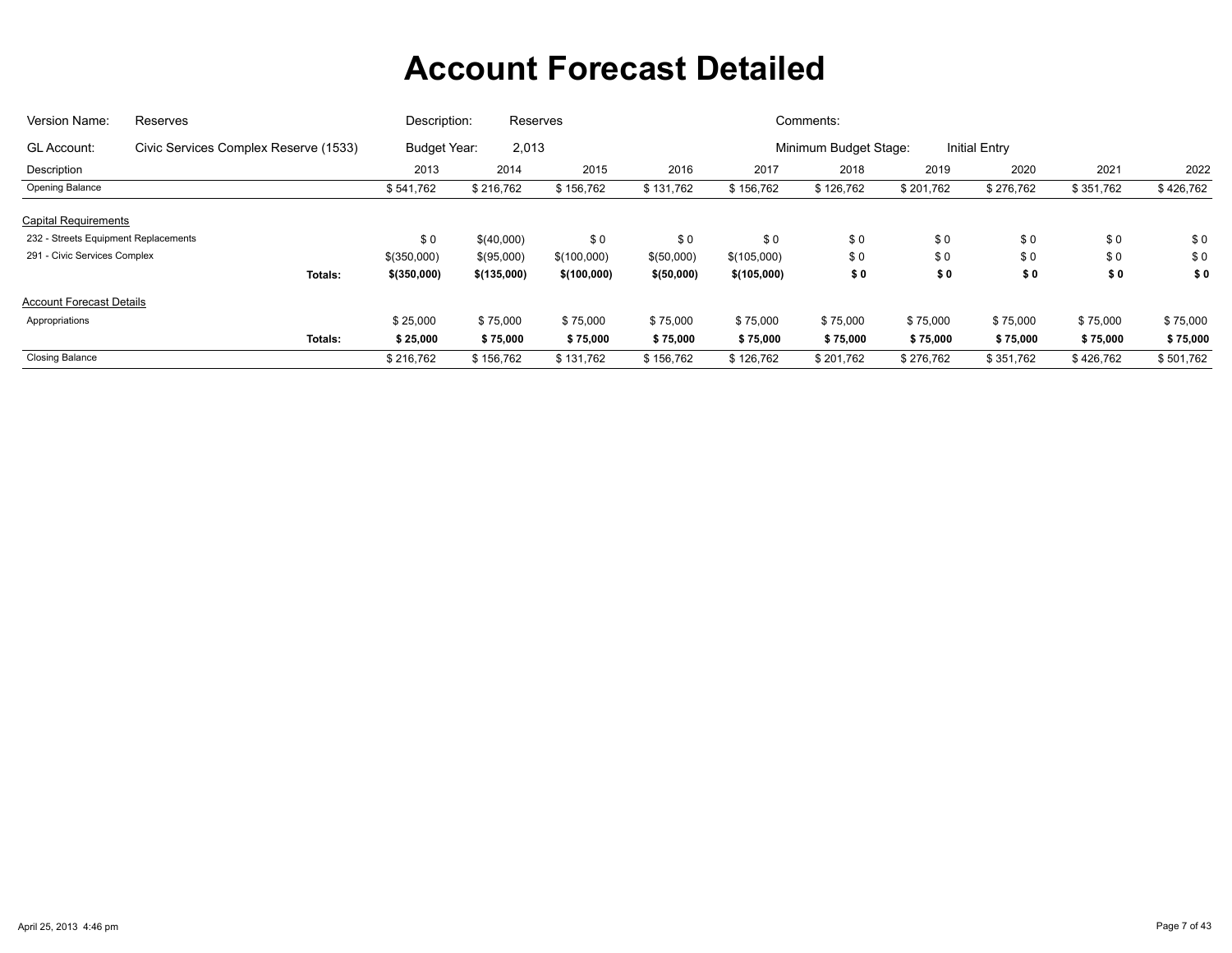| Version Name:                   | Reserves                    | Description: | Reserves              |           |             |           | Comments:             |           |                      |           |           |
|---------------------------------|-----------------------------|--------------|-----------------------|-----------|-------------|-----------|-----------------------|-----------|----------------------|-----------|-----------|
| GL Account:                     | Clare Avenue Reserve (1556) |              | 2,013<br>Budget Year: |           |             |           | Minimum Budget Stage: |           | <b>Initial Entry</b> |           |           |
| Description                     |                             | 2013         | 2014                  | 2015      | 2016        | 2017      | 2018                  | 2019      | 2020                 | 2021      | 2022      |
| Opening Balance                 |                             | \$285,091    | \$285,091             | \$285,091 | \$660,091   | \$310,091 | \$660,091             | \$660,091 | \$660,091            | \$660,091 | \$660,091 |
| <b>Capital Requirements</b>     |                             |              |                       |           |             |           |                       |           |                      |           |           |
| 198 - Clare Avenue Construction |                             | \$0          | \$0                   | \$0       | \$(700,000) | \$0       | \$0                   | \$0       | \$0                  | \$0       | \$0       |
|                                 | Totals:                     | \$0          | \$0                   | \$0       | \$(700,000) | \$0       | \$0                   | \$0       | \$0                  | \$0       | \$0       |
| <b>Account Forecast Details</b> |                             |              |                       |           |             |           |                       |           |                      |           |           |
| Appropriations                  |                             | \$0          | \$0                   | \$375,000 | \$350,000   | \$350,000 | \$0                   | \$0       | \$0                  | \$0       | \$0       |
|                                 | Totals:                     | \$0          | \$0                   | \$375,000 | \$350,000   | \$350,000 | \$0                   | \$0       | \$0                  | \$0       | \$0       |
| <b>Closing Balance</b>          |                             | \$285,091    | \$285,091             | \$660,091 | \$310,091   | \$660,091 | \$660,091             | \$660,091 | \$660,091            | \$660,091 | \$660,091 |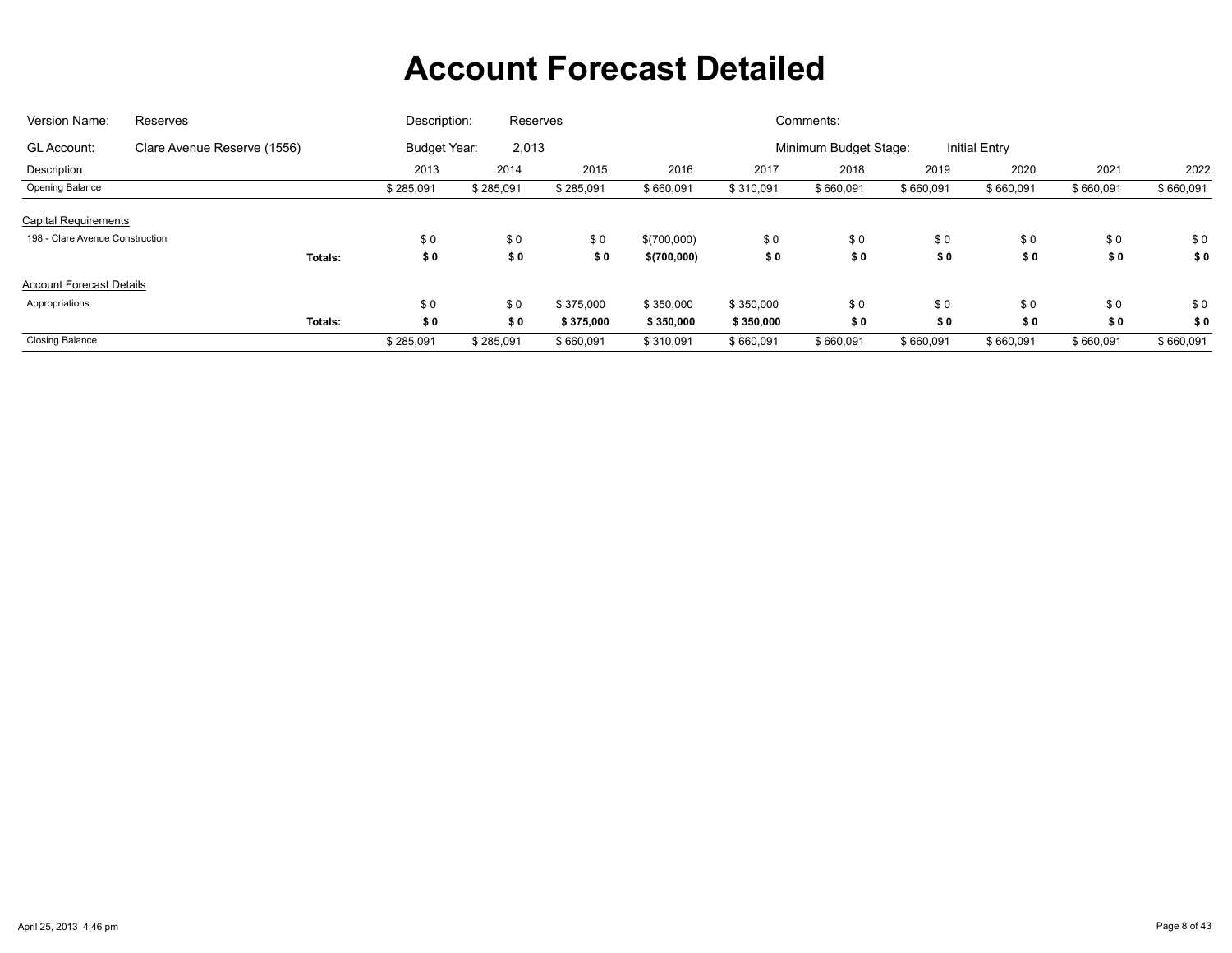| Version Name:                   | Reserves                                | Description:                 | Reserves  |           |           |              | Comments:             |           |                      |                                   |            |
|---------------------------------|-----------------------------------------|------------------------------|-----------|-----------|-----------|--------------|-----------------------|-----------|----------------------|-----------------------------------|------------|
| GL Account:                     | Disposal Site Sanitation Reserve (1544) | 2,013<br><b>Budget Year:</b> |           |           |           |              | Minimum Budget Stage: |           | <b>Initial Entry</b> |                                   |            |
| Description                     |                                         | 2013                         | 2014      | 2015      | 2016      | 2017         | 2018                  | 2019      | 2020                 | 2021                              | 2022       |
| <b>Opening Balance</b>          |                                         | \$423,564                    | \$393,564 | \$468,564 | \$543,564 | \$618,564    | \$193,564             | \$268,564 | \$368,564            | \$468,564                         | \$(31,436) |
| <b>Capital Requirements</b>     |                                         |                              |           |           |           |              |                       |           |                      |                                   |            |
| 165 - Cell Excavation and Liner |                                         | \$(30,000)                   | \$0       | \$0       | \$0       | \$(500,000)  | \$0                   | \$0       | \$0                  | \$(600,000)                       | \$0        |
| 719 - Replace Landfill          |                                         | \$0                          | \$0       | \$0       | \$0       | \$0          | \$0                   | \$0       | \$0                  | \$0<br>\$0<br>\$0<br>\$ (600,000) |            |
|                                 | <b>Totals:</b>                          | \$(30,000)                   | \$0       | \$0       | \$0       | \$ (500,000) | \$0                   | \$0       | \$0                  |                                   |            |
| <b>Account Forecast Details</b> |                                         |                              |           |           |           |              |                       |           |                      |                                   |            |
| Appropriations                  |                                         | \$0                          | \$75,000  | \$75,000  | \$75,000  | \$75,000     | \$75,000              | \$100,000 | \$100,000            | \$100,000                         | \$100,000  |
|                                 | Totals:                                 | \$0                          | \$75,000  | \$75,000  | \$75,000  | \$75,000     | \$75,000              | \$100,000 | \$100,000            | \$100,000                         | \$100,000  |
| <b>Closing Balance</b>          |                                         | \$393,564                    | \$468,564 | \$543,564 | \$618,564 | \$193,564    | \$268,564             | \$368,564 | \$468,564            | \$(31,436)                        | \$68,564   |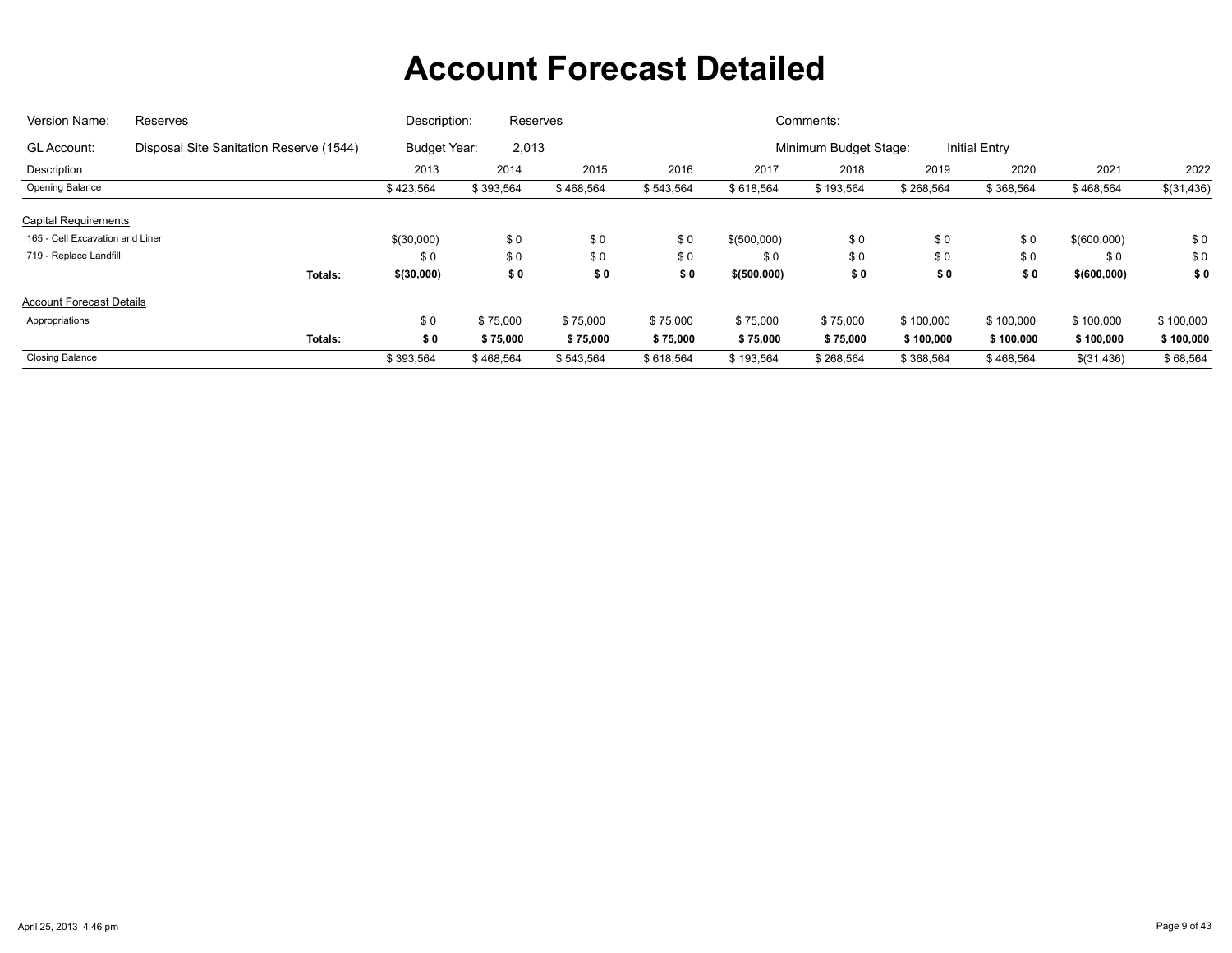| Version Name:                   | Reserves                              | Description:                 | Reserves     |              |             |                       | Comments:  |                      |           |           |           |
|---------------------------------|---------------------------------------|------------------------------|--------------|--------------|-------------|-----------------------|------------|----------------------|-----------|-----------|-----------|
| GL Account:                     | Dyking & Flood Control Reserve (1523) | 2,013<br><b>Budget Year:</b> |              |              |             | Minimum Budget Stage: |            | <b>Initial Entry</b> |           |           |           |
| Description                     |                                       | 2013                         | 2014         | 2015         | 2016        | 2017                  | 2018       | 2019                 | 2020      | 2021      | 2022      |
| Opening Balance                 |                                       | \$1,007,518                  | \$132,518    | \$(642, 482) | \$(442,482) | \$(242,482)           | \$(42,482) | \$157,518            | \$357,518 | \$557,518 | \$757,518 |
| <b>Capital Requirements</b>     |                                       |                              |              |              |             |                       |            |                      |           |           |           |
| 1067 - Flood Protection         |                                       | \$(975,000)                  | \$(975,000)  | \$0          | \$0         | \$0                   | \$0        | \$0                  | \$0       | \$0       | \$0       |
|                                 | <b>Totals:</b>                        | \$(975,000)                  | \$(975,000)  | \$0          | \$0         | \$0                   | \$0        | \$0                  | \$0       | \$0       | \$0       |
| <b>Account Forecast Details</b> |                                       |                              |              |              |             |                       |            |                      |           |           |           |
| Appropriations                  |                                       | \$100,000                    | \$200,000    | \$200,000    | \$200,000   | \$200,000             | \$200,000  | \$200,000            | \$200,000 | \$200,000 | \$200,000 |
|                                 | Totals:                               | \$100,000                    | \$200,000    | \$200,000    | \$200,000   | \$200,000             | \$200,000  | \$200,000            | \$200,000 | \$200,000 | \$200,000 |
| <b>Closing Balance</b>          |                                       | \$132,518                    | \$(642, 482) | \$(442,482)  | \$(242,482) | \$(42,482)            | \$157,518  | \$357,518            | \$557,518 | \$757,518 | \$957,518 |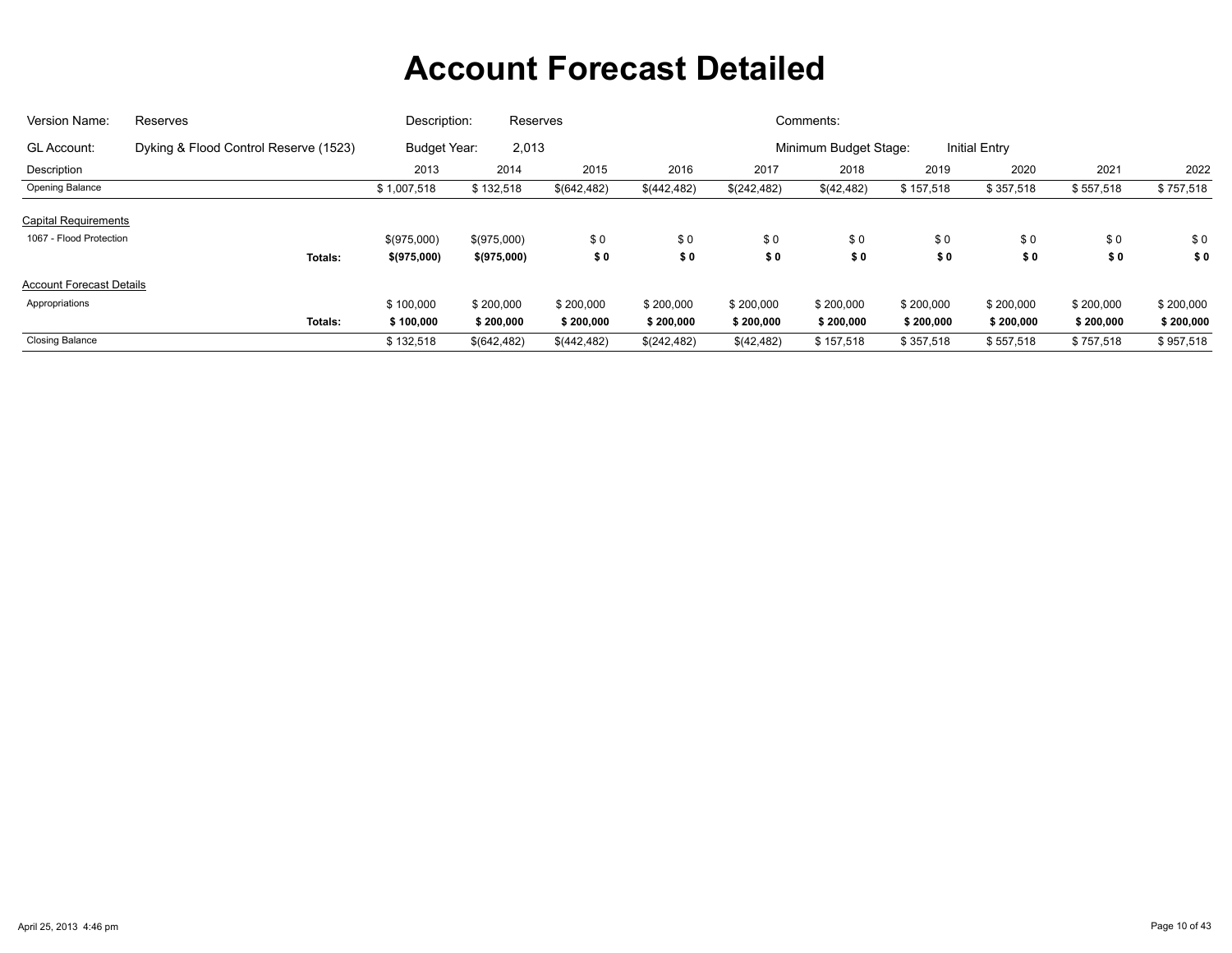| Version Name:                         | Reserves                       | Description: | Reserves                     |              |             |           | Comments:             |             |                      |              |            |
|---------------------------------------|--------------------------------|--------------|------------------------------|--------------|-------------|-----------|-----------------------|-------------|----------------------|--------------|------------|
| <b>GL Account:</b>                    | E-911 Equipment Reserve (1513) |              | 2,013<br><b>Budget Year:</b> |              |             |           | Minimum Budget Stage: |             | <b>Initial Entry</b> |              |            |
| Description                           |                                | 2013         | 2014                         | 2015         | 2016        | 2017      | 2018                  | 2019        | 2020                 | 2021         | 2022       |
| Opening Balance                       |                                | \$341,236    | \$372,736                    | \$278,736    | \$181,086   | \$78,586  | \$146,586             | \$117,586   | \$22,586             | \$(128, 164) | \$(94,664) |
| <b>Capital Requirements</b>           |                                |              |                              |              |             |           |                       |             |                      |              |            |
| 219 - Communications Centre Equipment |                                | \$(28,500)   | \$(165,000)                  | \$(165,000)  | \$(177,500) | \$(7,000) | \$0                   | \$(170,000) | \$(177,500)          | \$0          | \$0        |
| 275 - E-911 Centre Furnishings        |                                | \$0          | \$(4,000)                    | \$(7,650)    | \$0         | \$0       | \$(104,000)           | \$0         | \$(48,250)           | \$(41,500)   | \$0        |
|                                       | Totals:                        | \$(28,500)   | \$(169,000)                  | \$(172, 650) | \$(177,500) | \$(7,000) | \$(104,000)           | \$(170,000) | \$(225,750)          | \$(41,500)   | \$0        |
| <b>Account Forecast Details</b>       |                                |              |                              |              |             |           |                       |             |                      |              |            |
| Appropriations                        |                                | \$60,000     | \$75,000                     | \$75,000     | \$75,000    | \$75,000  | \$75,000              | \$75,000    | \$75,000             | \$75,000     | \$75,000   |
|                                       | Totals:                        | \$60,000     | \$75,000                     | \$75,000     | \$75,000    | \$75,000  | \$75,000              | \$75,000    | \$75,000             | \$75,000     | \$75,000   |
| <b>Closing Balance</b>                |                                | \$372,736    | \$278,736                    | \$181,086    | \$78,586    | \$146,586 | \$117,586             | \$22,586    | \$(128, 164)         | \$(94,664)   | \$(19,664) |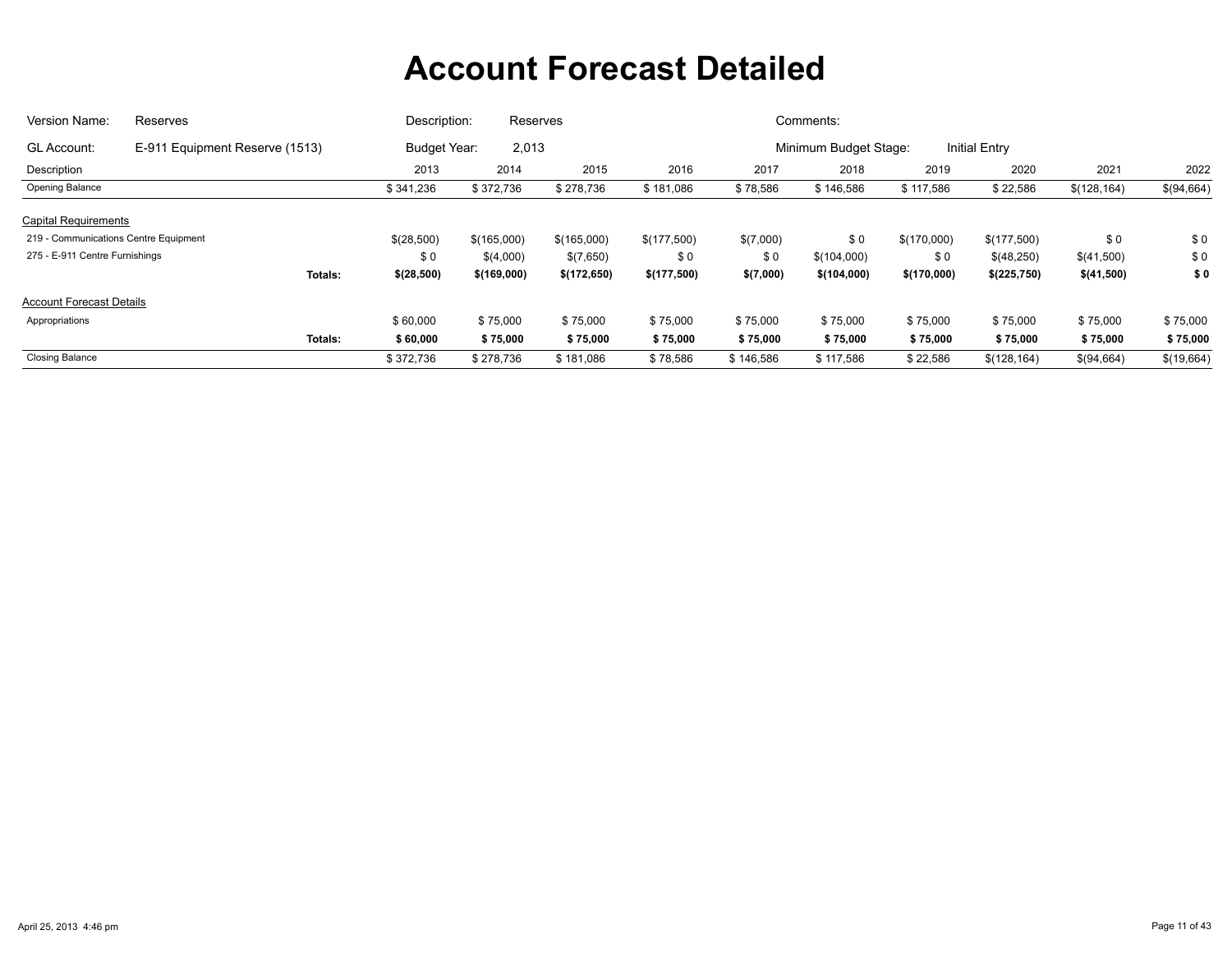| Version Name:                                     | Reserves                 |         | Description:        | Reserves    |           |           |           | Comments:             |          |                      |          |           |
|---------------------------------------------------|--------------------------|---------|---------------------|-------------|-----------|-----------|-----------|-----------------------|----------|----------------------|----------|-----------|
| <b>GL Account:</b>                                | Elections Reserve (1543) |         | <b>Budget Year:</b> | 2,013       |           |           |           | Minimum Budget Stage: |          | <b>Initial Entry</b> |          |           |
| Description                                       |                          |         | 2013                | 2014        | 2015      | 2016      | 2017      | 2018                  | 2019     | 2020                 | 2021     | 2022      |
| Opening Balance                                   |                          |         | \$181,842           | \$201,842   | \$81,842  | \$101,842 | \$121,842 | \$141,842             | \$21,842 | \$41,842             | \$61,842 | \$81,842  |
| <b>Account Forecast Details</b><br>Appropriations |                          |         | \$20,000            | \$20,000    | \$20,000  | \$20,000  | \$20,000  | \$20,000              | \$20,000 | \$20,000             | \$20,000 | \$20,000  |
| <b>Election Costs</b>                             |                          |         | \$0                 | \$(75,000)  | \$0       | \$0       | \$0       | \$(75,000)            | \$0      | \$0                  | \$0      | \$0       |
| Vote counting equip lease                         |                          |         | \$0                 | \$(65,000)  | \$0       | \$0       | \$0       | \$(65,000)            | \$0      | \$0                  | \$0      | \$0       |
|                                                   |                          | Totals: | \$20,000            | \$(120,000) | \$20,000  | \$20,000  | \$20,000  | \$(120,000)           | \$20,000 | \$20,000             | \$20,000 | \$20,000  |
| <b>Closing Balance</b>                            |                          |         | \$201.842           | \$81,842    | \$101.842 | \$121,842 | \$141.842 | \$21,842              | \$41,842 | \$61,842             | \$81,842 | \$101,842 |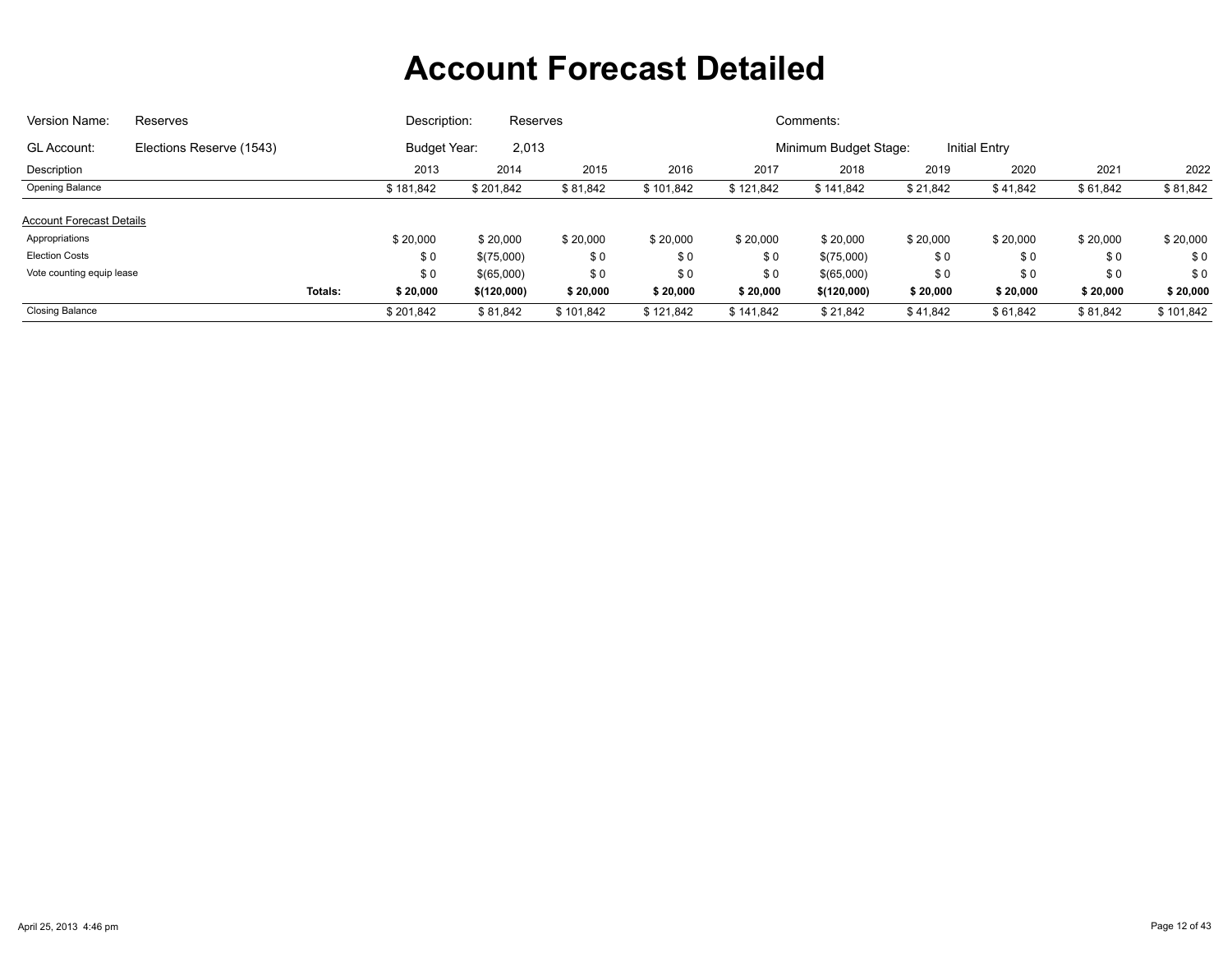| Version Name:                   | Reserves                                       | Description: | Reserves              |             |           |             | Comments:             |           |               |               |             |
|---------------------------------|------------------------------------------------|--------------|-----------------------|-------------|-----------|-------------|-----------------------|-----------|---------------|---------------|-------------|
| GL Account:                     | Fire Fighting Equipment Reserve (1518)         |              | 2,013<br>Budget Year: |             |           |             | Minimum Budget Stage: |           | Initial Entry |               |             |
| Description                     |                                                | 2013         | 2014                  | 2015        | 2016      | 2017        | 2018                  | 2019      | 2020          | 2021          | 2022        |
| Opening Balance                 |                                                | \$834,034    | \$710,034             | \$750,034   | \$725,034 | \$800,034   | \$775,034             | \$829,034 | \$904,034     | \$961,534     | \$31,534    |
| <b>Capital Requirements</b>     |                                                |              |                       |             |           |             |                       |           |               |               |             |
|                                 | 1023 - Equipment Replacement & Maintenance     | \$0          | \$(10,000)            | \$(85,000)  | \$0       | \$(100,000) | \$0                   | \$0       | \$(17,500)    | \$(190,000)   | \$0         |
|                                 | 1025 - Fire Administration Technology Upgrades | \$(61,000)   | \$0                   | \$(15,000)  | \$0       | \$0         | \$(21,000)            | \$0       | \$0           | \$(15,000)    | \$0         |
| 1028 - #3 Fire Hall             |                                                | \$0          | \$0                   | \$0         | \$0       | \$0         | \$0                   | \$0       | \$0           | \$(800,000)   | \$0         |
| 348 - Fleetnet Radio Upgrade    |                                                | \$(113,000)  | \$0                   | \$0         | \$0       | \$0         | \$0                   | \$0       | \$0           | \$0           | \$(113,000) |
|                                 | Totals:                                        | \$(174,000)  | \$(10,000)            | \$(100,000) | \$0       | \$(100,000) | \$(21,000)            | \$0       | \$(17,500)    | \$(1,005,000) | \$(113,000) |
| <b>Account Forecast Details</b> |                                                |              |                       |             |           |             |                       |           |               |               |             |
| Appropriations                  |                                                | \$50,000     | \$50,000              | \$75,000    | \$75,000  | \$75,000    | \$75,000              | \$75,000  | \$75,000      | \$75,000      | \$75,000    |
|                                 | Totals:                                        | \$50,000     | \$50,000              | \$75,000    | \$75,000  | \$75,000    | \$75,000              | \$75,000  | \$75,000      | \$75,000      | \$75,000    |
| <b>Closing Balance</b>          |                                                | \$710,034    | \$750,034             | \$725,034   | \$800,034 | \$775,034   | \$829,034             | \$904,034 | \$961,534     | \$31,534      | \$(6,466)   |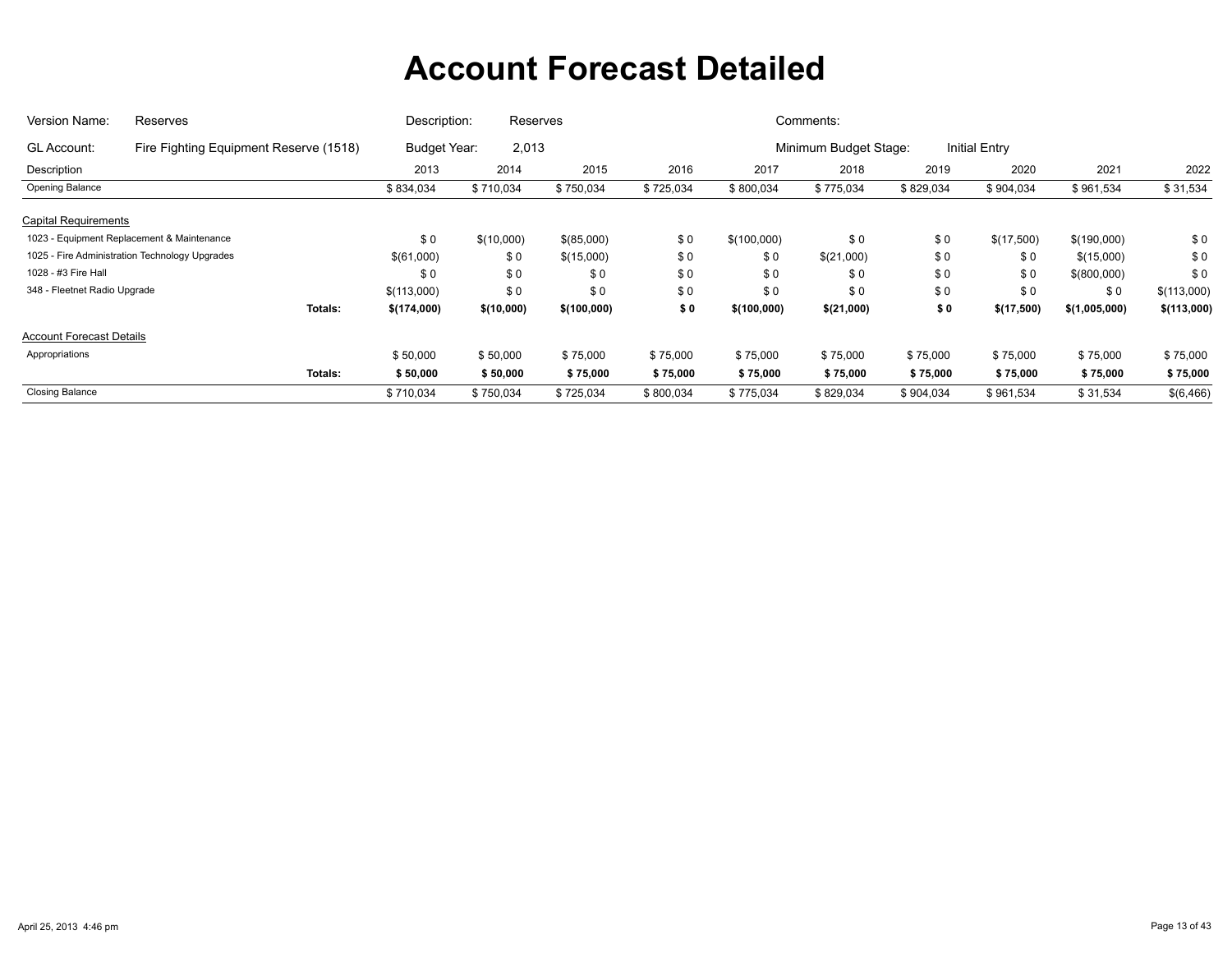| Version Name:                   | Reserves                     | Description:             |                              | Reserves    |            |             | Comments:             |            |                      |               |              |
|---------------------------------|------------------------------|--------------------------|------------------------------|-------------|------------|-------------|-----------------------|------------|----------------------|---------------|--------------|
| <b>GL Account:</b>              | Fire Vehicles Reserve (1554) |                          | 2,013<br><b>Budget Year:</b> |             |            |             | Minimum Budget Stage: |            | <b>Initial Entry</b> |               |              |
| Description                     |                              | 2013                     | 2014                         | 2015        | 2016       | 2017        | 2018                  | 2019       | 2020                 | 2021          | 2022         |
| Opening Balance                 |                              | \$1,074,018              | \$621,981                    | \$549,944   | \$524,907  | \$655,870   | \$712,833             | \$860,796  | \$994,759            | \$1,126,422   | \$(310, 615) |
| <b>Capital Requirements</b>     |                              |                          |                              |             |            |             |                       |            |                      |               |              |
| 320 - Fire Vehicle Replacements |                              | \$(655,000)              | \$(275,000)                  | \$(228,000) | \$(72,000) | \$(146,000) | \$(55,000)            | \$(69,000) | \$(71,300)           | \$(1,640,000) | \$(92,000)   |
|                                 |                              | Totals:<br>$$$ (655,000) | \$(275,000)                  | \$(228,000) | \$(72,000) | \$(146,000) | \$(55,000)            | \$(69,000) | \$(71,300)           | \$(1,640,000) | \$(92,000)   |
| <b>Account Forecast Details</b> |                              |                          |                              |             |            |             |                       |            |                      |               |              |
| Appropriations                  |                              | \$157.963                | \$157,963                    | \$157,963   | \$157,963  | \$157,963   | \$157,963             | \$157,963  | \$157,963            | \$157,963     | \$157,963    |
| Sales Revenues                  |                              | \$45,000                 | \$45,000                     | \$45,000    | \$45,000   | \$45,000    | \$45,000              | \$45,000   | \$45,000             | \$45,000      | \$45,000     |
|                                 |                              | \$202,963<br>Totals:     | \$202,963                    | \$202,963   | \$202,963  | \$202,963   | \$202,963             | \$202,963  | \$202,963            | \$202,963     | \$202,963    |
| <b>Closing Balance</b>          |                              | \$621,981                | \$549,944                    | \$524,907   | \$655,870  | \$712,833   | \$860,796             | \$994,759  | \$1,126,422          | \$(310,615)   | \$(199,652)  |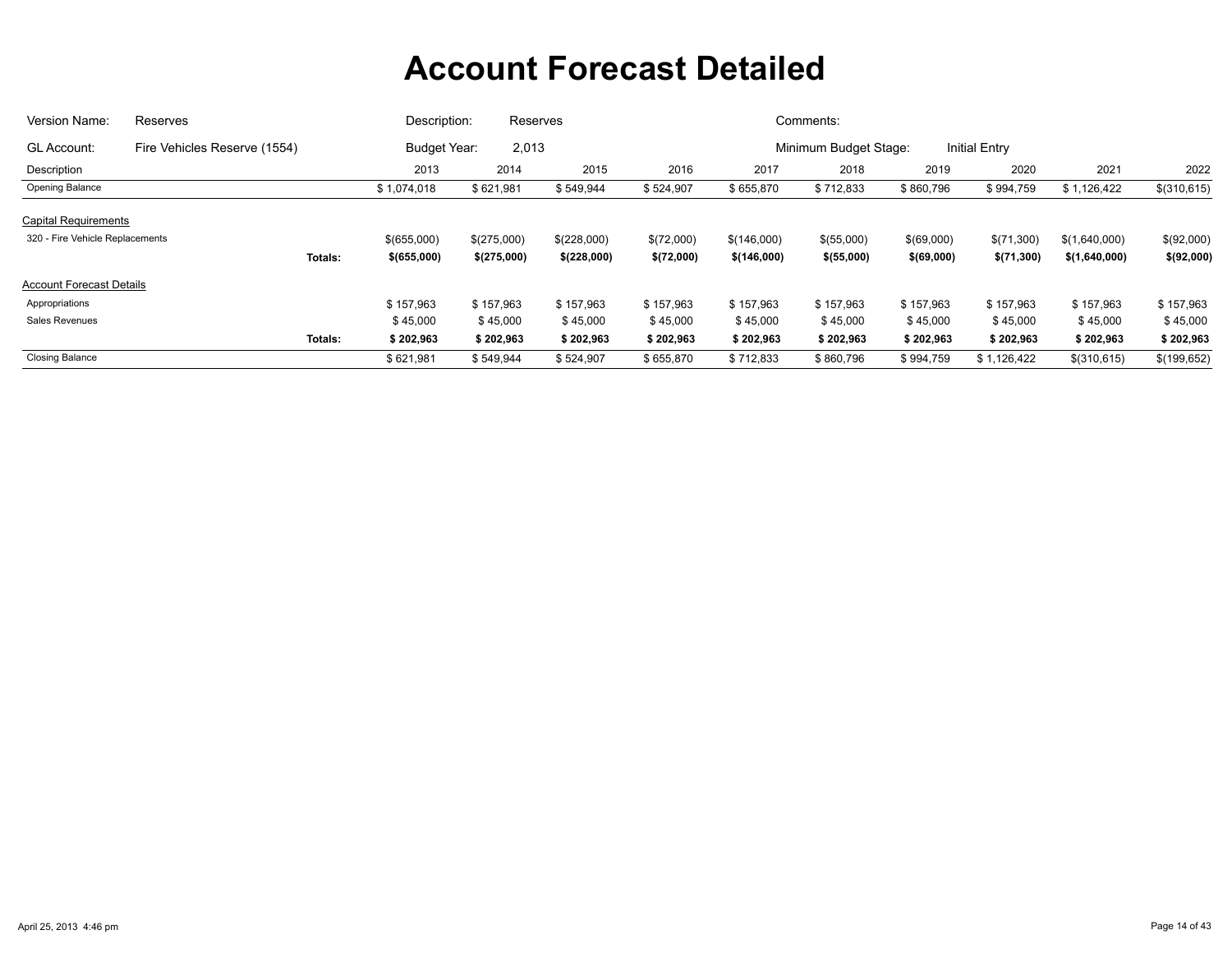| Version Name:                                  | Reserves               |         | Description:   | Reserves    |              |             |              | Comments:             |              |                      |             |             |
|------------------------------------------------|------------------------|---------|----------------|-------------|--------------|-------------|--------------|-----------------------|--------------|----------------------|-------------|-------------|
| <b>GL Account:</b>                             | Gas Tax Reserve (1559) |         | Budget Year:   | 2,013       |              |             |              | Minimum Budget Stage: |              | <b>Initial Entry</b> |             |             |
| Description                                    |                        |         | 2013           | 2014        | 2015         | 2016        | 2017         | 2018                  | 2019         | 2020                 | 2021        | 2022        |
| Opening Balance                                |                        |         | \$4,129,849    | \$1,435,691 | \$1,486,323  | \$1,690,955 | \$1,866,587  | \$2,092,219           | \$2,517,851  | \$2,543,483          | \$2,569,115 | \$2,573,747 |
| <b>Capital Requirements</b>                    |                        |         |                |             |              |             |              |                       |              |                      |             |             |
| 1056 - Intersection Improvements               |                        |         | \$(4,000,000)  | \$(100,000) | \$(135,000)  | \$(250,000) | \$(200,000)  | \$0                   | \$(400,000)  | \$0                  | \$0         | \$0         |
| 1057 - New Sidewalks                           |                        |         | \$(200,000)    | \$(200,000) | \$(286,000)  | \$(200,000) | \$(200,000)  | \$(200,000)           | \$(200,000)  | \$(200,000)          | \$(200,000) | \$0         |
| 1058 - Street Construction                     |                        |         | \$(1,442,790)  | \$(190,000) | \$0          | \$0         | \$0          | \$0                   | \$0          | \$(400,000)          | \$(421,000) | \$0         |
| 198 - Clare Avenue Construction                |                        |         | \$0            | \$0         | \$0          | \$0         | \$0          | \$0                   | \$0          | \$0                  | \$0         | \$0         |
|                                                |                        | Totals: | \$ (5,642,790) | \$(490,000) | \$ (421,000) | \$(450,000) | \$ (400,000) | \$(200,000)           | \$ (600,000) | \$ (600,000)         | \$(621,000) | \$0         |
| <b>Account Forecast Details</b>                |                        |         |                |             |              |             |              |                       |              |                      |             |             |
| Transfer to operating - General Reconstruction |                        |         | \$(745,000)    | \$(785,000) | \$(700,000)  | \$(700,000) | \$(700,000)  | \$(700,000)           | \$(700,000)  | \$(700,000)          | \$(700,000) | \$(700,000) |
| Gas Tax Funds                                  |                        |         | \$2,265,632    | \$2,265,632 | \$2,265,632  | \$2,265,632 | \$2,265,632  | \$2,265,632           | \$2,265,632  | \$2,265,632          | \$2,265,632 | \$2,265,632 |
| Transfer to operating - Street Resurfacing     |                        |         | \$(600,000)    | \$(600,000) | \$(600,000)  | \$(600,000) | \$(600,000)  | \$(600,000)           | \$(600,000)  | \$(600,000)          | \$(600,000) | \$(600,000) |
| Transfer to operating - Sidewalks and Curbs    |                        |         | \$(340,000)    | \$(340,000) | \$(340,000)  | \$(340,000) | \$(340,000)  | \$(340,000)           | \$(340,000)  | \$(340,000)          | \$(340,000) | \$(340,000) |
| <b>Developer Contributions</b>                 |                        |         | \$368,000      | \$0         | \$0          | \$0         | \$0          | \$0                   | \$0          | \$0                  | \$0         | \$0         |
| MIT - Intersection Improvemenets               |                        |         | \$2,000,000    | \$0         | \$0          | \$0         | \$0          | \$0                   | \$0          | \$0                  | \$0         | \$0         |
|                                                |                        | Totals: | \$2,948,632    | \$540,632   | \$625,632    | \$625,632   | \$625,632    | \$625,632             | \$625,632    | \$625,632            | \$625,632   | \$625,632   |
| <b>Closing Balance</b>                         |                        |         | \$1,435,691    | \$1,486,323 | \$1,690,955  | \$1,866,587 | \$2,092,219  | \$2,517,851           | \$2,543,483  | \$2,569,115          | \$2,573,747 | \$3,199,379 |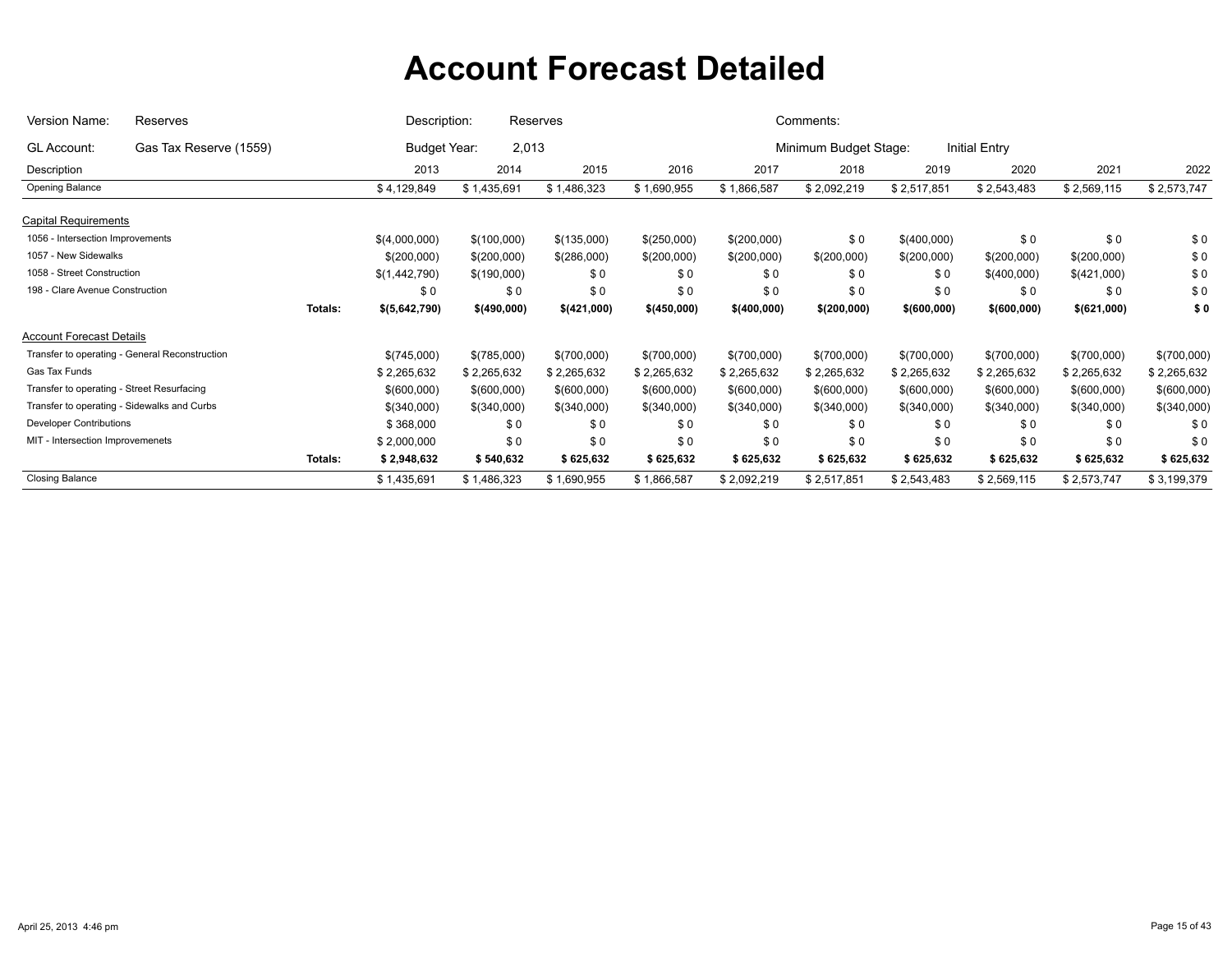| Version Name:          | Reserves               | Description: |                                                        | Comments:<br><b>Reserves</b> |             |             |             |             |             |             |             |  |
|------------------------|------------------------|--------------|--------------------------------------------------------|------------------------------|-------------|-------------|-------------|-------------|-------------|-------------|-------------|--|
| GL Account:            | General Reserve (1503) | Budget Year: | 2,013<br><b>Initial Entry</b><br>Minimum Budget Stage: |                              |             |             |             |             |             |             |             |  |
| Description            |                        | 2013         | 2014                                                   | 2015                         | 2016        | 2017        | 2018        | 2019        | 2020        | 2021        | 2022        |  |
| <b>Opening Balance</b> |                        | \$1,118,861  | \$1,118,861                                            | \$1,118,861                  | \$1,118,861 | \$1,118,861 | \$1,118,861 | \$1,118,861 | \$1,118,861 | \$1,118,861 | \$1,118,861 |  |
| Closing Balance        |                        | \$1,118,861  | \$1,118,861                                            | \$1,118,861                  | \$1,118,861 | \$1,118,861 | \$1,118,861 | \$1,118,861 | \$1,118,861 | \$1,118,861 | \$1,118,861 |  |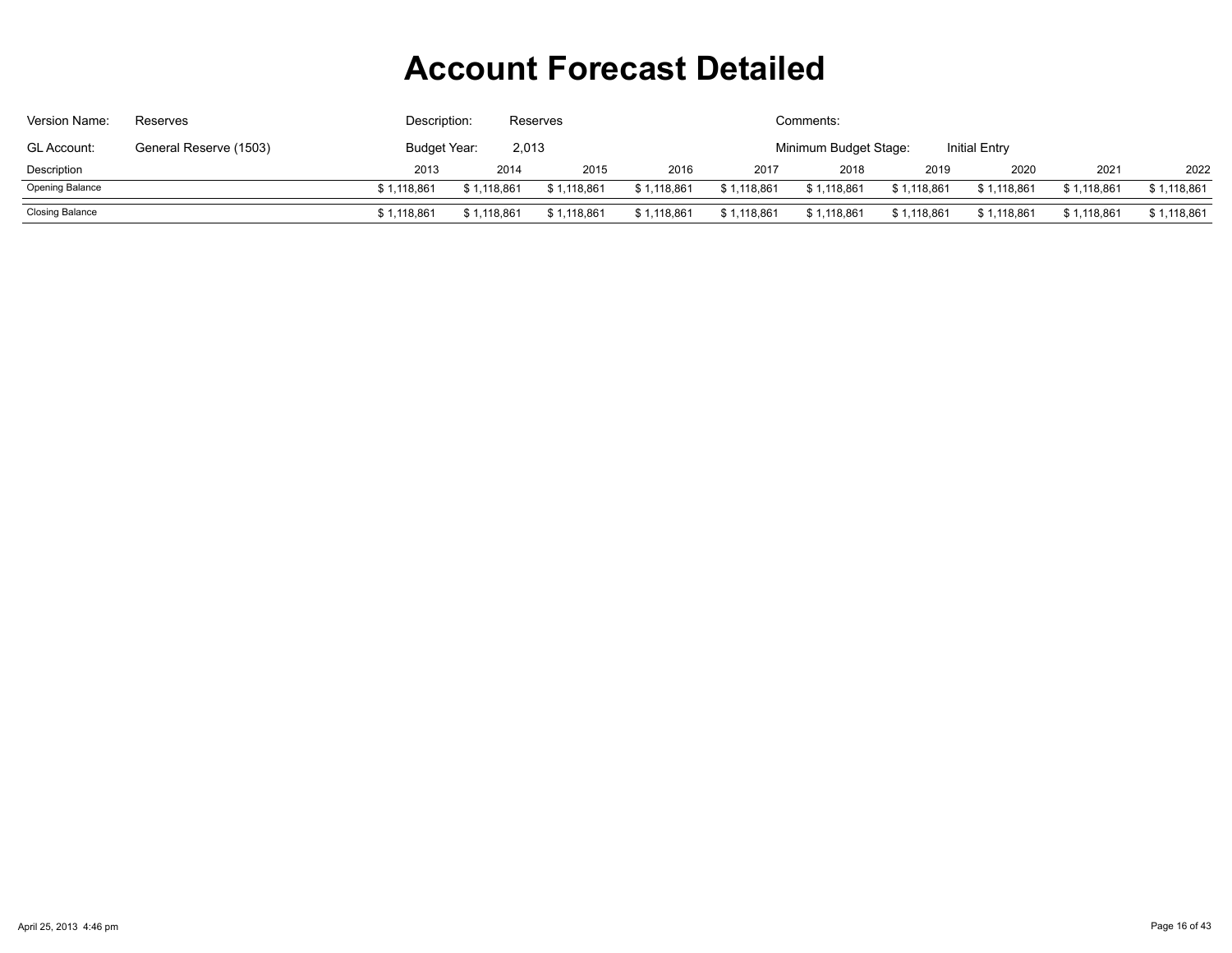| Version Name:          | Reserves                         | Description: |                                                        | Comments:<br><b>Reserves</b> |          |          |          |          |          |          |          |  |  |
|------------------------|----------------------------------|--------------|--------------------------------------------------------|------------------------------|----------|----------|----------|----------|----------|----------|----------|--|--|
| <b>GL Account:</b>     | Kirkcaldy Heights Reserve (1545) | Budget Year: | 2,013<br><b>Initial Entry</b><br>Minimum Budget Stage: |                              |          |          |          |          |          |          |          |  |  |
| Description            |                                  | 2013         | 2014                                                   | 2015                         | 2016     | 2017     | 2018     | 2019     | 2020     | 2021     | 2022     |  |  |
| <b>Opening Balance</b> |                                  | \$75,000     | \$75,000                                               | \$75,000                     | \$75,000 | \$75,000 | \$75,000 | \$75,000 | \$75,000 | \$75,000 | \$75,000 |  |  |
| Closing Balance        |                                  | \$75,000     | \$75,000                                               | \$75,000                     | \$75,000 | \$75,000 | \$75,000 | \$75,000 | \$75,000 | \$75,000 | \$75,000 |  |  |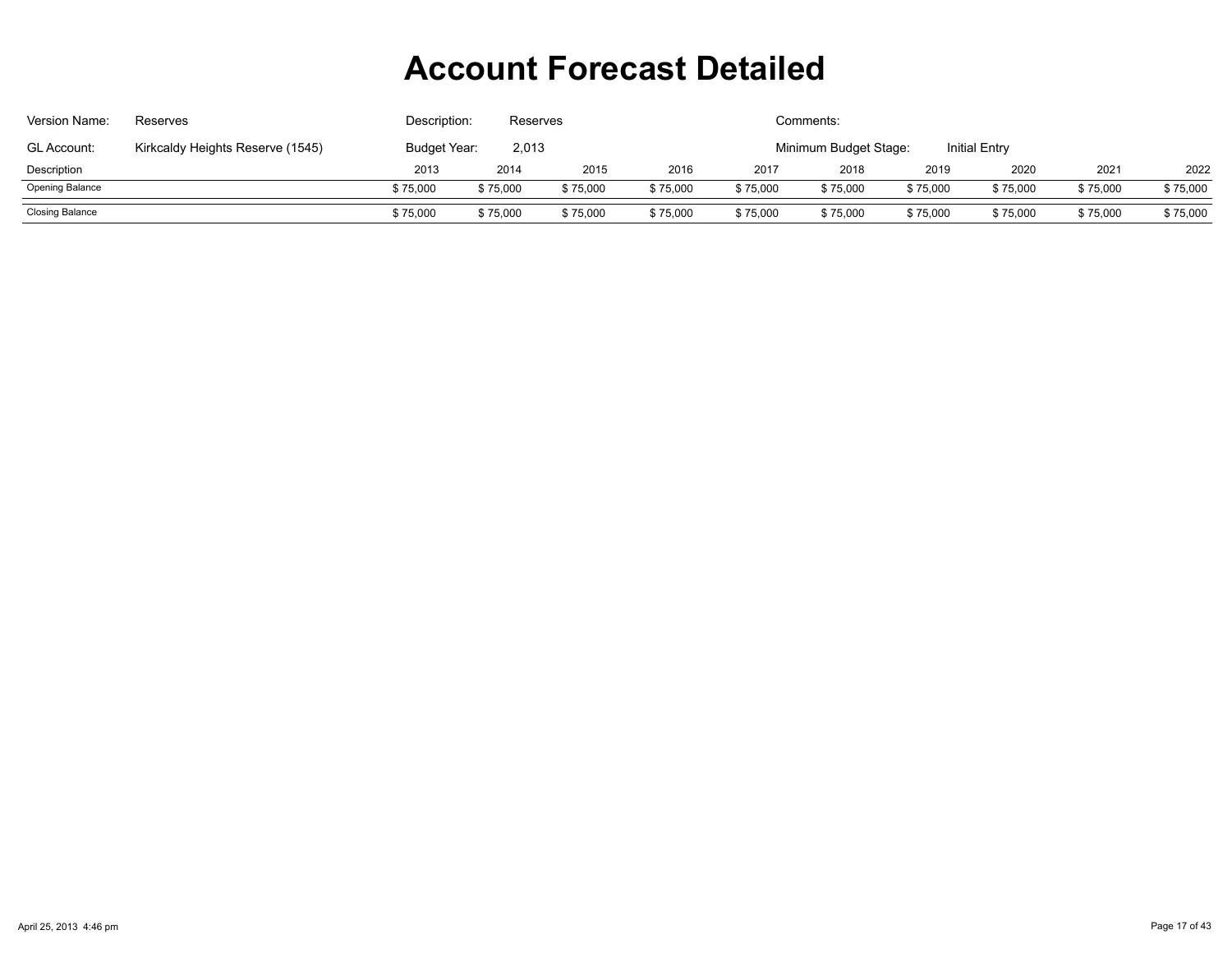| Version Name:                   | Reserves                        | Description: | Reserves                     |            |           |           | Comments:             |               |                      |              |              |
|---------------------------------|---------------------------------|--------------|------------------------------|------------|-----------|-----------|-----------------------|---------------|----------------------|--------------|--------------|
| GL Account:                     | Land Acquisition Reserve (1521) |              | <b>Budget Year:</b><br>2,013 |            |           |           | Minimum Budget Stage: |               | <b>Initial Entry</b> |              |              |
| Description                     |                                 | 2013         | 2014                         | 2015       | 2016      | 2017      | 2018                  | 2019          | 2020                 | 2021         | 2022         |
| Opening Balance                 |                                 | \$597,866    | \$547,866                    | \$547,866  | \$477,866 | \$477,866 | \$477,866             | \$(22, 134)   | \$(522, 134)         | \$(522, 134) | \$(522, 134) |
| <b>Capital Requirements</b>     |                                 |              |                              |            |           |           |                       |               |                      |              |              |
| 166 - Cemetery Expansion        |                                 | \$0          | \$0                          | \$(70,000) | \$0       | \$0       | \$(500,000)           | \$(500,000)   | \$0                  | \$0          | \$0          |
|                                 | Totals:                         | \$0          | \$0                          | \$(70,000) | \$0       | \$0       | \$ (500,000)          | \$ (500,000)  | \$0                  | \$0          | \$0          |
| <b>Account Forecast Details</b> |                                 |              |                              |            |           |           |                       |               |                      |              |              |
| Operating - Fleming 0272.52015  |                                 | \$(50,000)   | \$0                          | \$0        | \$0       | \$0       | \$0                   | \$0           | \$0                  | \$0          | \$0          |
|                                 | Totals:                         | \$ (50,000)  | \$0                          | \$0        | \$0       | \$0       | \$0                   | \$0           | \$0                  | \$0          | \$0          |
| <b>Closing Balance</b>          |                                 | \$547,866    | \$547,866                    | \$477,866  | \$477,866 | \$477,866 | \$(22, 134)           | \$ (522, 134) | \$(522, 134)         | \$(522, 134) | \$(522, 134) |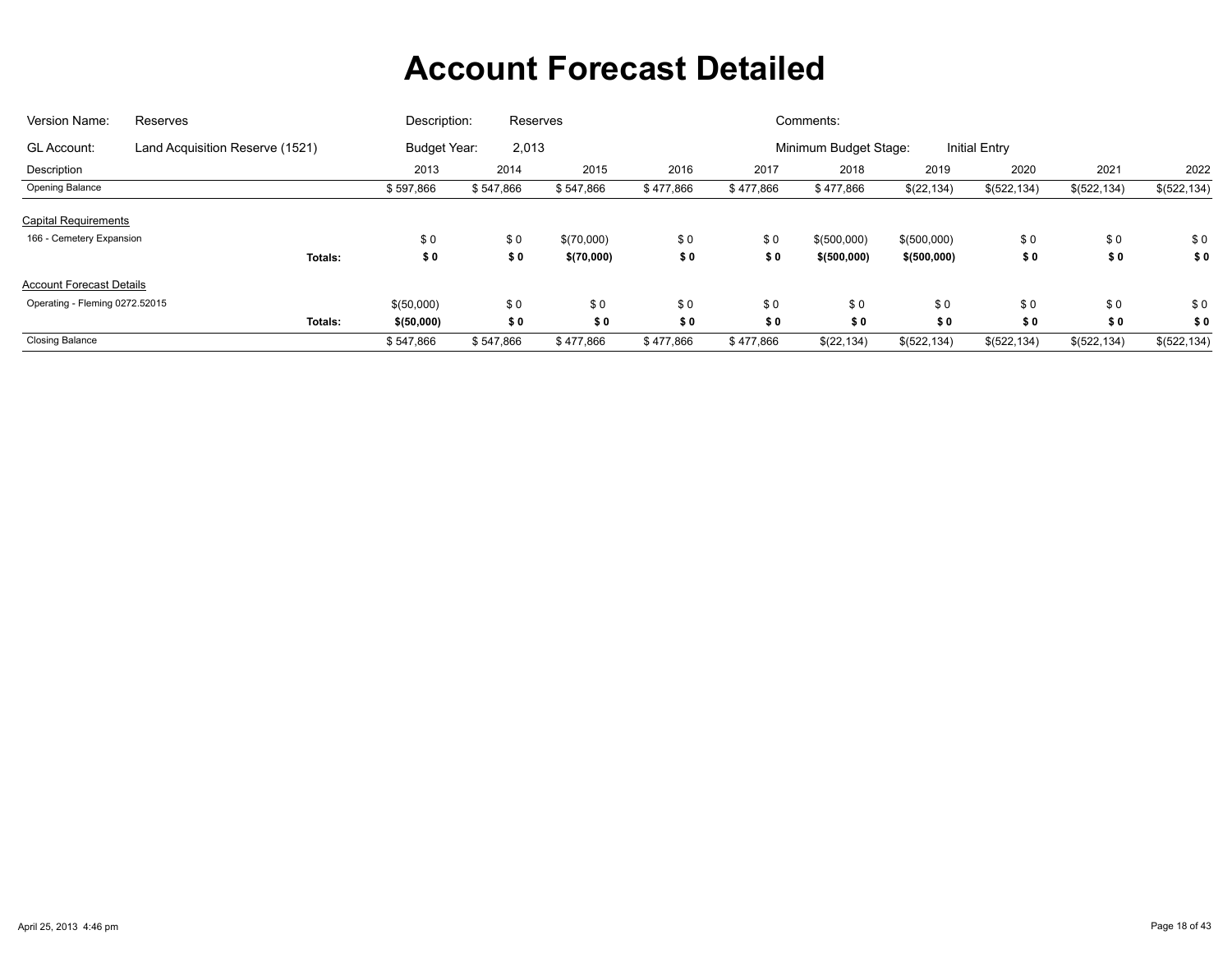| Version Name:                   | Reserves                             | Description:        | Reserves   |           |           |            | Comments:             |           |                      |           |           |
|---------------------------------|--------------------------------------|---------------------|------------|-----------|-----------|------------|-----------------------|-----------|----------------------|-----------|-----------|
| GL Account:                     | Library Arts Building Reserve (1526) | <b>Budget Year:</b> | 2,013      |           |           |            | Minimum Budget Stage: |           | <b>Initial Entry</b> |           |           |
| Description                     |                                      | 2013                | 2014       | 2015      | 2016      | 2017       | 2018                  | 2019      | 2020                 | 2021      | 2022      |
| Opening Balance                 |                                      | \$182,049           | \$182,049  | \$192,049 | \$242,049 | \$292,049  | \$267,049             | \$317,049 | \$367,049            | \$417,049 | \$467,049 |
| <b>Capital Requirements</b>     |                                      |                     |            |           |           |            |                       |           |                      |           |           |
| 458 - Library/Arts Building     |                                      | \$0                 | \$(40,000) | \$0       | \$0       | \$(75,000) | \$0                   | \$0       | \$0                  | \$0       | \$0       |
|                                 | Totals:                              | \$0                 | \$(40,000) | \$0       | \$0       | \$(75,000) | \$0                   | \$0       | \$0                  | \$0       | \$0       |
| <b>Account Forecast Details</b> |                                      |                     |            |           |           |            |                       |           |                      |           |           |
| Appropriations                  |                                      | \$0                 | \$50,000   | \$50,000  | \$50,000  | \$50,000   | \$50,000              | \$50,000  | \$50,000             | \$50,000  | \$50,000  |
|                                 | Totals:                              | \$0                 | \$50,000   | \$50,000  | \$50,000  | \$50,000   | \$50,000              | \$50,000  | \$50,000             | \$50,000  | \$50,000  |
| <b>Closing Balance</b>          |                                      | \$182,049           | \$192,049  | \$242,049 | \$292,049 | \$267,049  | \$317,049             | \$367,049 | \$417,049            | \$467,049 | \$517,049 |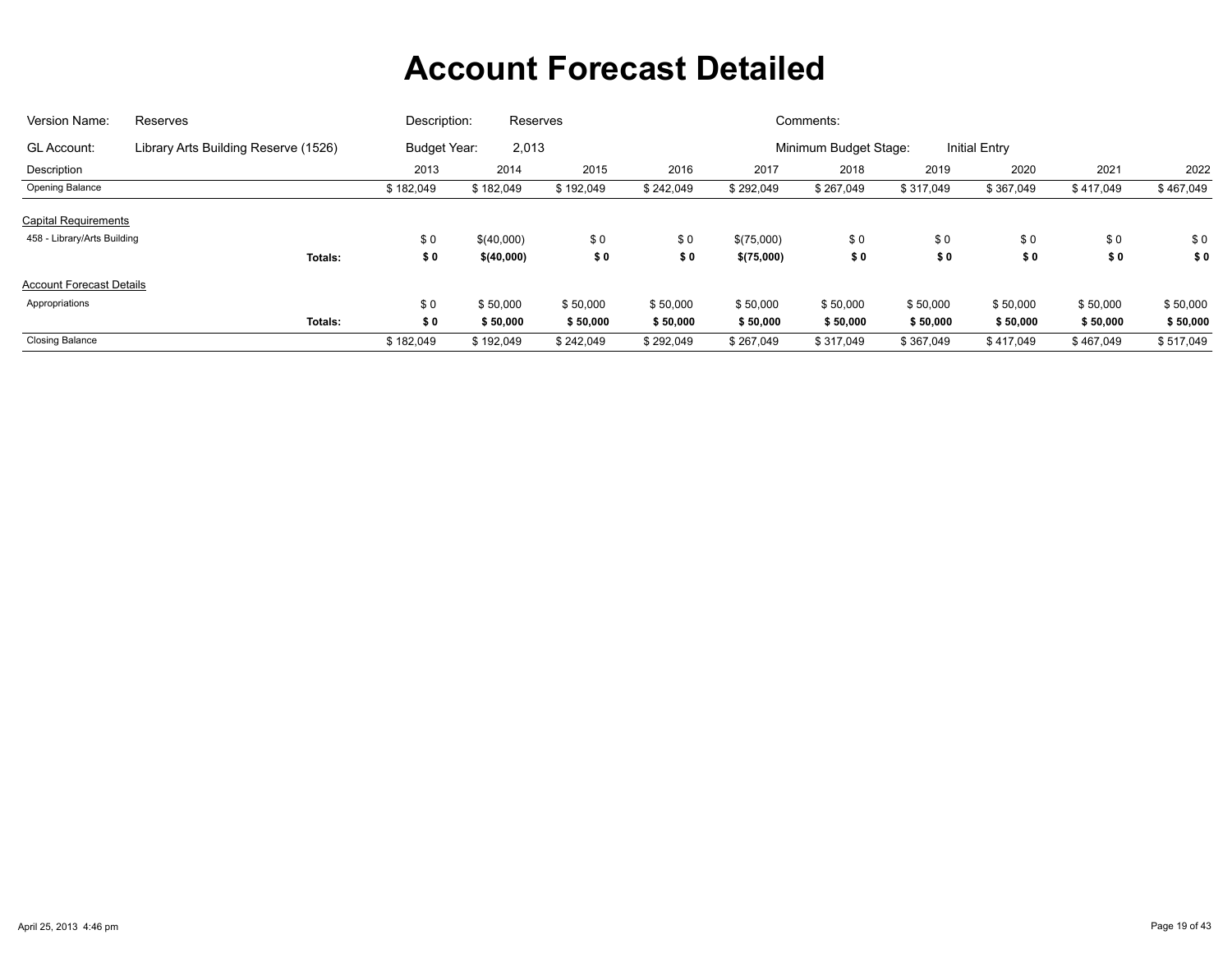| Version Name:                             | Reserves                                      | Description:  |               | Reserves      |               |                 | Comments:             |               |               |               |               |
|-------------------------------------------|-----------------------------------------------|---------------|---------------|---------------|---------------|-----------------|-----------------------|---------------|---------------|---------------|---------------|
| GL Account:                               | Machinery & Equipment Reserve (1508)          | Budget Year:  | 2,013         |               |               |                 | Minimum Budget Stage: |               | Initial Entry |               |               |
| Description                               |                                               | 2013          | 2014          | 2015          | 2016          | 2017            | 2018                  | 2019          | 2020          | 2021          | 2022          |
| Opening Balance                           |                                               | \$3,672,310   | \$1,061,139   | \$848,422     | \$771,485     | \$2,127,805     | \$405,131             | \$808,772     | \$774,137     | \$1,949,232   | \$2,809,038   |
| <b>Capital Requirements</b>               |                                               |               |               |               |               |                 |                       |               |               |               |               |
| 124 - Off Road Equipment Replacement      |                                               | \$(1,203,500) | \$(1,549,000) | \$(1,871,000) | \$(629,000)   | \$(1,543,000)   | \$(1, 175, 000)       | \$(2,861,000) | \$(1,047,000) | \$(270,000)   | \$(2,115,000) |
|                                           | 158 - Equipment replacement and refurbishing  | \$(857,000)   | \$(46,000)    | \$0           | \$0           | \$0             | \$0                   | \$0           | \$0           | \$0           | \$0           |
| 199 - Garage Equipment                    |                                               | \$0           | \$0           | \$(65,000)    | \$0           | \$0             | \$(65,000)            | \$0           | \$0           | \$(65,000)    | \$0           |
|                                           | 341 - Vehicle Replacements greater than 1 ton | \$(1,967,000) | \$(1,220,000) | \$(769,000)   | \$(525,000)   | \$(2,551,000)   | \$(1,391,000)         | \$(300,000)   | \$(300,000)   | \$(1,630,000) | \$(730,000)   |
| 606 - Vehicle Replacements 1 ton and less |                                               | \$(559,000)   | \$(516, 100)  | \$(621,000)   | \$(398,500)   | \$(845,000)     | \$(650,000)           | \$(479,000)   | \$(918,000)   | \$(586,000)   | \$(600,000)   |
| 847 - Equipment Attachments               |                                               | \$0           | \$(46,000)    | \$0           | \$(30,000)    | \$0             | \$0                   | \$(60,000)    | \$0           | \$0           | \$0           |
| 896 - Fleet Additions                     |                                               | \$(770,000)   | \$0           | \$0           | \$0           | \$(250,000)     | \$0                   | \$0           | \$(56,000)    | \$0           | \$0           |
|                                           | Totals:                                       | \$(5,356,500) | \$(3,377,100) | \$(3,326,000) | \$(1,582,500) | \$(5, 189, 000) | \$(3,281,000)         | \$(3,700,000) | \$(2,321,000) | \$(2,551,000) | \$(3,445,000) |
| <b>Account Forecast Details</b>           |                                               |               |               |               |               |                 |                       |               |               |               |               |
| <b>Capital Appropriations</b>             |                                               | \$2,013,275   | \$2,473,673   | \$2,547,883   | \$2,624,320   | \$2,703,050     | \$2,784,141           | \$2,867,665   | \$2,953,595   | \$3,042,306   | \$3,133,575   |
| Sales Revenue                             |                                               | \$732,054     | \$690,710     | \$701,180     | \$314,500     | \$763,276       | \$900,500             | \$797,700     | \$542,500     | \$368,500     | \$765,000     |
|                                           | Totals:                                       | \$2,745,329   | \$3,164,383   | \$3,249,063   | \$2,938,820   | \$3,466,326     | \$3,684,641           | \$3,665,365   | \$3,496,095   | \$3,410,806   | \$3,898,575   |
| <b>Closing Balance</b>                    |                                               | \$1,061,139   | \$848,422     | \$771,485     | \$2,127,805   | \$405,131       | \$808,772             | \$774,137     | \$1,949,232   | \$2,809,038   | \$3,262,613   |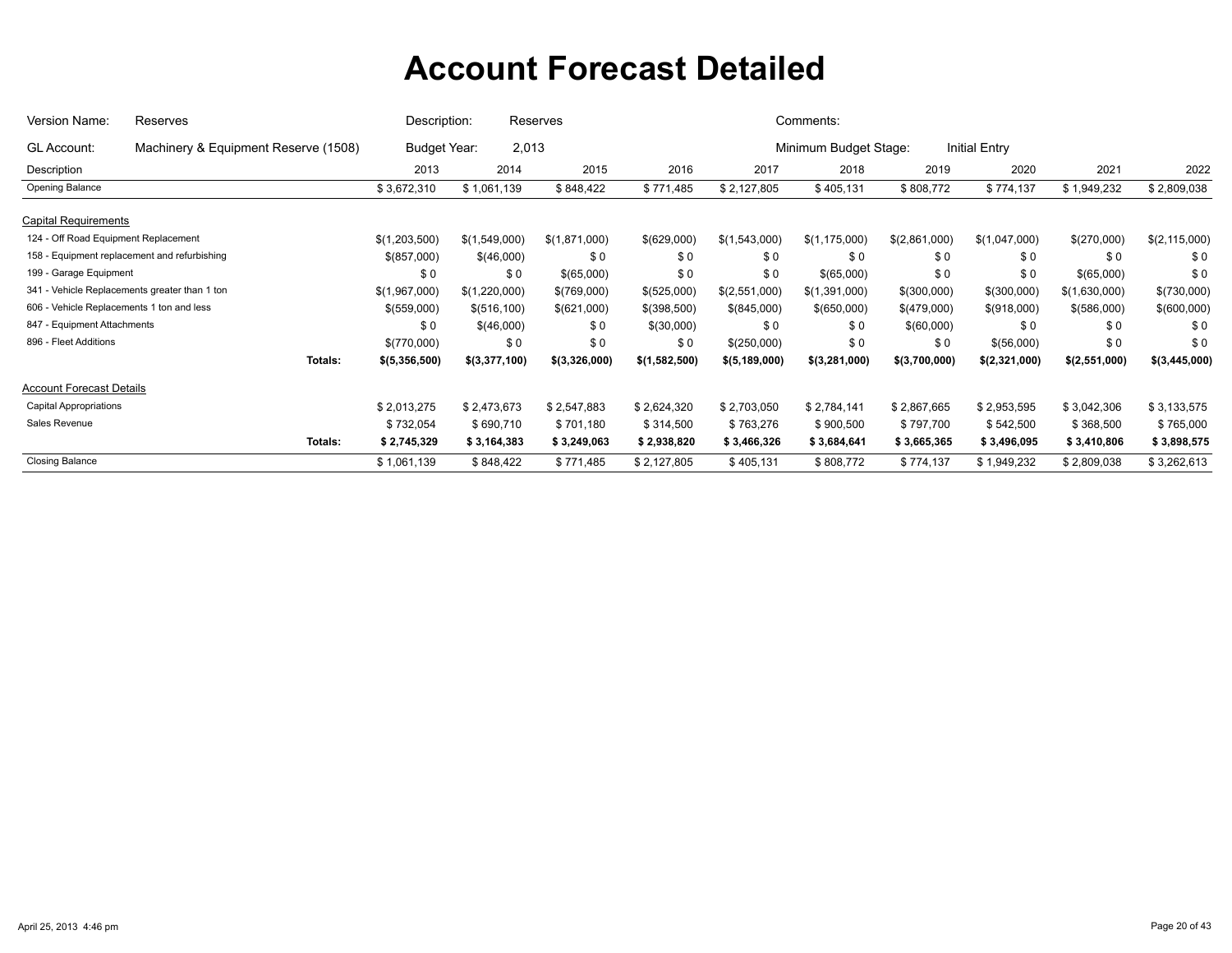| Version Name:                   | Reserves                                  | Description: | Reserves   |           |             |           | Comments:             |           |                      |           |           |
|---------------------------------|-------------------------------------------|--------------|------------|-----------|-------------|-----------|-----------------------|-----------|----------------------|-----------|-----------|
| <b>GL Account:</b>              | Municipal Bldg Maintenance Reserve (1536) | Budget Year: | 2,013      |           |             |           | Minimum Budget Stage: |           | <b>Initial Entry</b> |           |           |
| Description                     |                                           | 2013         | 2014       | 2015      | 2016        | 2017      | 2018                  | 2019      | 2020                 | 2021      | 2022      |
| Opening Balance                 |                                           | \$228,342    | \$138,342  | \$208,342 | \$293,342   | \$156,342 | \$241,342             | \$326,342 | \$411,342            | \$496,342 | \$581,342 |
| <b>Capital Requirements</b>     |                                           |              |            |           |             |           |                       |           |                      |           |           |
| 290 - City Hall                 |                                           | \$(90,000)   | \$(15,000) | \$0       | \$(222,000) | \$0       | \$0                   | \$0       | \$0                  | \$0       | \$0       |
|                                 | Totals:                                   | \$(90,000)   | \$(15,000) | \$0       | \$(222,000) | \$0       | \$0                   | \$0       | \$0                  | \$0       | \$0       |
| <b>Account Forecast Details</b> |                                           |              |            |           |             |           |                       |           |                      |           |           |
| Appropriations                  |                                           | \$0          | \$85,000   | \$85,000  | \$85,000    | \$85,000  | \$85,000              | \$85,000  | \$85,000             | \$85,000  | \$85,000  |
|                                 | Totals:                                   | \$0          | \$85,000   | \$85,000  | \$85,000    | \$85,000  | \$85,000              | \$85,000  | \$85,000             | \$85,000  | \$85,000  |
| <b>Closing Balance</b>          |                                           | \$138,342    | \$208,342  | \$293,342 | \$156,342   | \$241,342 | \$326,342             | \$411,342 | \$496,342            | \$581,342 | \$666,342 |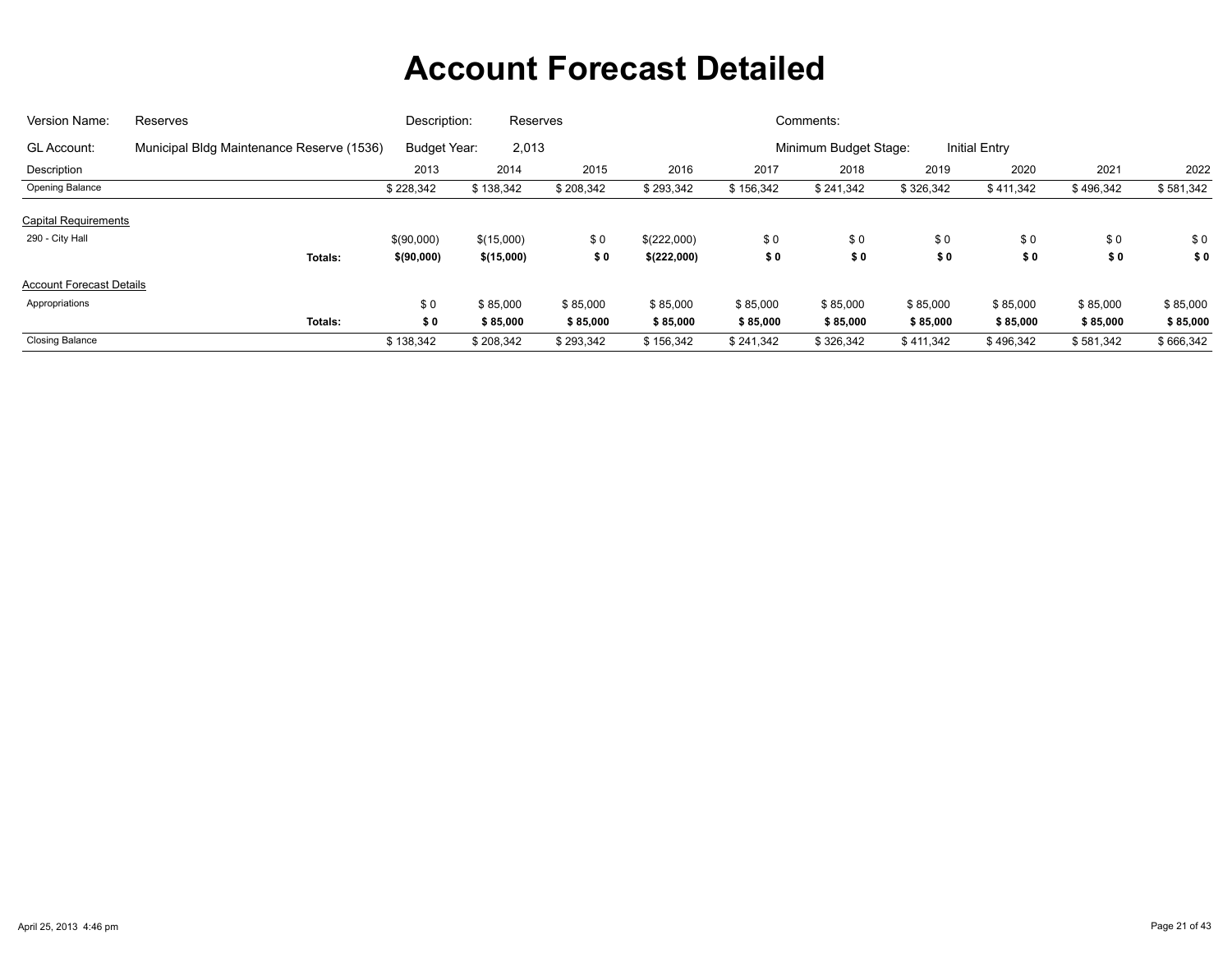| Version Name:          | Reserves                          | Description: |                                                        | Comments:<br>Reserves |           |           |           |           |           |           |           |  |
|------------------------|-----------------------------------|--------------|--------------------------------------------------------|-----------------------|-----------|-----------|-----------|-----------|-----------|-----------|-----------|--|
| <b>GL Account:</b>     | Municipal Building Reserve (1504) | Budget Year: | 2,013<br><b>Initial Entry</b><br>Minimum Budget Stage: |                       |           |           |           |           |           |           |           |  |
| Description            |                                   | 2013         | 2014                                                   | 2015                  | 2016      | 2017      | 2018      | 2019      | 2020      | 2021      | 2022      |  |
| <b>Opening Balance</b> |                                   | \$106.744    | \$106.744                                              | \$106.744             | \$106,744 | \$106,744 | \$106,744 | \$106,744 | \$106,744 | \$106,744 | \$106,744 |  |
| Closing Balance        |                                   | \$106,744    | \$106,744                                              | \$106,744             | \$106,744 | \$106,744 | \$106,744 | \$106,744 | \$106,744 | \$106,744 | \$106,744 |  |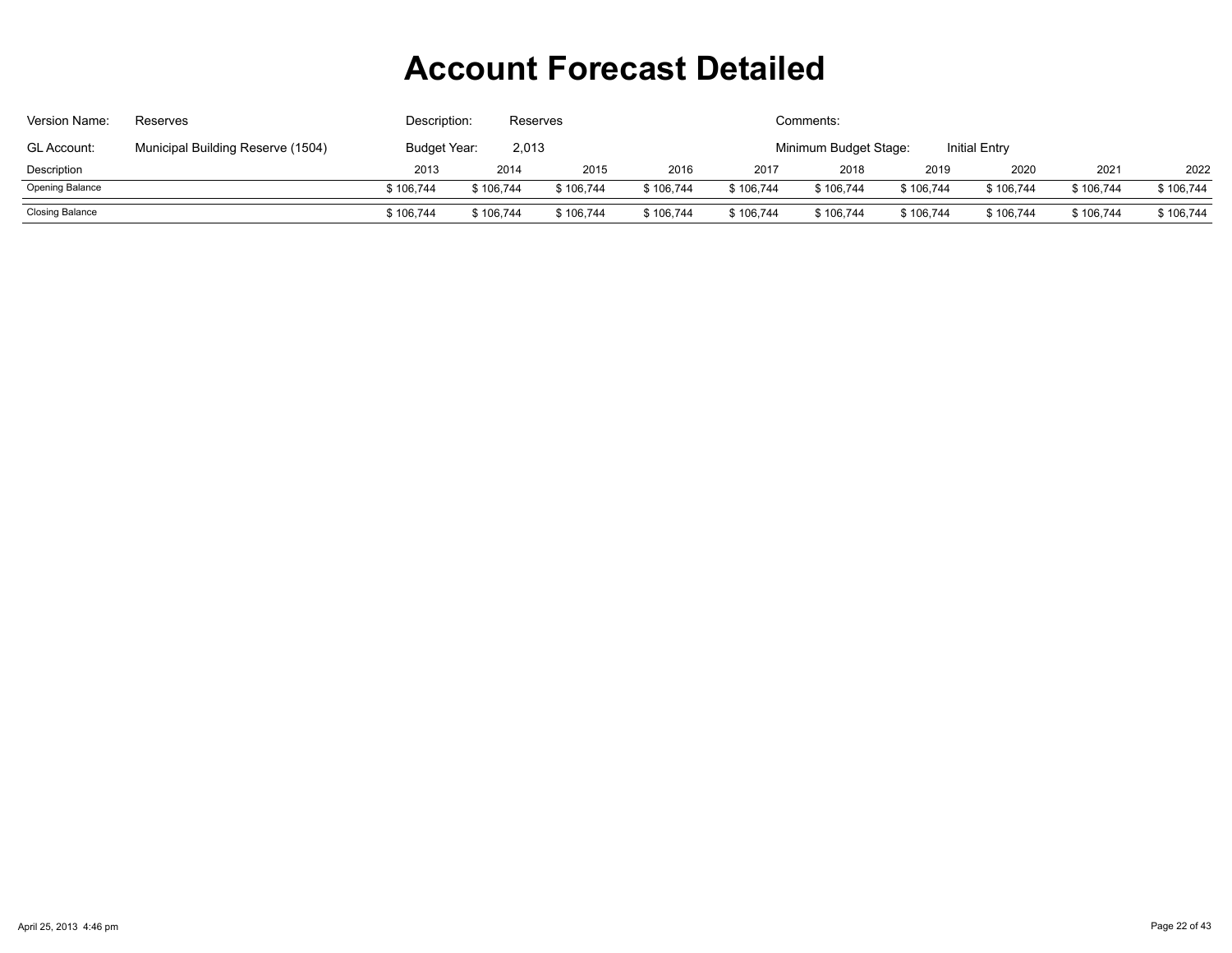| Version Name:                          | Reserves                                     | Description:           | Reserves              |               |              |             | Comments:             |           |               |             |             |
|----------------------------------------|----------------------------------------------|------------------------|-----------------------|---------------|--------------|-------------|-----------------------|-----------|---------------|-------------|-------------|
| <b>GL Account:</b>                     | Office Equipment Reserve (1506)              |                        | 2,013<br>Budget Year: |               |              |             | Minimum Budget Stage: |           | Initial Entry |             |             |
| Description                            |                                              | 2013                   | 2014                  | 2015          | 2016         | 2017        | 2018                  | 2019      | 2020          | 2021        | 2022        |
| Opening Balance                        |                                              | \$751,853              | \$809,853             | \$466,503     | \$539,703    | \$409,703   | \$98,703              | \$218,703 | \$668,703     | \$1,068,703 | \$1,457,703 |
| <b>Capital Requirements</b>            |                                              |                        |                       |               |              |             |                       |           |               |             |             |
| 1078 - Engineering Office Equipment    |                                              | \$(30,000)             | \$(50,000)            | \$0           | \$0          | \$0         | \$0                   | \$0       | \$0           | \$0         | \$0         |
| 1082 - Youth Center Equipment          |                                              | \$0                    | \$(94,000)            | \$0           | \$0          | \$0         | \$0                   | \$0       | \$0           | \$0         | \$0         |
|                                        | 1084 - Treasury Office Furniture & Equipment | \$0                    | \$(10,000)            | \$0           | \$0          | \$0         | \$0                   | \$0       | \$0           | \$0         | \$0         |
|                                        | 289 - Enterprise Resources Planning System   | \$0                    | \$0                   | \$0           | \$0          | \$0         | \$0                   | \$0       | \$0           | \$0         | \$0         |
| 302 - Expand Fibre Optic Network       |                                              | \$0                    | \$(50,000)            | \$(250,000)   | \$(550,000)  | \$(700,000) | \$(50,000)            | \$0       | \$0           | \$0         | \$0         |
| 348 - Fleetnet Radio Upgrade           |                                              | \$0                    | \$(450,000)           | \$0           | \$0          | \$0         | \$0                   | \$0       | \$0           | \$0         | \$0         |
|                                        | 444 - City Council - Furniture and Equipment | \$0                    | \$(49,350)            | \$(9,800)     | \$0          | \$0         | \$(10,000)            | \$0       | \$0           | \$0         | \$0         |
| 487 - Clerks Office Equipment          |                                              | \$(30,000)             | \$0                   | \$(5,000)     | \$0          | \$0         | \$(20,000)            | \$0       | \$(10,000)    | \$0         | \$0         |
| 650 - Human Resources Upgrades         |                                              | \$(7,000)              | \$0                   | \$0           | \$0          | \$0         | \$0                   | \$0       | \$(10,000)    | \$0         | \$0         |
| 822 - Server Upgrades and Replacements |                                              | \$(125,000)            | \$(90,000)            | \$(112,000)   | \$(30,000)   | \$(61,000)  | \$(250,000)           | \$0       | \$(30,000)    | \$(61,000)  | \$(102,000) |
|                                        |                                              | Totals:<br>\$(192,000) | \$(793,350)           | \$ (376, 800) | \$ (580,000) | \$(761,000) | \$(330,000)           | \$0       | \$(50,000)    | \$(61,000)  | \$(102,000) |
| <b>Account Forecast Details</b>        |                                              |                        |                       |               |              |             |                       |           |               |             |             |
| Appropriations                         |                                              | \$250,000              | \$450,000             | \$450,000     | \$450,000    | \$450,000   | \$450,000             | \$450,000 | \$450,000     | \$450,000   | \$450,000   |
|                                        |                                              | Totals:<br>\$250,000   | \$450,000             | \$450,000     | \$450,000    | \$450,000   | \$450,000             | \$450,000 | \$450,000     | \$450,000   | \$450,000   |
| <b>Closing Balance</b>                 |                                              | \$809,853              | \$466,503             | \$539,703     | \$409,703    | \$98,703    | \$218,703             | \$668,703 | \$1,068,703   | \$1,457,703 | \$1,805,703 |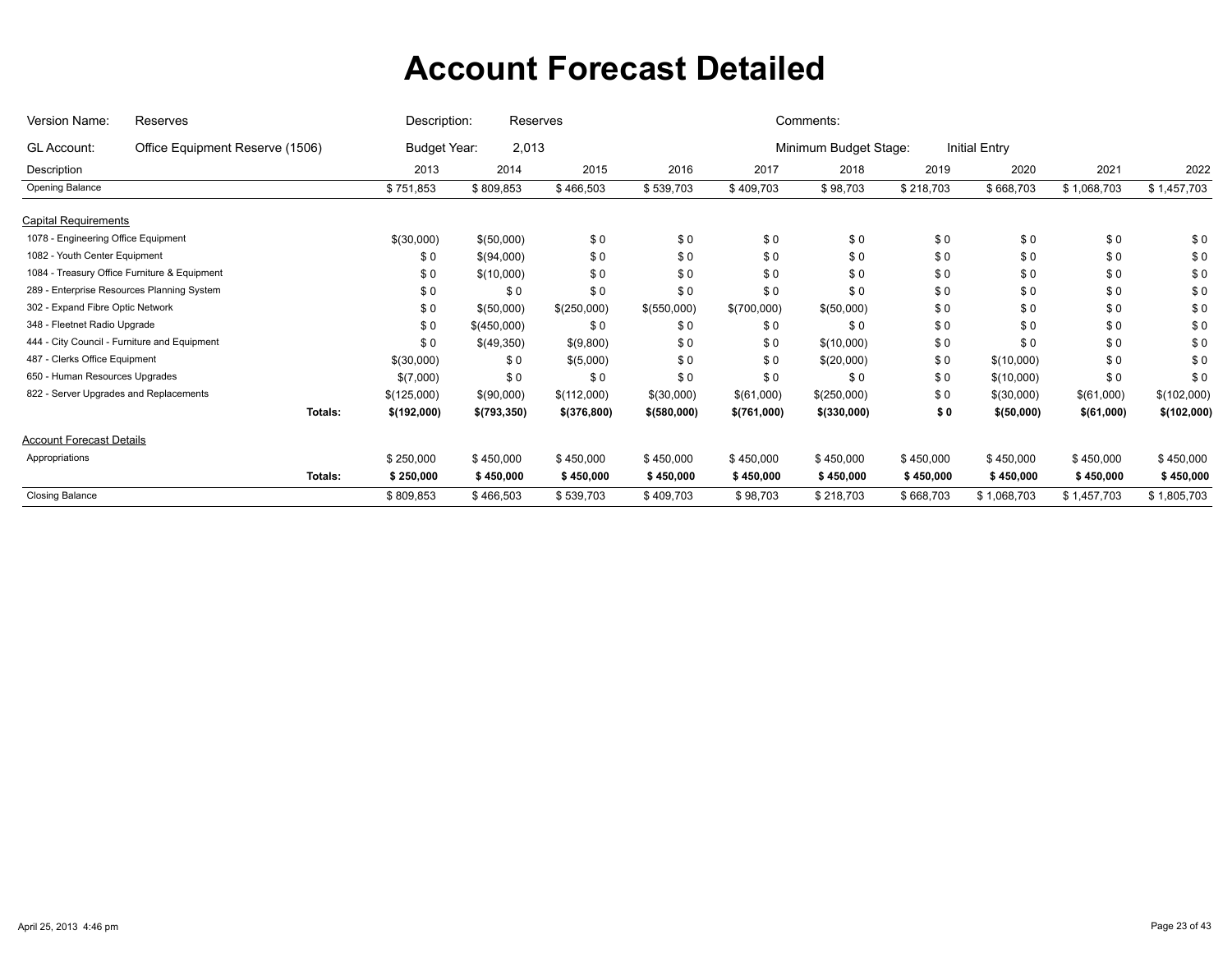| Version Name:                    | Reserves                                         |         | Description: | Reserves    |             |              |            | Comments:             |               |                      |             |            |
|----------------------------------|--------------------------------------------------|---------|--------------|-------------|-------------|--------------|------------|-----------------------|---------------|----------------------|-------------|------------|
| GL Account:                      | Parks Reserve (1537)                             |         | Budget Year: | 2,013       |             |              |            | Minimum Budget Stage: |               | <b>Initial Entry</b> |             |            |
| Description                      |                                                  |         | 2013         | 2014        | 2015        | 2016         | 2017       | 2018                  | 2019          | 2020                 | 2021        | 2022       |
| Opening Balance                  |                                                  |         | \$1,386,528  | \$441,528   | \$276,528   | \$551,528    | \$391,528  | \$721,528             | \$991,528     | \$101,528            | \$371,528   | \$331,528  |
| <b>Capital Requirements</b>      |                                                  |         |              |             |             |              |            |                       |               |                      |             |            |
| 1038 - Greenspace Development    |                                                  |         | \$(70,000)   | \$0         | \$0         | \$0          | \$0        | \$0                   | \$0           | \$0                  | \$0         | \$0        |
| 690 - Recreation Hub             |                                                  |         | \$(700,000)  | \$0         | \$0         | \$(410,000)  | \$0        | \$0                   | \$(1,200,000) | \$0                  | \$(440,000) | \$0        |
|                                  | 697 - Recreation System Development and Upgrades |         | \$(130,000)  | \$(120,000) | \$(80,000)  | \$(150,000)  | \$(70,000) | \$(130,000)           | \$(90,000)    | \$(130,000)          | \$0         | \$(20,000) |
|                                  |                                                  | Totals: | \$(900,000)  | \$(120,000) | \$ (80,000) | \$ (560,000) | \$(70,000) | \$(130,000)           | \$(1,290,000) | \$(130,000)          | \$(440,000) | \$(20,000) |
| <b>Account Forecast Details</b>  |                                                  |         |              |             |             |              |            |                       |               |                      |             |            |
| Appropriations                   |                                                  |         | \$0          | \$0         | \$400,000   | \$400,000    | \$400,000  | \$400,000             | \$400,000     | \$400,000            | \$400,000   | \$400,000  |
| <b>Operating - Tree Planting</b> |                                                  |         | \$(45,000)   | \$(45,000)  | \$(45,000)  | \$0          | \$0        | \$0                   | \$0           | \$0                  | \$0         | \$0        |
|                                  |                                                  | Totals: | \$(45,000)   | \$(45,000)  | \$355,000   | \$400,000    | \$400,000  | \$400,000             | \$400,000     | \$400,000            | \$400,000   | \$400,000  |
| <b>Closing Balance</b>           |                                                  |         | \$441,528    | \$276,528   | \$551,528   | \$391,528    | \$721,528  | \$991,528             | \$101,528     | \$371,528            | \$331,528   | \$711,528  |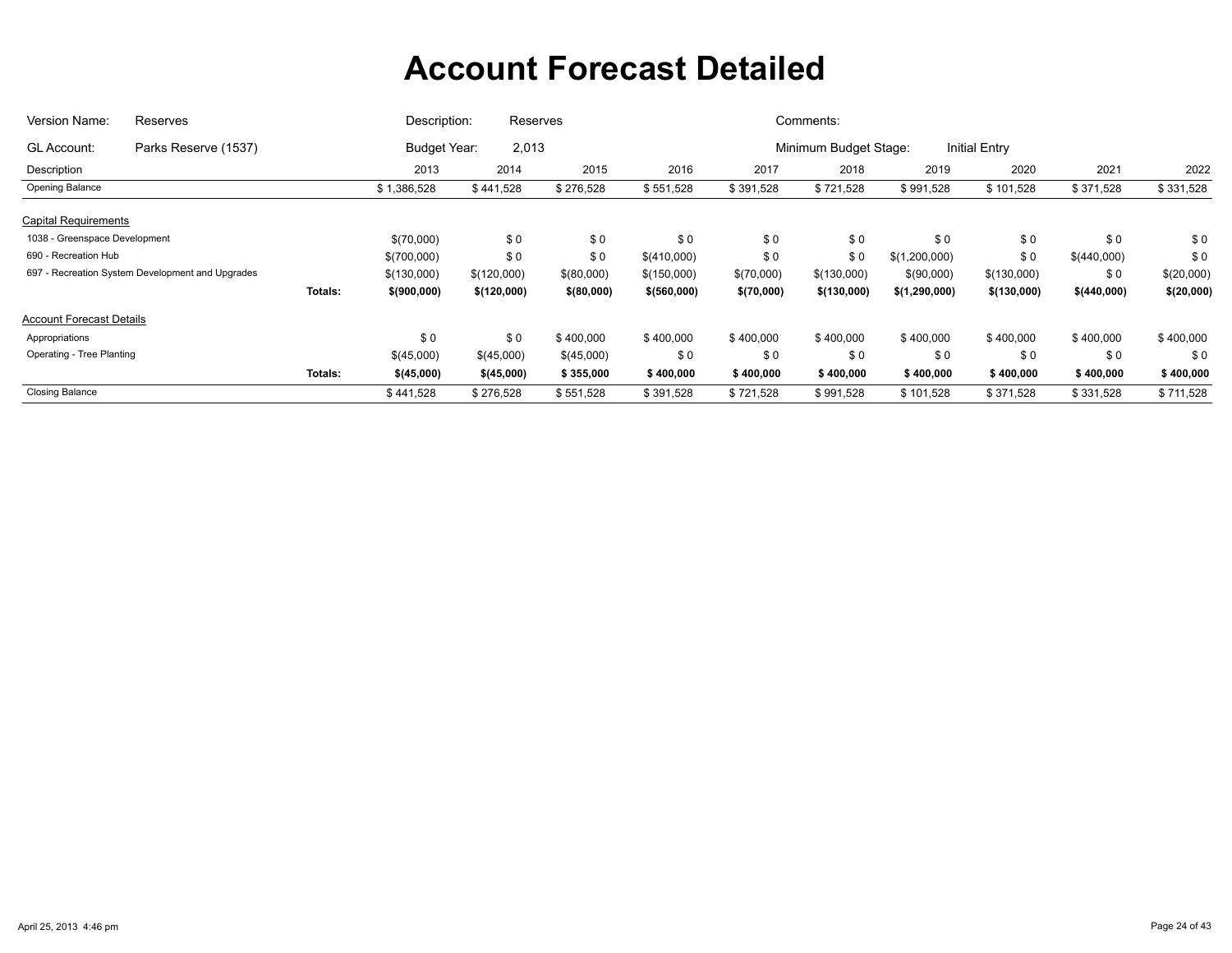| Version Name:                   | <b>Reserves</b>               | Description: | Reserves  |           |           |               | Comments:             |            |               |             |            |
|---------------------------------|-------------------------------|--------------|-----------|-----------|-----------|---------------|-----------------------|------------|---------------|-------------|------------|
| <b>GL Account:</b>              | Perpetual Care Reserve (1519) | Budget Year: | 2,013     |           |           |               | Minimum Budget Stage: |            | Initial Entry |             |            |
| Description                     |                               | 2013         | 2014      | 2015      | 2016      | 2017          | 2018                  | 2019       | 2020          | 2021        | 2022       |
| Opening Balance                 |                               | \$576,533    | \$631,533 | \$689,733 | \$749,679 | \$811,423     | \$(124,981)           | \$(59,477) | \$7,992       | \$77,485    | \$(10,937) |
| <b>Capital Requirements</b>     |                               |              |           |           |           |               |                       |            |               |             |            |
| 208 - Columbarium               |                               | \$0          | \$0       | \$0       | \$0       | \$(1,000,000) | \$0                   | \$0        | \$0           | \$(160,000) | \$0        |
|                                 | Totals:                       | \$0          | \$0       | \$0       | \$0       | \$(1,000,000) | \$0                   | \$0        | \$0           | \$(160,000) | \$0        |
| <b>Account Forecast Details</b> |                               |              |           |           |           |               |                       |            |               |             |            |
| 20% of Cemetery Revenue         |                               | \$55,000     | \$58,200  | \$59,946  | \$61,744  | \$63,596      | \$65,504              | \$67,469   | \$69,493      | \$71,578    | \$73,726   |
|                                 | Totals:                       | \$55,000     | \$58,200  | \$59,946  | \$61,744  | \$63,596      | \$65,504              | \$67,469   | \$69,493      | \$71,578    | \$73,726   |
| <b>Closing Balance</b>          |                               | \$631,533    | \$689,733 | \$749,679 | \$811,423 | \$(124,981)   | \$(59,477)            | \$7,992    | \$77,485      | \$(10,937)  | \$62,789   |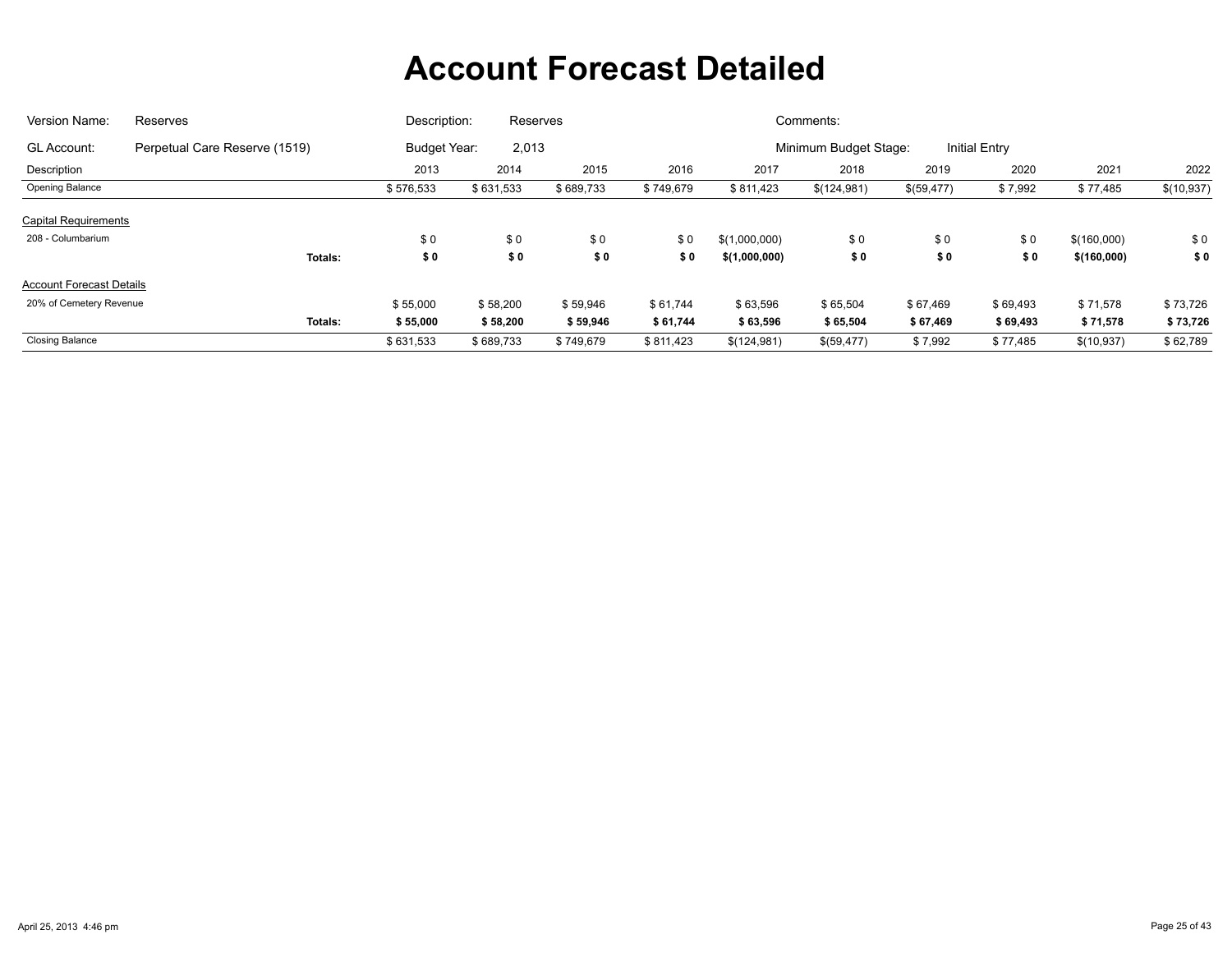| Version Name:                          | Description:<br>Reserves<br>Reserves         |         |              |             |             | Comments:     |             |                       |               |               |             |             |  |  |  |
|----------------------------------------|----------------------------------------------|---------|--------------|-------------|-------------|---------------|-------------|-----------------------|---------------|---------------|-------------|-------------|--|--|--|
| GL Account:                            | Police Equipment Reserve (1500)              |         | Budget Year: | 2,013       |             |               |             | Minimum Budget Stage: |               | Initial Entry |             |             |  |  |  |
| Description                            |                                              |         | 2013         | 2014        | 2015        | 2016          | 2017        | 2018                  | 2019          | 2020          | 2021        | 2022        |  |  |  |
| Opening Balance                        |                                              |         | \$404,693    | \$256,493   | \$427,493   | \$554,843     | \$620,343   | \$730,343             | \$390,343     | \$(229,657)   | \$(70,407)  | \$101,093   |  |  |  |
| <b>Capital Requirements</b>            |                                              |         |              |             |             |               |             |                       |               |               |             |             |  |  |  |
| 1051 - Police Equipment                |                                              |         | \$(380,500)  | \$(18,000)  | \$(30,000)  | \$(30,000)    | \$(235,000) | \$(21,000)            | \$0           | \$0           | \$(160,000) | \$0         |  |  |  |
| 211 - Community Alerting System        |                                              |         | \$0          | \$0         | \$0         | \$0           | \$0         | \$0                   | \$(618,000)   | \$0           | \$0         | \$0         |  |  |  |
| 219 - Communications Centre Equipment  |                                              |         | \$(28,500)   | \$(165,000) | \$(165,000) | \$(177,500)   | \$0         | \$0                   | \$(170,000)   | \$(177,500)   | \$0         | \$0         |  |  |  |
| 275 - E-911 Centre Furnishings         |                                              |         | \$0          | \$(4,000)   | \$(7,650)   | \$0           | \$0         | \$(104,000)           | \$0           | \$(48,250)    | \$(41,500)  | \$0         |  |  |  |
| 348 - Fleetnet Radio Upgrade           |                                              |         | \$0          | \$0         | \$0         | \$0           | \$0         | \$(600,000)           | \$0           | \$0           | \$0         | \$0         |  |  |  |
| 621 - Police Service Dog & Training    |                                              |         | \$(40,000)   | \$0         | \$0         | \$0           | \$(40,000)  | \$0                   | \$(42,000)    | \$0           | \$0         | \$0         |  |  |  |
|                                        | 730 - Police Office Equipment and Technology |         | \$(100,000)  | \$(27,000)  | \$0         | \$(112,000)   | \$0         | \$0                   | \$(120,000)   | \$0           | \$(12,000)  | \$(100,000) |  |  |  |
| 822 - Server Upgrades and Replacements |                                              |         | \$0          | \$0         | \$(55,000)  | \$0           | \$0         | \$0                   | \$(55,000)    | \$0           | \$0         | \$0         |  |  |  |
|                                        |                                              | Totals: | \$(549,000)  | \$(214,000) | \$(257,650) | $$$ (319,500) | \$(275,000) | \$(725,000)           | \$(1,005,000) | \$(225,750)   | \$(213,500) | \$(100,000) |  |  |  |
| <b>Account Forecast Details</b>        |                                              |         |              |             |             |               |             |                       |               |               |             |             |  |  |  |
| <b>Equip Sale Proceeds</b>             |                                              |         | \$15,800     | \$0         | \$0         | \$0           | \$0         | \$0                   | \$0           | \$0           | \$0         | \$0         |  |  |  |
| Appropriations                         |                                              |         | \$385,000    | \$385,000   | \$385,000   | \$385,000     | \$385,000   | \$385,000             | \$385,000     | \$385,000     | \$385,000   | \$385,000   |  |  |  |
|                                        |                                              | Totals: | \$400,800    | \$385,000   | \$385,000   | \$385,000     | \$385,000   | \$385,000             | \$385,000     | \$385,000     | \$385,000   | \$385,000   |  |  |  |
| <b>Closing Balance</b>                 |                                              |         | \$256,493    | \$427,493   | \$554,843   | \$620,343     | \$730,343   | \$390,343             | \$(229,657)   | \$(70,407)    | \$101,093   | \$386,093   |  |  |  |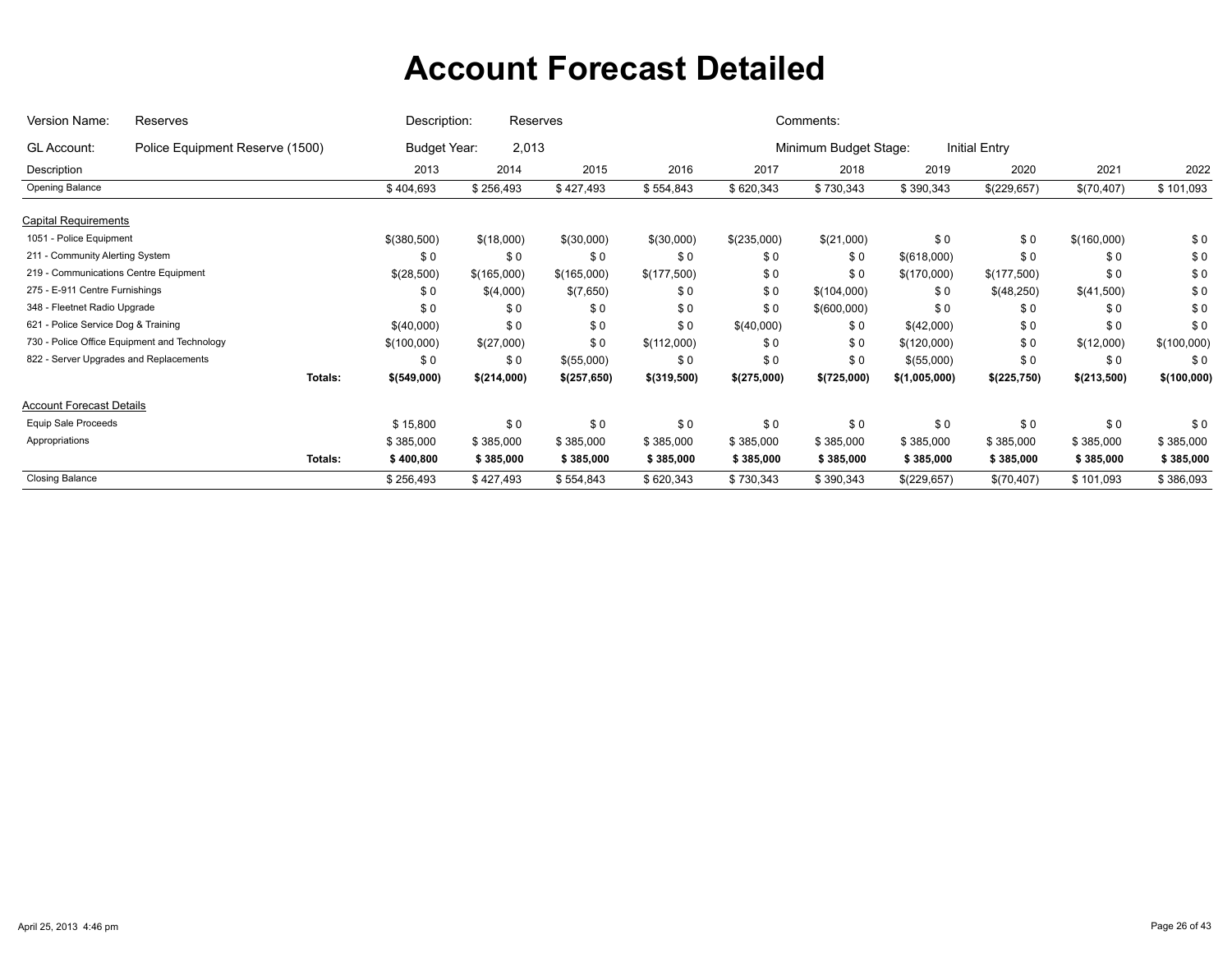| Version Name:<br>Reserves         |                               |                | Description:        | Reserves    |              |               |              | Comments:             |               |                      |               |              |
|-----------------------------------|-------------------------------|----------------|---------------------|-------------|--------------|---------------|--------------|-----------------------|---------------|----------------------|---------------|--------------|
| <b>GL Account:</b>                | Police Vehicle Reserve (1549) |                | <b>Budget Year:</b> | 2,013       |              |               |              | Minimum Budget Stage: |               | <b>Initial Entry</b> |               |              |
| Description                       |                               |                | 2013                | 2014        | 2015         | 2016          | 2017         | 2018                  | 2019          | 2020                 | 2021          | 2022         |
| Opening Balance                   |                               |                | \$678,488           | \$612,721   | \$485,954    | \$351,187     | \$374,420    | \$32,653              | \$70,886      | \$55,119             | \$(406,648)   | \$(416,415)  |
| <b>Capital Requirements</b>       |                               |                |                     |             |              |               |              |                       |               |                      |               |              |
| 626 - Police Vehicle Replacements |                               |                | \$(414,000)         | \$(475,000) | \$(483,000)  | $$$ (325,000) | \$(690,000)  | \$(310,000)           | \$(364,000)   | \$(810,000)          | \$(358,000)   | \$(601,000)  |
|                                   |                               | <b>Totals:</b> | \$(414,000)         | \$(475,000) | \$ (483,000) | \$ (325,000)  | \$ (690,000) | $$$ (310,000)         | $$$ (364,000) | \$ (810,000)         | $$$ (358,000) | \$(601,000)  |
| <b>Account Forecast Details</b>   |                               |                |                     |             |              |               |              |                       |               |                      |               |              |
| Appropriations                    |                               |                | \$326,233           | \$326,233   | \$326,233    | \$326,233     | \$326,233    | \$326,233             | \$326,233     | \$326,233            | \$326,233     | \$326,233    |
| Sales Revenue                     |                               |                | \$22,000            | \$22,000    | \$22,000     | \$22,000      | \$22,000     | \$22,000              | \$22,000      | \$22,000             | \$22,000      | \$22,000     |
|                                   |                               | <b>Totals:</b> | \$348,233           | \$348,233   | \$348,233    | \$348,233     | \$348,233    | \$348,233             | \$348,233     | \$348,233            | \$348,233     | \$348,233    |
| <b>Closing Balance</b>            |                               |                | \$612,721           | \$485,954   | \$351,187    | \$374,420     | \$32,653     | \$70,886              | \$55,119      | \$(406,648)          | \$(416,415)   | \$(669, 182) |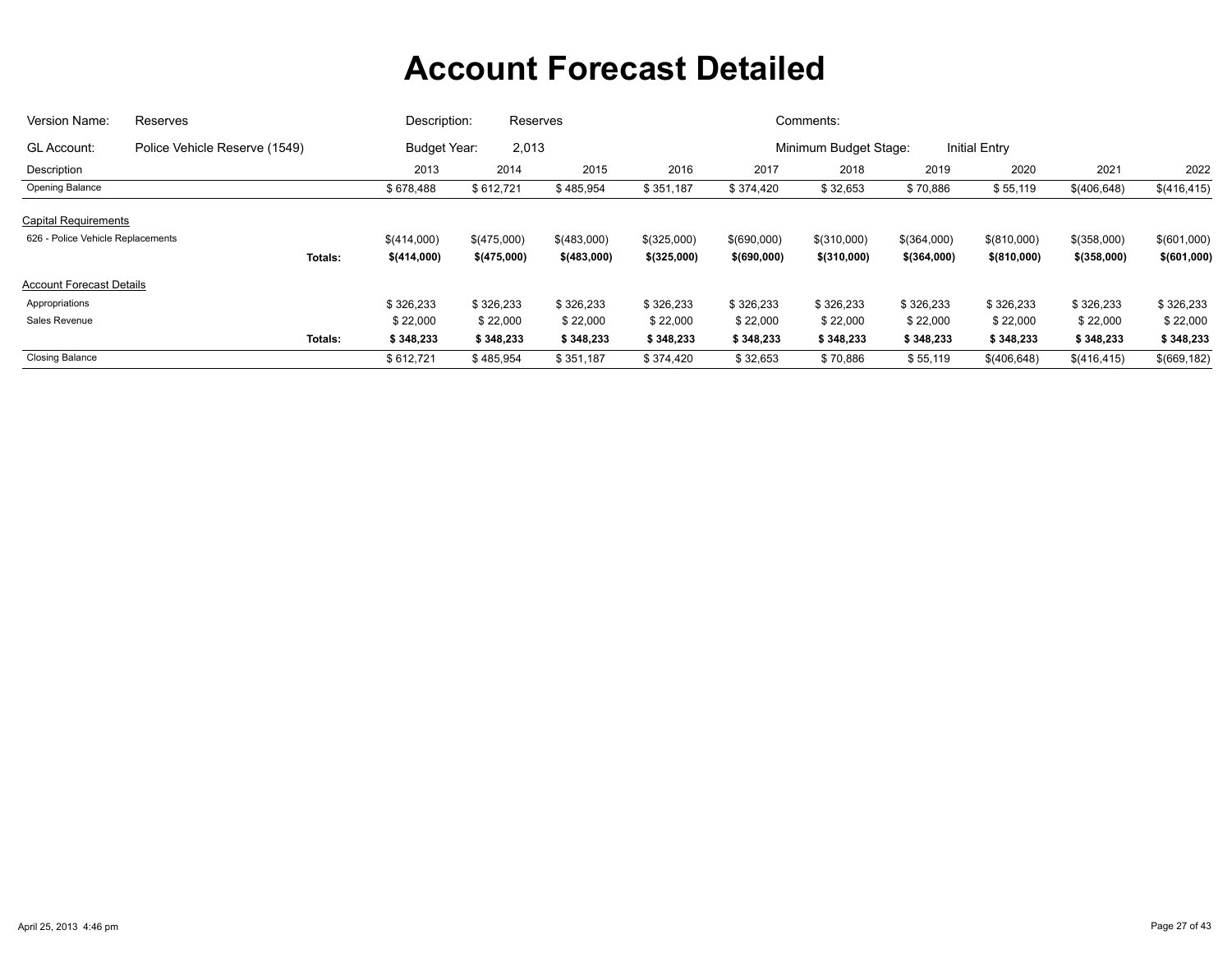| Version Name:                   | Reserves                                                   | Description: | Reserves    |              |             |           | Comments:             |           |                      |               |               |
|---------------------------------|------------------------------------------------------------|--------------|-------------|--------------|-------------|-----------|-----------------------|-----------|----------------------|---------------|---------------|
| <b>GL Account:</b>              | Protective Services Building Maintenance (155 Budget Year: |              | 2,013       |              |             |           | Minimum Budget Stage: |           | <b>Initial Entry</b> |               |               |
| Description                     |                                                            | 2013         | 2014        | 2015         | 2016        | 2017      | 2018                  | 2019      | 2020                 | 2021          | 2022          |
| Opening Balance                 |                                                            | \$843,747    | \$861,247   | \$805,247    | \$455,247   | \$404,747 | \$454,747             | \$504,747 | \$554,747            | \$(1,795,253) | \$(1,745,253) |
| <b>Capital Requirements</b>     |                                                            |              |             |              |             |           |                       |           |                      |               |               |
| 1026 - Building Improvement     |                                                            | \$(7,500)    | \$(106,000) | \$0          | \$(100,500) | \$0       | \$0                   | \$0       | \$0                  | \$0           | \$0           |
| 1028 - #3 Fire Hall             |                                                            | \$0          | \$0         | \$0          | \$0         | \$0       | \$0                   | \$0       | \$(2,400,000)        | \$0           | \$0           |
| 1077 - Police Service Garage    |                                                            | \$0          | \$0         | \$(400,000)  | \$0         | \$0       | \$0                   | \$0       | \$0                  | \$0           | \$0           |
|                                 | Totals:                                                    | \$(7,500)    | \$(106,000) | \$ (400,000) | \$(100,500) | \$0       | \$0                   | \$0       | \$(2,400,000)        | \$0           | \$0           |
| <b>Account Forecast Details</b> |                                                            |              |             |              |             |           |                       |           |                      |               |               |
| Appropriations                  |                                                            | \$25,000     | \$50,000    | \$50,000     | \$50,000    | \$50,000  | \$50,000              | \$50,000  | \$50,000             | \$50,000      | \$50,000      |
|                                 | Totals:                                                    | \$25,000     | \$50,000    | \$50,000     | \$50,000    | \$50,000  | \$50,000              | \$50,000  | \$50,000             | \$50,000      | \$50,000      |
| <b>Closing Balance</b>          |                                                            | \$861,247    | \$805,247   | \$455,247    | \$404,747   | \$454,747 | \$504,747             | \$554,747 | \$(1,795,253)        | \$(1,745,253) | \$(1,695,253) |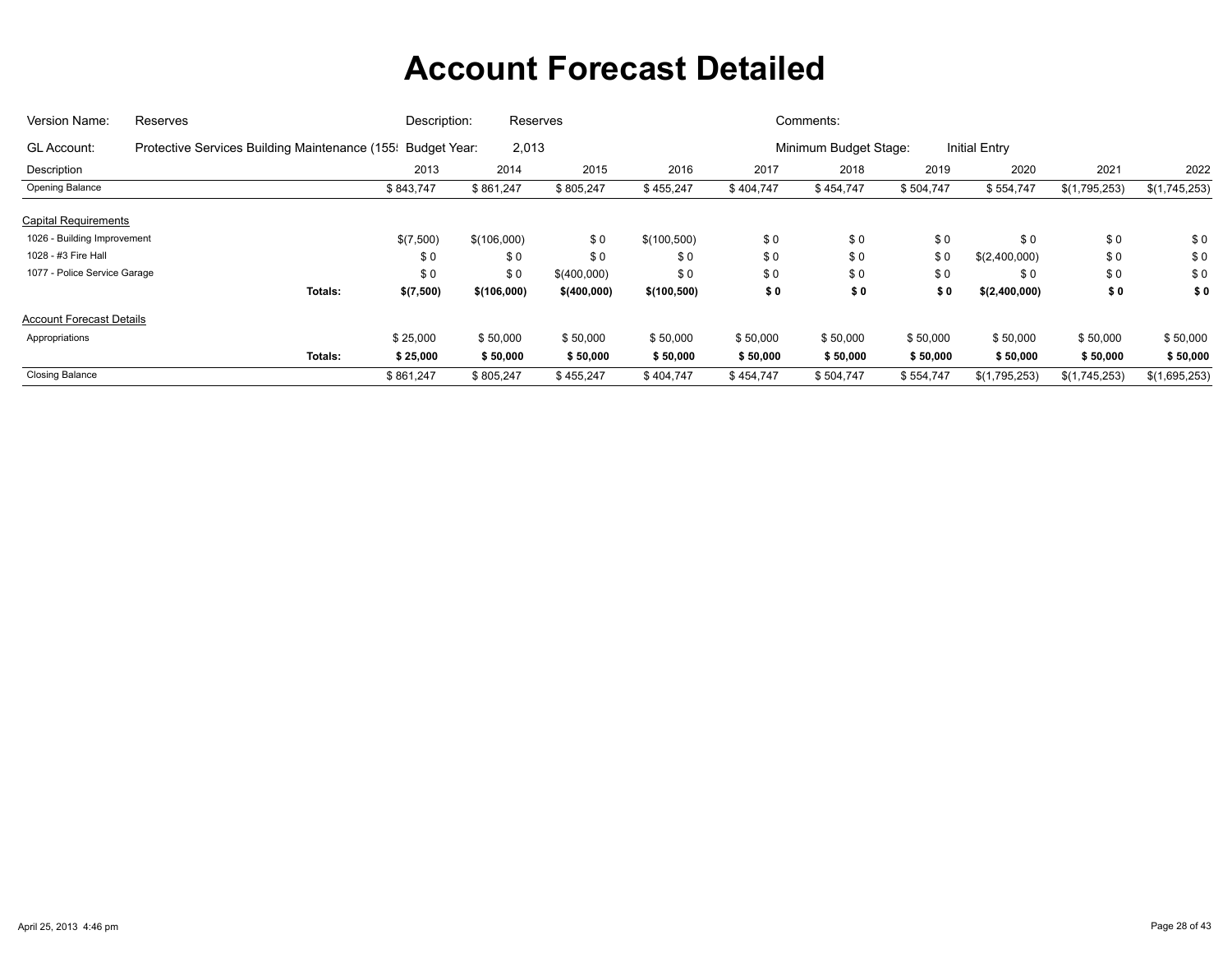| Version Name:                   | Reserves                                   | Description: | Reserves                     |             |            |             | Comments:             |             |                      |             |             |
|---------------------------------|--------------------------------------------|--------------|------------------------------|-------------|------------|-------------|-----------------------|-------------|----------------------|-------------|-------------|
| <b>GL Account:</b>              | Recreation Centre Reserve (1542)           |              | 2,013<br><b>Budget Year:</b> |             |            |             | Minimum Budget Stage: |             | <b>Initial Entry</b> |             |             |
| Description                     |                                            | 2013         | 2014                         | 2015        | 2016       | 2017        | 2018                  | 2019        | 2020                 | 2021        | 2022        |
| Opening Balance                 |                                            | \$369,949    | \$281,949                    | \$131,949   | \$211,949  | \$376,949   | \$471,949             | \$501,949   | \$651,949            | \$821,949   | \$961,949   |
| <b>Capital Requirements</b>     |                                            |              |                              |             |            |             |                       |             |                      |             |             |
|                                 | 1032 - Golf Course - Equipment Replacement | \$(65,000)   | \$(150,000)                  | \$(50,000)  | \$(25,000) | \$(115,000) | \$(200,000)           | \$(50,000)  | \$(50,000)           | \$(50,000)  | \$(200,000) |
| 1033 - Golf Course - Grounds    |                                            | \$(40,000)   | \$(100,000)                  | \$(120,000) | \$(60,000) | \$(40,000)  | \$(20,000)            | \$(50,000)  | \$(30,000)           | \$(60,000)  | \$0         |
| 1034 - Golf Course - Building   |                                            | \$(83,000)   | \$(150,000)                  | \$0         | \$0        | \$0         | \$0                   | \$0         | \$0                  | \$0         | \$0         |
|                                 | Totals:                                    | \$(188,000)  | \$(400,000)                  | \$(170,000) | \$(85,000) | \$(155,000) | \$(220,000)           | \$(100,000) | \$ (80,000)          | \$(110,000) | \$(200,000) |
| <b>Account Forecast Details</b> |                                            |              |                              |             |            |             |                       |             |                      |             |             |
| Appropriations                  |                                            | \$100,000    | \$250,000                    | \$250,000   | \$250,000  | \$250,000   | \$250,000             | \$250,000   | \$250,000            | \$250,000   | \$250,000   |
|                                 | <b>Totals:</b>                             | \$100,000    | \$250,000                    | \$250,000   | \$250,000  | \$250,000   | \$250,000             | \$250,000   | \$250,000            | \$250,000   | \$250,000   |
| <b>Closing Balance</b>          |                                            | \$281,949    | \$131,949                    | \$211,949   | \$376,949  | \$471,949   | \$501,949             | \$651,949   | \$821,949            | \$961,949   | \$1,011,949 |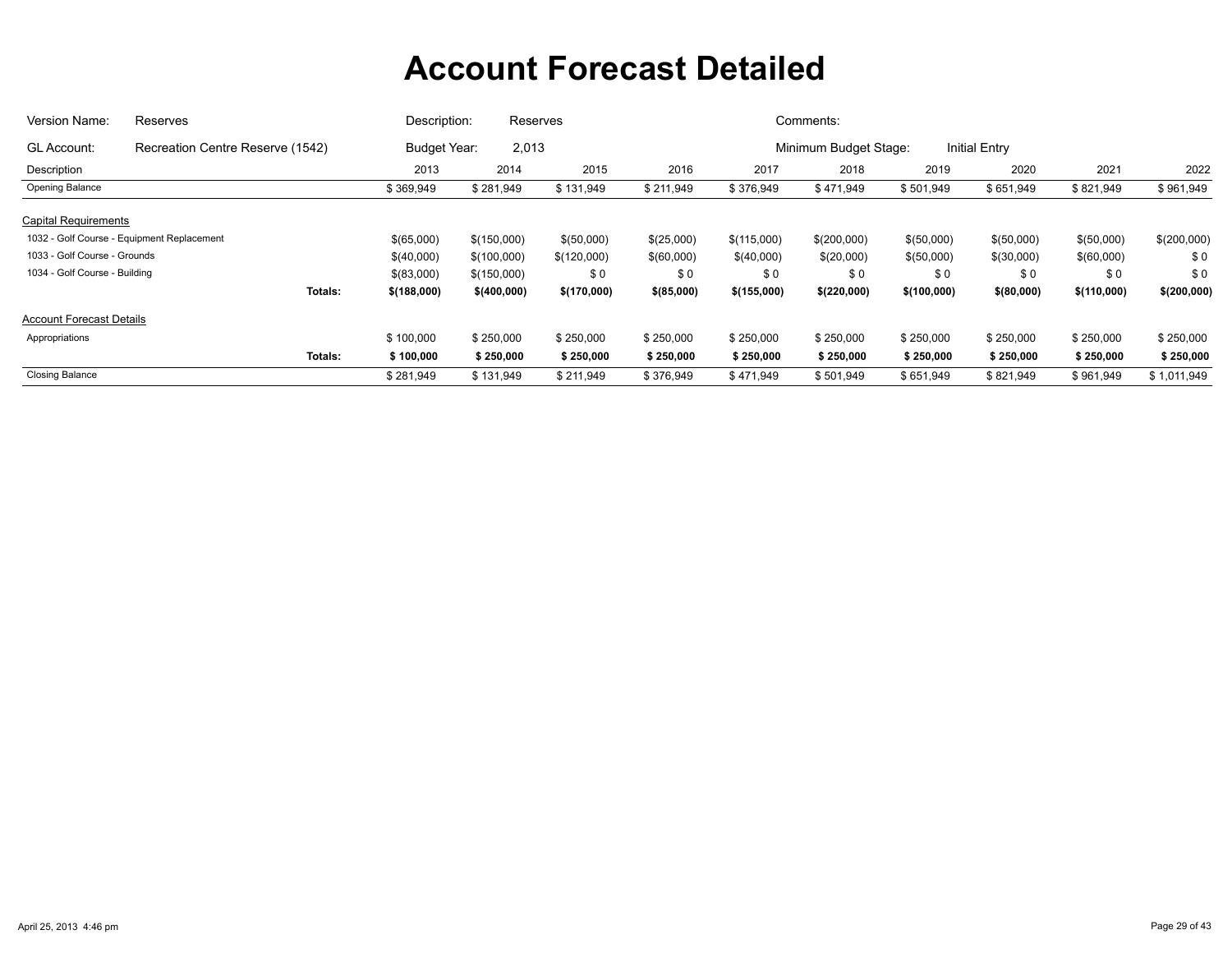| Version Name:                              | Reserves                  | Description:           | Reserves      |             |             |             | Comments:             |             |                      |             |              |
|--------------------------------------------|---------------------------|------------------------|---------------|-------------|-------------|-------------|-----------------------|-------------|----------------------|-------------|--------------|
| <b>GL Account:</b>                         | Sportsplex Reserve (1512) | <b>Budget Year:</b>    | 2,013         |             |             |             | Minimum Budget Stage: |             | <b>Initial Entry</b> |             |              |
| Description                                |                           | 2013                   | 2014          | 2015        | 2016        | 2017        | 2018                  | 2019        | 2020                 | 2021        | 2022         |
| Opening Balance                            |                           | \$1,197,016            | \$1,157,016   | \$352,016   | \$342,016   | \$(132,984) | \$(142,984)           | \$(67,984)  | \$(317,984)          | \$(677,984) | \$(507,984)  |
| <b>Capital Requirements</b>                |                           |                        |               |             |             |             |                       |             |                      |             |              |
| 1020 - Other Sports                        |                           | \$(85,000)             | \$(880,000)   | \$0         | \$(250,000) | \$0         | \$0                   | \$0         | \$(400,000)          | \$0         | \$0          |
| 1021 - Arena                               |                           | \$(25,000)             | \$0           | \$(50,000)  | \$(75,000)  | \$(210,000) | \$(60,000)            | \$(450,000) | \$0                  | \$(30,000)  | \$0          |
| 1022 - Building and Grounds                |                           | \$(185,000)            | \$(125,000)   | \$(160,000) | \$(350,000) | \$0         | \$(65,000)            | \$0         | \$(160,000)          | \$0         | \$(500,000)  |
|                                            |                           | \$(295,000)<br>Totals: | \$(1,005,000) | \$(210,000) | \$(675,000) | \$(210,000) | \$(125,000)           | \$(450,000) | \$ (560,000)         | \$(30,000)  | \$ (500,000) |
| <b>Account Forecast Details</b>            |                           |                        |               |             |             |             |                       |             |                      |             |              |
| Appropriations Fed Gov't Grant (washrooms) |                           | \$55,000               | \$0           | \$0         | \$0         | \$0         | \$0                   | \$0         | \$0                  | \$0         | \$0          |
| Appropriations                             |                           | \$200,000              | \$200,000     | \$200,000   | \$200,000   | \$200,000   | \$200,000             | \$200,000   | \$200,000            | \$200,000   | \$200,000    |
|                                            |                           | \$255,000<br>Totals:   | \$200,000     | \$200,000   | \$200,000   | \$200,000   | \$200,000             | \$200,000   | \$200,000            | \$200,000   | \$200,000    |
| <b>Closing Balance</b>                     |                           | \$1,157,016            | \$352,016     | \$342,016   | \$(132,984) | \$(142,984) | \$(67,984)            | \$(317,984) | \$(677,984)          | \$(507,984) | \$(807,984)  |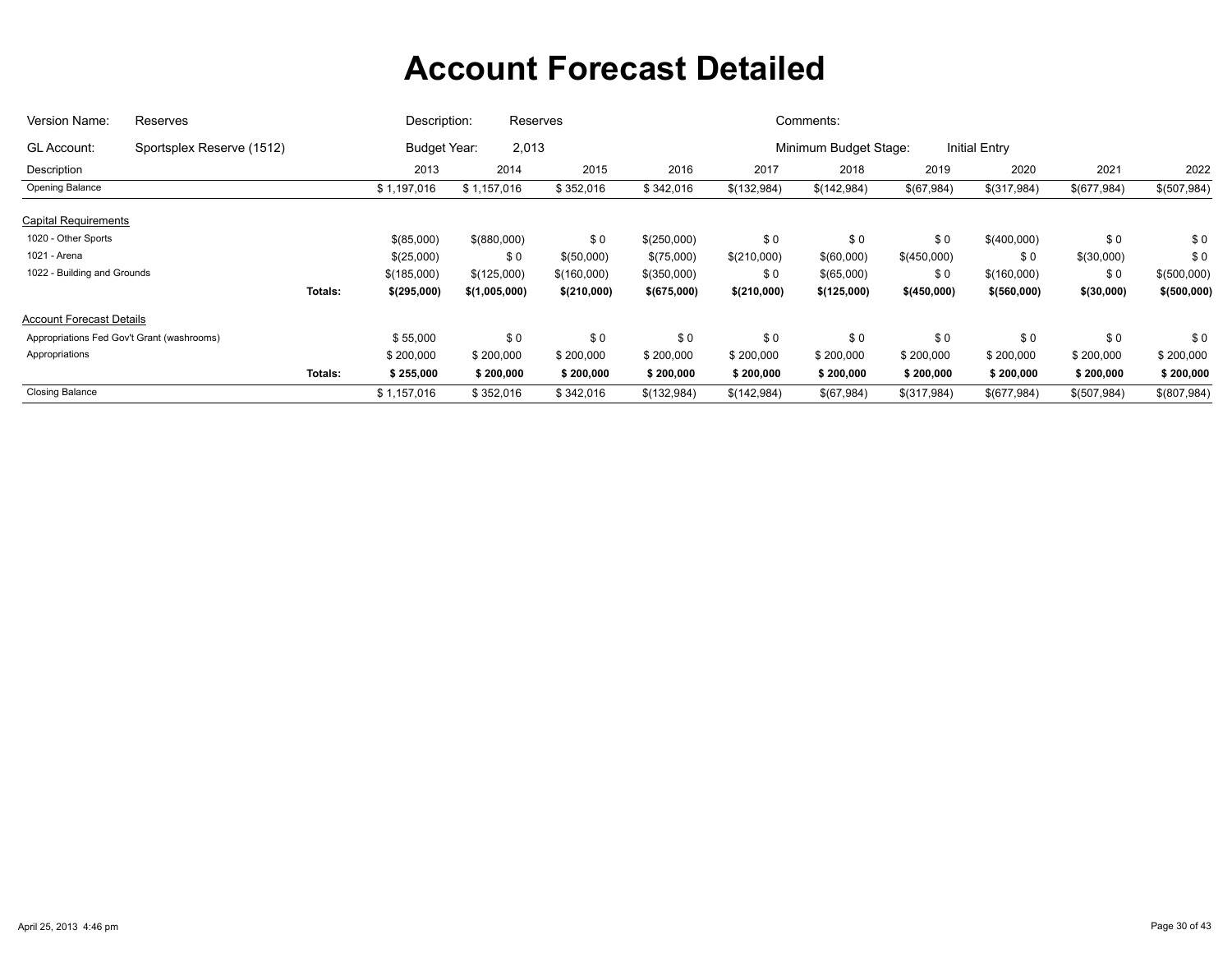| Version Name:                         | Reserves                   | Description:        |             | Reserves      |               |               | Comments:             |                  |                      |                |                |
|---------------------------------------|----------------------------|---------------------|-------------|---------------|---------------|---------------|-----------------------|------------------|----------------------|----------------|----------------|
| <b>GL Account:</b>                    | Storm Sewer Reserve (1522) | <b>Budget Year:</b> | 2,013       |               |               |               | Minimum Budget Stage: |                  | <b>Initial Entry</b> |                |                |
| Description                           |                            | 2013                | 2014        | 2015          | 2016          | 2017          | 2018                  | 2019             | 2020                 | 2021           | 2022           |
| Opening Balance                       |                            | \$3,026,263         | \$2,776,263 | \$3,276,263   | \$(4,693,737) | \$(4,663,737) | \$(7,833,737)         | \$(11,053,737)   | \$(13,223,737)       | \$(12,693,737) | \$(12,493,737) |
| <b>Capital Requirements</b>           |                            |                     |             |               |               |               |                       |                  |                      |                |                |
| 1045 - Drainage Master Plan           |                            | \$(250,000)         | \$0         | \$0           | \$0           | \$0           | \$0                   | \$0              | \$0                  | \$0            | \$0            |
| 12 - Street Reconstruction            |                            | \$0                 | \$0         | \$0           | \$0           | \$0           | \$(750,000)           | \$0              | \$0                  | \$(300,000)    | \$0            |
| 540 - Assiniboine Flats Land Drainage |                            | \$0                 | \$0         | \$(1,000,000) | \$0           | \$0           | \$0                   | \$0              | \$0                  | \$0            | \$0            |
| 546 - North Hill Land Drainage        |                            | \$0                 | \$0         | \$(7,500,000) | \$(500,000)   | \$(3,700,000) | \$(3,000,000)         | \$(2,700,000)    | \$0                  | \$0            | \$0            |
|                                       | Totals:                    | \$(250,000)         | \$0         | \$(8,500,000) | \$ (500,000)  | \$(3,700,000) | \$(3,750,000)         | \$(2,700,000)    | \$0                  | \$(300,000)    | \$0            |
| <b>Account Forecast Details</b>       |                            |                     |             |               |               |               |                       |                  |                      |                |                |
| Appropriations                        |                            | \$0                 | \$500,000   | \$530,000     | \$530,000     | \$530,000     | \$530,000             | \$530,000        | \$530,000            | \$500,000      | \$500,000      |
|                                       | Totals:                    | \$0                 | \$500,000   | \$530,000     | \$530,000     | \$530,000     | \$530,000             | \$530,000        | \$530,000            | \$500,000      | \$500,000      |
| <b>Closing Balance</b>                |                            | \$2,776,263         | \$3,276,263 | \$(4,693,737) | \$(4,663,737) | \$(7,833,737) | \$(11,053,737)        | \$(13, 223, 737) | \$(12,693,737)       | \$(12,493,737) | \$(11,993,737) |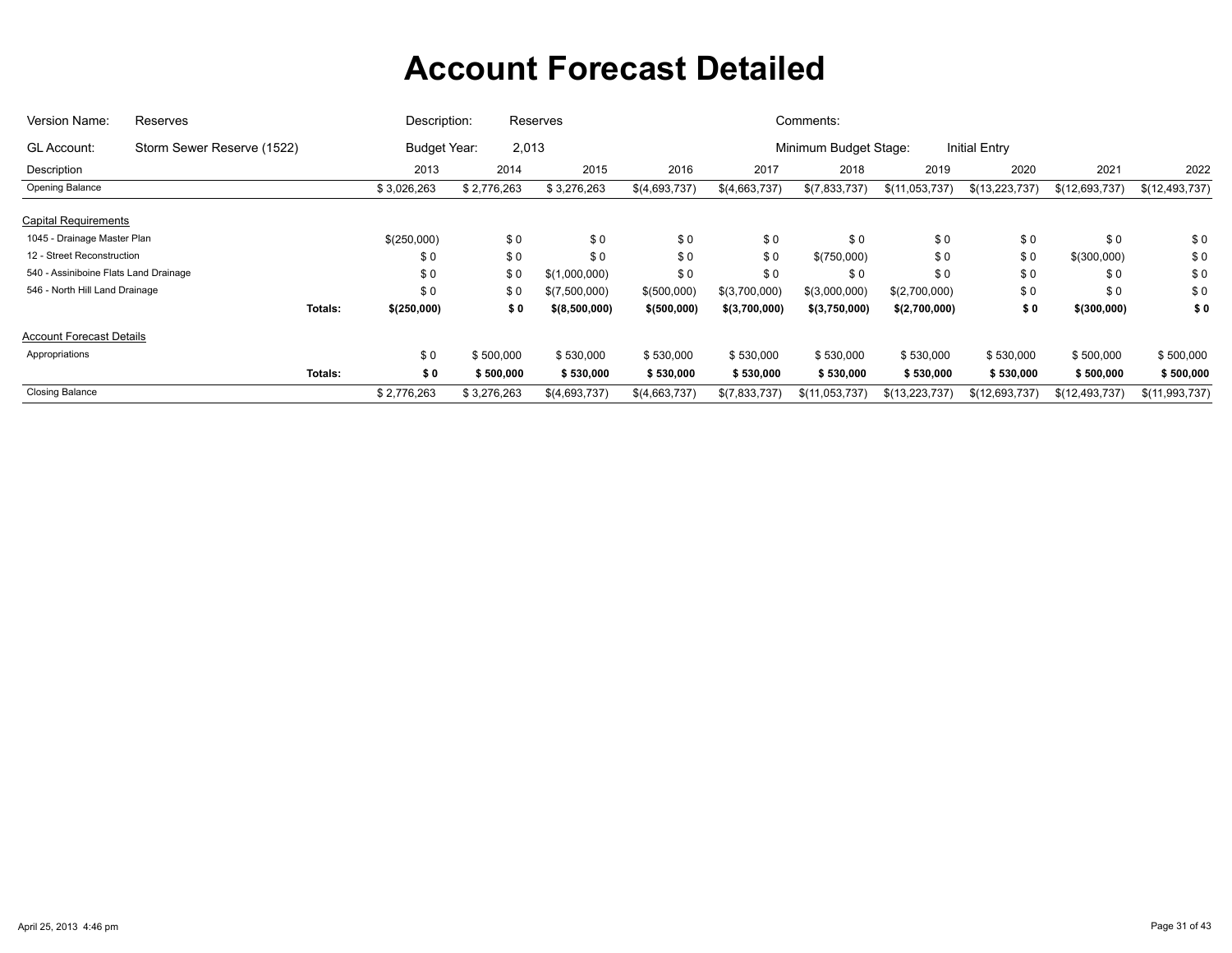| Version Name:                   | Reserves                                      | Description:        | Reserves |          |          |          | Comments:             |          |                      |           |           |
|---------------------------------|-----------------------------------------------|---------------------|----------|----------|----------|----------|-----------------------|----------|----------------------|-----------|-----------|
| <b>GL Account:</b>              | Traffic Control Devices Reserve (1538)        | <b>Budget Year:</b> | 2,013    |          |          |          | Minimum Budget Stage: |          | <b>Initial Entry</b> |           |           |
| Description                     |                                               | 2013                | 2014     | 2015     | 2016     | 2017     | 2018                  | 2019     | 2020                 | 2021      | 2022      |
| Opening Balance                 |                                               | \$109,843           | \$64,843 | \$69,843 | \$74,843 | \$79,843 | \$84,843              | \$89,843 | \$94,843             | \$99,843  | \$104,843 |
| <b>Account Forecast Details</b> |                                               |                     |          |          |          |          |                       |          |                      |           |           |
|                                 | Traffic Signal Signalization - operating 0132 | \$(50,000)          | \$0      | \$0      | \$0      | \$0      | \$0                   | \$0      | \$0                  | \$0       | \$0       |
| Appropriation                   |                                               | \$5,000             | \$5,000  | \$5,000  | \$5,000  | \$5,000  | \$5,000               | \$5,000  | \$5,000              | \$5,000   | \$5,000   |
|                                 | Totals:                                       | \$(45,000)          | \$5,000  | \$5,000  | \$5,000  | \$5,000  | \$5,000               | \$5,000  | \$5,000              | \$5,000   | \$5,000   |
| <b>Closing Balance</b>          |                                               | \$64.843            | \$69,843 | \$74.843 | \$79,843 | \$84,843 | \$89,843              | \$94.843 | \$99,843             | \$104.843 | \$109.843 |
|                                 |                                               |                     |          |          |          |          |                       |          |                      |           |           |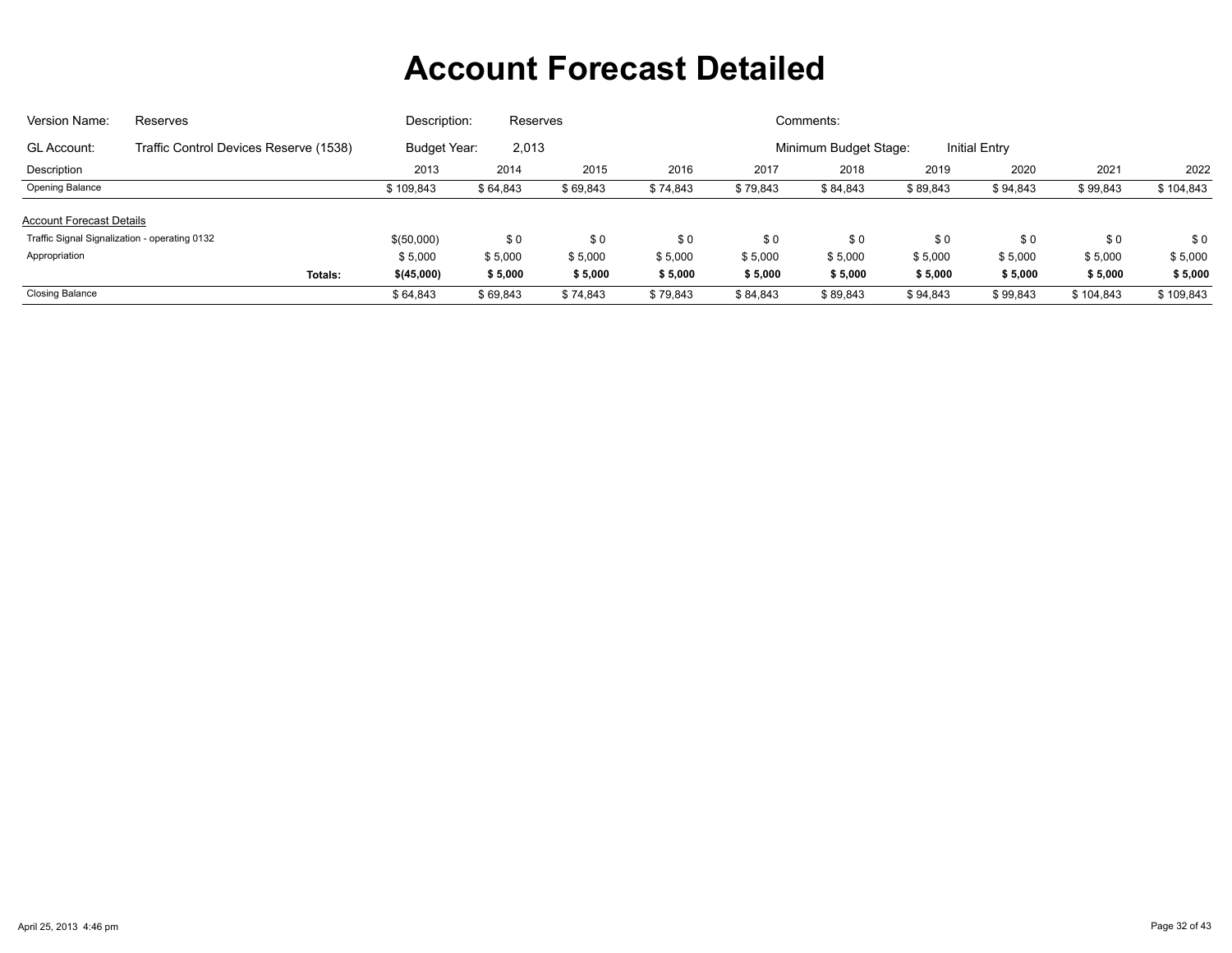| Version Name:                   | Reserves                         | Description:        | Reserves  |           |           |                 | Comments:             |             |                      |             |            |
|---------------------------------|----------------------------------|---------------------|-----------|-----------|-----------|-----------------|-----------------------|-------------|----------------------|-------------|------------|
| <b>GL Account:</b>              | Transit Equipment Reserve (1510) | <b>Budget Year:</b> | 2,013     |           |           |                 | Minimum Budget Stage: |             | <b>Initial Entry</b> |             |            |
| Description                     |                                  | 2013                | 2014      | 2015      | 2016      | 2017            | 2018                  | 2019        | 2020                 | 2021        | 2022       |
| Opening Balance                 |                                  | \$26,768            | \$166,768 | \$294,768 | \$422,768 | \$550,768       | \$(608,032)           | \$(480,032) | \$(352,032)          | \$(224,032) | \$(96,032) |
| <b>Capital Requirements</b>     |                                  |                     |           |           |           |                 |                       |             |                      |             |            |
| 910 - Transit Bus Replacement   |                                  | \$0                 | \$0       | \$0       | \$0       | \$(1,286,800)   | \$0                   | \$0         | \$0                  | \$0         | \$0        |
|                                 | Totals:                          | \$0                 | \$0       | \$0       | \$0       | \$(1, 286, 800) | \$0                   | \$0         | \$0                  | \$0         | \$0        |
| <b>Account Forecast Details</b> |                                  |                     |           |           |           |                 |                       |             |                      |             |            |
| Provincial Grant - Capital      |                                  | \$128,000           | \$128,000 | \$128,000 | \$128,000 | \$128,000       | \$128,000             | \$128,000   | \$128,000            | \$128,000   | \$128,000  |
| Sales Revenue                   |                                  | \$12,000            | \$0       | \$0       | \$0       | \$0             | \$0                   | \$0         | \$0                  | \$0         | \$0        |
|                                 | Totals:                          | \$140,000           | \$128,000 | \$128,000 | \$128,000 | \$128,000       | \$128,000             | \$128,000   | \$128,000            | \$128,000   | \$128,000  |
| <b>Closing Balance</b>          |                                  | \$166,768           | \$294,768 | \$422,768 | \$550,768 | \$(608,032)     | \$(480,032)           | \$(352,032) | \$(224,032)          | \$(96,032)  | \$31,968   |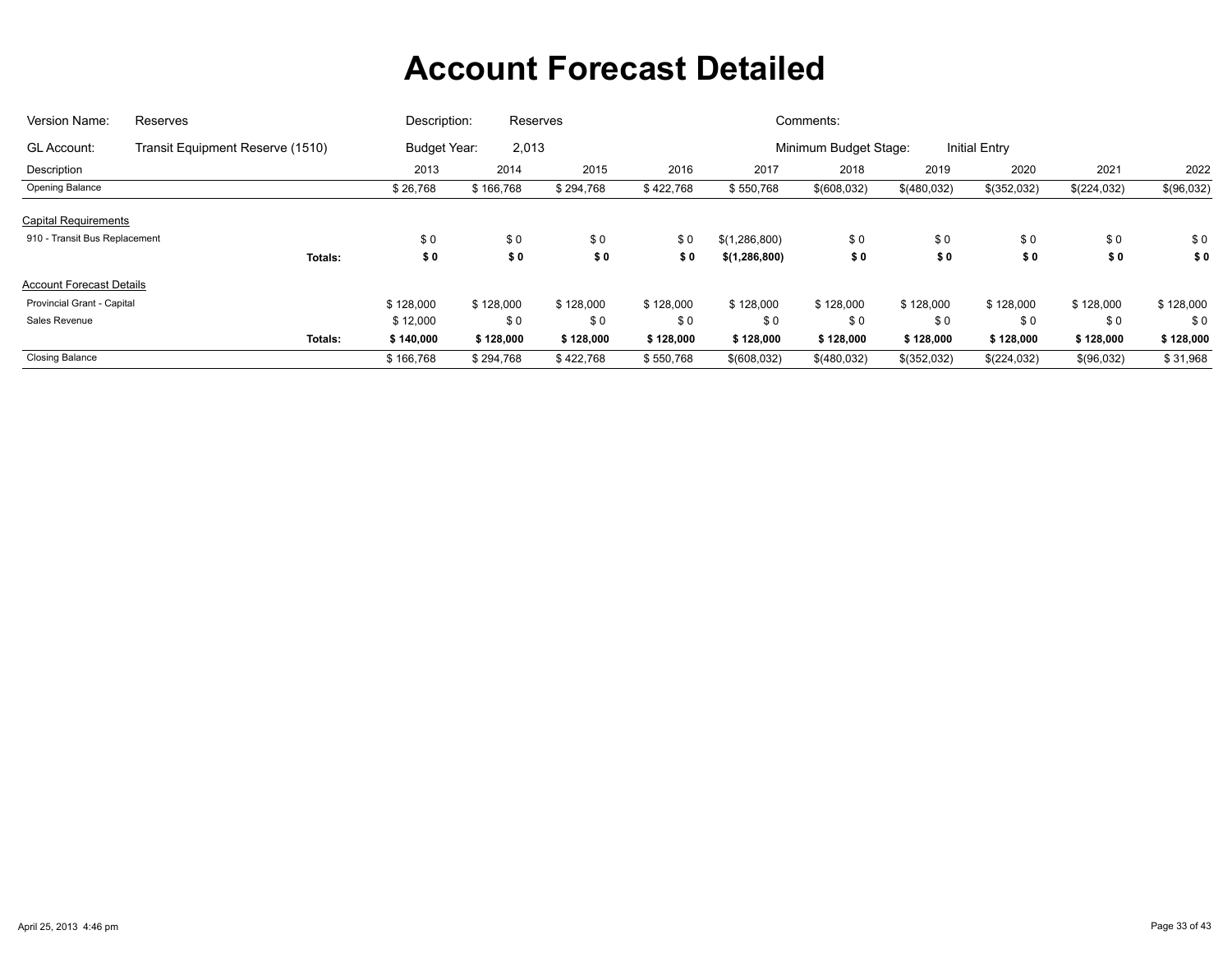| Version Name:                    | <b>Reserves</b>              | Description:        | Reserves |          |          |          | Comments:             |          |               |           |           |
|----------------------------------|------------------------------|---------------------|----------|----------|----------|----------|-----------------------|----------|---------------|-----------|-----------|
| <b>GL Account:</b>               | Andrews Field Reserve (1540) | <b>Budget Year:</b> | 2,013    |          |          |          | Minimum Budget Stage: |          | Initial Entry |           |           |
| Description                      |                              | 2013                | 2014     | 2015     | 2016     | 2017     | 2018                  | 2019     | 2020          | 2021      | 2022      |
| Opening Balance                  |                              | \$115,944           | \$60,944 | \$65,944 | \$70,944 | \$75,944 | \$80,944              | \$85,944 | \$90,944      | \$95,944  | \$100,944 |
| <b>Account Forecast Details</b>  |                              |                     |          |          |          |          |                       |          |               |           |           |
| Appropriations                   |                              | \$5,000             | \$5,000  | \$5,000  | \$5,000  | \$5,000  | \$5,000               | \$5,000  | \$5,000       | \$5,000   | \$5,000   |
| Operating - Bleacher Resurfacing |                              | \$(60,000)          | \$0      | \$0      | \$0      | \$0      | \$0                   | \$0      | \$0           | \$0       | \$0       |
|                                  | Totals:                      | \$ (55,000)         | \$5,000  | \$5,000  | \$5,000  | \$5,000  | \$5,000               | \$5,000  | \$5,000       | \$5,000   | \$5,000   |
| <b>Closing Balance</b>           |                              | \$60,944            | \$65,944 | \$70.944 | \$75,944 | \$80,944 | \$85,944              | \$90,944 | \$95,944      | \$100,944 | \$105,944 |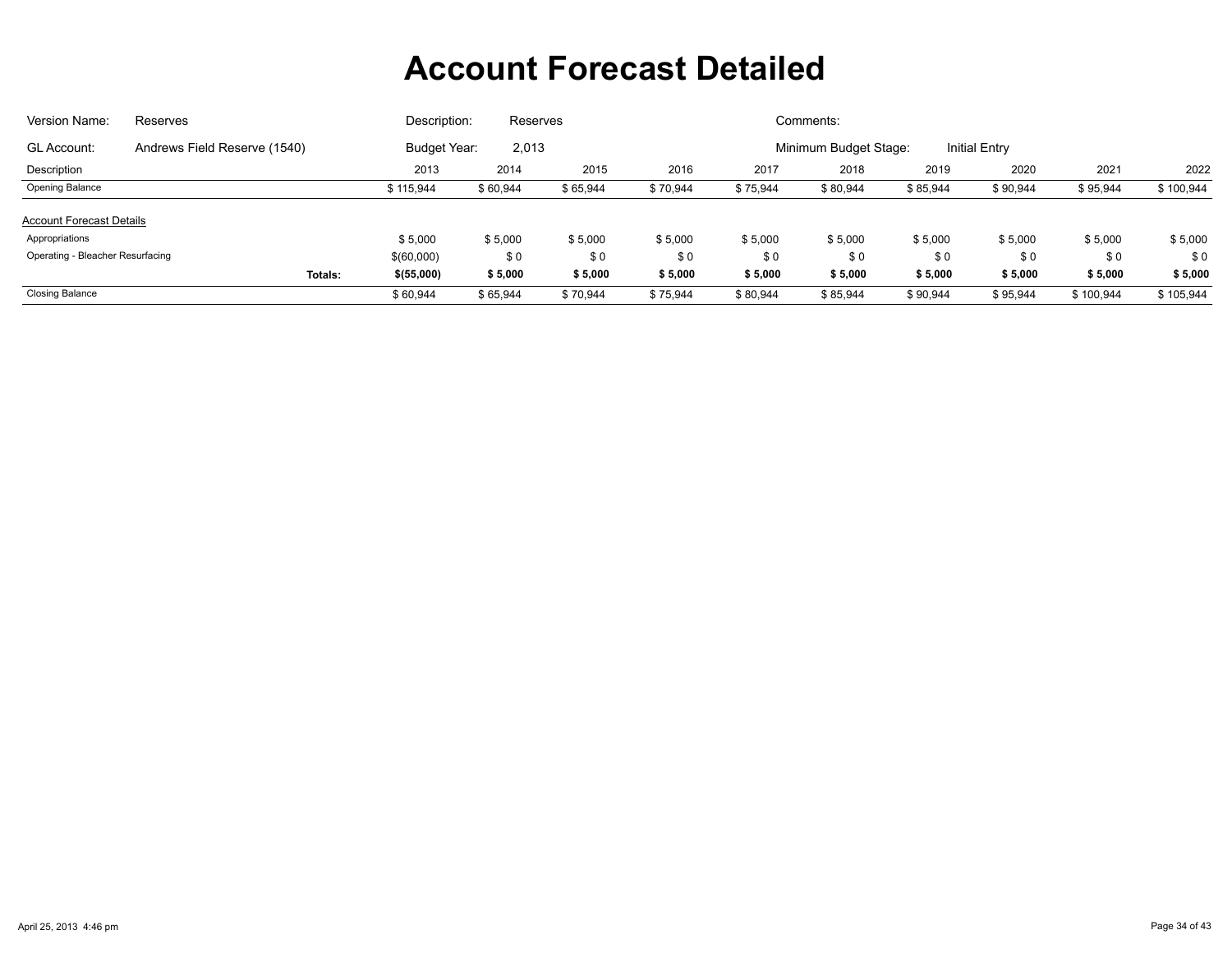| Version Name:                   | Reserves                          | Description: |                       | Reserves    |             |                                               | Comments:   |             |             |             |             |  |  |
|---------------------------------|-----------------------------------|--------------|-----------------------|-------------|-------------|-----------------------------------------------|-------------|-------------|-------------|-------------|-------------|--|--|
| <b>GL Account:</b>              | Affordable Housing Reserve (1505) |              | Budget Year:<br>2,013 |             |             | <b>Initial Entry</b><br>Minimum Budget Stage: |             |             |             |             |             |  |  |
| Description                     |                                   | 2013         | 2014                  | 2015        | 2016        | 2017                                          | 2018        | 2019        | 2020        | 2021        | 2022        |  |  |
| <b>Opening Balance</b>          |                                   | \$396,352    | \$596,352             | \$846.352   | \$1,096,352 | \$1,346,352                                   | \$1,596,352 | \$1,846,352 | \$2,096,352 | \$2,346,352 | \$2,596,352 |  |  |
| <b>Account Forecast Details</b> |                                   |              |                       |             |             |                                               |             |             |             |             |             |  |  |
| Appropriations                  |                                   | \$200,000    | \$250,000             | \$250,000   | \$250,000   | \$250,000                                     | \$250,000   | \$250,000   | \$250,000   | \$250,000   | \$250,000   |  |  |
|                                 | <b>Totals:</b>                    | \$200,000    | \$250,000             | \$250,000   | \$250,000   | \$250,000                                     | \$250,000   | \$250,000   | \$250,000   | \$250,000   | \$250,000   |  |  |
| <b>Closing Balance</b>          |                                   | \$596,352    | \$846,352             | \$1,096,352 | \$1,346,352 | \$1,596,352                                   | \$1,846,352 | \$2,096,352 | \$2,346,352 | \$2,596,352 | \$2,846,352 |  |  |
|                                 |                                   |              |                       |             |             |                                               |             |             |             |             |             |  |  |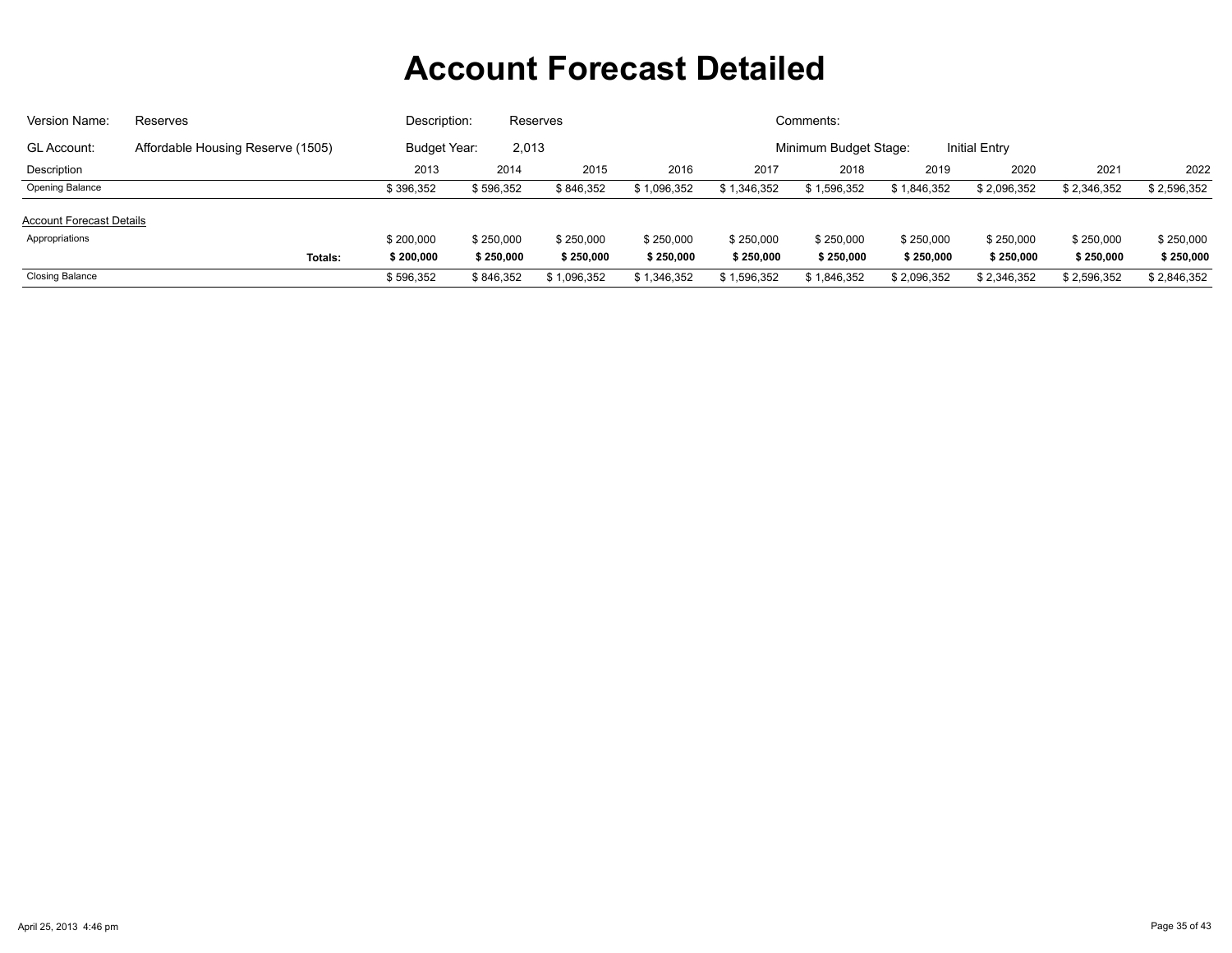| Version Name:                   | Reserves                           | Description: | Reserves   |            |                                               |            | Comments:    |             |             |              |             |  |
|---------------------------------|------------------------------------|--------------|------------|------------|-----------------------------------------------|------------|--------------|-------------|-------------|--------------|-------------|--|
| <b>GL Account:</b>              | Cumulative Benefits Reserve (1528) | Budget Year: | 2,013      |            | <b>Initial Entry</b><br>Minimum Budget Stage: |            |              |             |             |              |             |  |
| Description                     |                                    | 2013         | 2014       | 2015       | 2016                                          | 2017       | 2018         | 2019        | 2020        | 2021         | 2022        |  |
| <b>Opening Balance</b>          |                                    | \$324.077    | \$249,077  | \$174,077  | \$99,077                                      | \$24,077   | \$ (50, 923) | \$(125,923) | \$(200,923) | \$(275,923)  | \$(350,923) |  |
| <b>Account Forecast Details</b> |                                    |              |            |            |                                               |            |              |             |             |              |             |  |
| <b>Contract Severance</b>       |                                    | \$(75,000)   | \$(75,000) | \$(75,000) | \$(75,000)                                    | \$(75,000) | \$(75,000)   | \$(75,000)  | \$(75,000)  | \$(75,000)   | \$(75,000)  |  |
|                                 | <b>Totals:</b>                     | \$(75,000)   | \$(75,000) | \$(75,000) | \$(75,000)                                    | \$(75,000) | \$(75,000)   | \$(75,000)  | \$(75,000)  | \$(75,000)   | \$(75,000)  |  |
| <b>Closing Balance</b>          |                                    | \$249,077    | \$174,077  | \$99,077   | \$24,077                                      | \$(50,923) | \$(125,923)  | \$(200,923) | \$(275,923) | \$(350, 923) | \$(425,923) |  |
|                                 |                                    |              |            |            |                                               |            |              |             |             |              |             |  |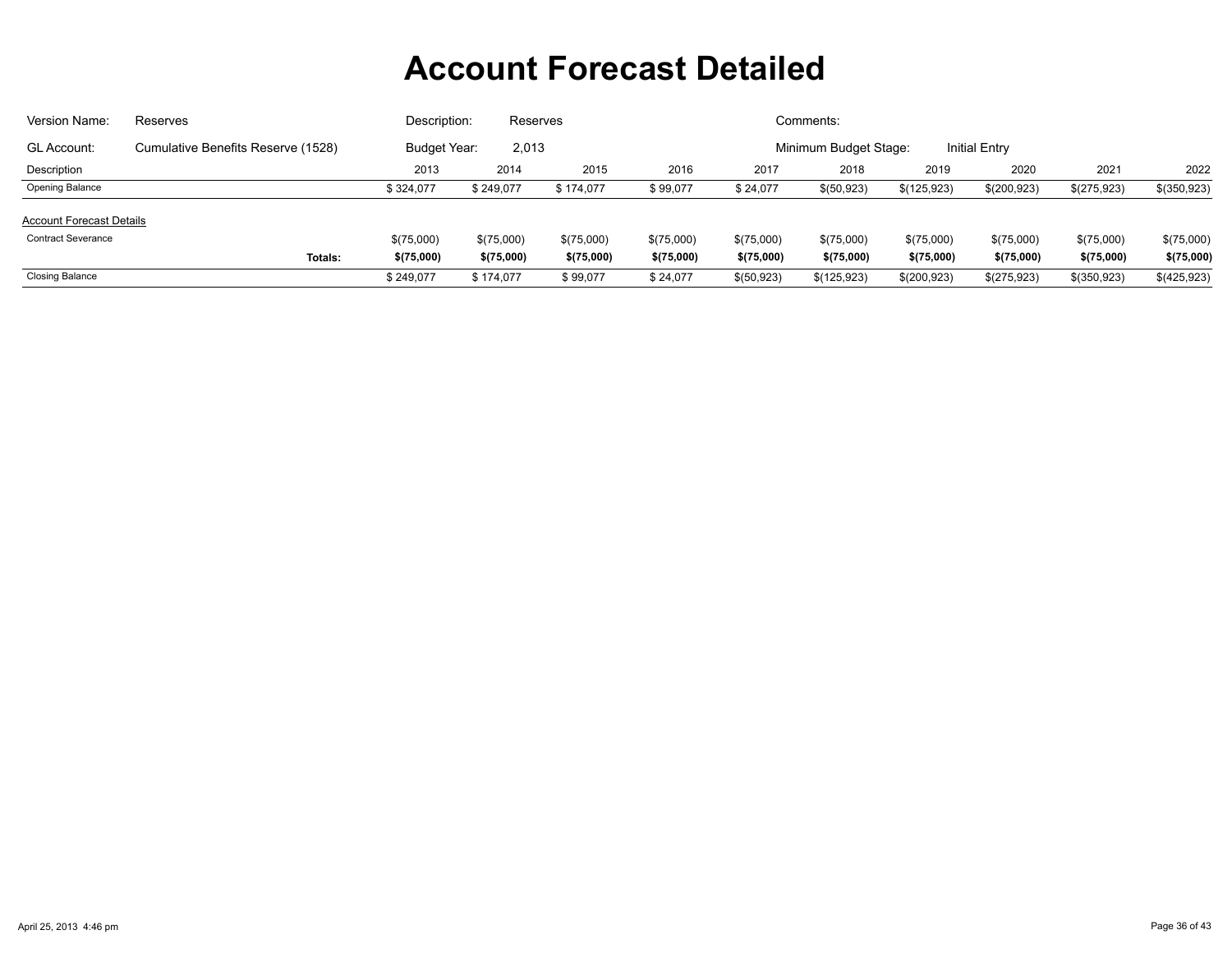| Version Name:                       | Reserves                         | Description: | Reserves |          |          |          | Comments:             |          |                      |          |          |
|-------------------------------------|----------------------------------|--------------|----------|----------|----------|----------|-----------------------|----------|----------------------|----------|----------|
| <b>GL Account:</b>                  | Professional Fees Reserve (1527) | Budget Year: | 2,013    |          |          |          | Minimum Budget Stage: |          | <b>Initial Entry</b> |          |          |
| Description                         |                                  | 2013         | 2014     | 2015     | 2016     | 2017     | 2018                  | 2019     | 2020                 | 2021     | 2022     |
| <b>Opening Balance</b>              |                                  | \$12,552     | \$12,552 | \$12,552 | \$12,552 | \$12,552 | \$12,552              | \$12,552 | \$12,552             | \$12,552 | \$12,552 |
| <b>Account Forecast Details</b>     |                                  |              |          |          |          |          |                       |          |                      |          |          |
| <b>Operating - Labour Relations</b> |                                  | \$0          | \$0      | \$0      | \$0      | \$0      | \$0                   | \$0      | \$0                  | \$0      | \$0      |
|                                     | Totals:                          | \$0          | \$0      | \$0      | \$0      | \$0      | \$0                   | \$0      | \$0                  | \$0      | \$0      |
| <b>Closing Balance</b>              |                                  | \$12,552     | \$12,552 | \$12,552 | \$12,552 | \$12,552 | \$12,552              | \$12,552 | \$12,552             | \$12,552 | \$12,552 |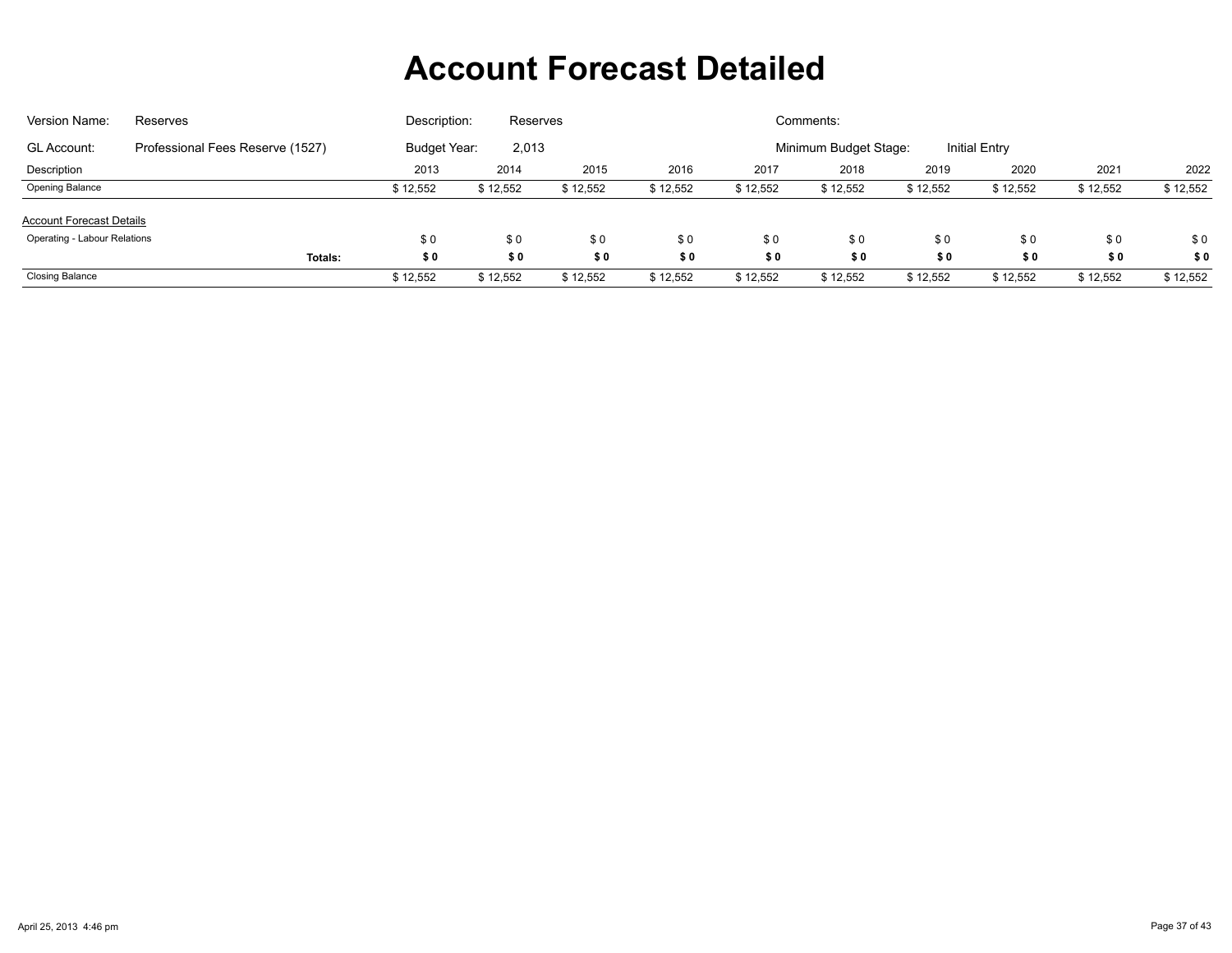| Version Name:                   | Reserves               |         | Description: |             | Reserves    |                                               |               | Comments: |             |             |             |             |  |
|---------------------------------|------------------------|---------|--------------|-------------|-------------|-----------------------------------------------|---------------|-----------|-------------|-------------|-------------|-------------|--|
| GL Account:                     | Gas Tax Transit (1558) |         | Budget Year: | 2,013       |             | <b>Initial Entry</b><br>Minimum Budget Stage: |               |           |             |             |             |             |  |
| Description                     |                        |         | 2013         | 2014        | 2015        | 2016                                          | 2017          | 2018      | 2019        | 2020        | 2021        | 2022        |  |
| <b>Opening Balance</b>          |                        |         | \$1,001,713  | \$1,386,913 | \$1,772,113 | \$2,157,313                                   | \$2,542,513   | \$399,513 | \$784,713   | \$1,169,913 | \$1,555,113 | \$1,940,313 |  |
| <b>Capital Requirements</b>     |                        |         |              |             |             |                                               |               |           |             |             |             |             |  |
| 910 - Transit Bus Replacement   |                        |         | \$0          | \$0         | \$0         | \$0                                           | \$(2,528,200) | \$0       | \$0         | \$0         | \$0         | \$(690,000) |  |
|                                 |                        | Totals: | \$0          | \$0         | \$0         | \$0                                           | \$(2,528,200) | \$0       | \$0         | \$0         | \$0         | \$(690,000) |  |
| <b>Account Forecast Details</b> |                        |         |              |             |             |                                               |               |           |             |             |             |             |  |
| <b>Grant Funds</b>              |                        |         | \$385,200    | \$385,200   | \$385,200   | \$385,200                                     | \$385,200     | \$385,200 | \$385,200   | \$385,200   | \$385,200   | \$385,200   |  |
|                                 |                        | Totals: | \$385,200    | \$385,200   | \$385,200   | \$385,200                                     | \$385,200     | \$385,200 | \$385,200   | \$385,200   | \$385,200   | \$385,200   |  |
| <b>Closing Balance</b>          |                        |         | \$1,386,913  | \$1,772,113 | \$2,157,313 | \$2,542,513                                   | \$399,513     | \$784,713 | \$1,169,913 | \$1,555,113 | \$1,940,313 | \$1,635,513 |  |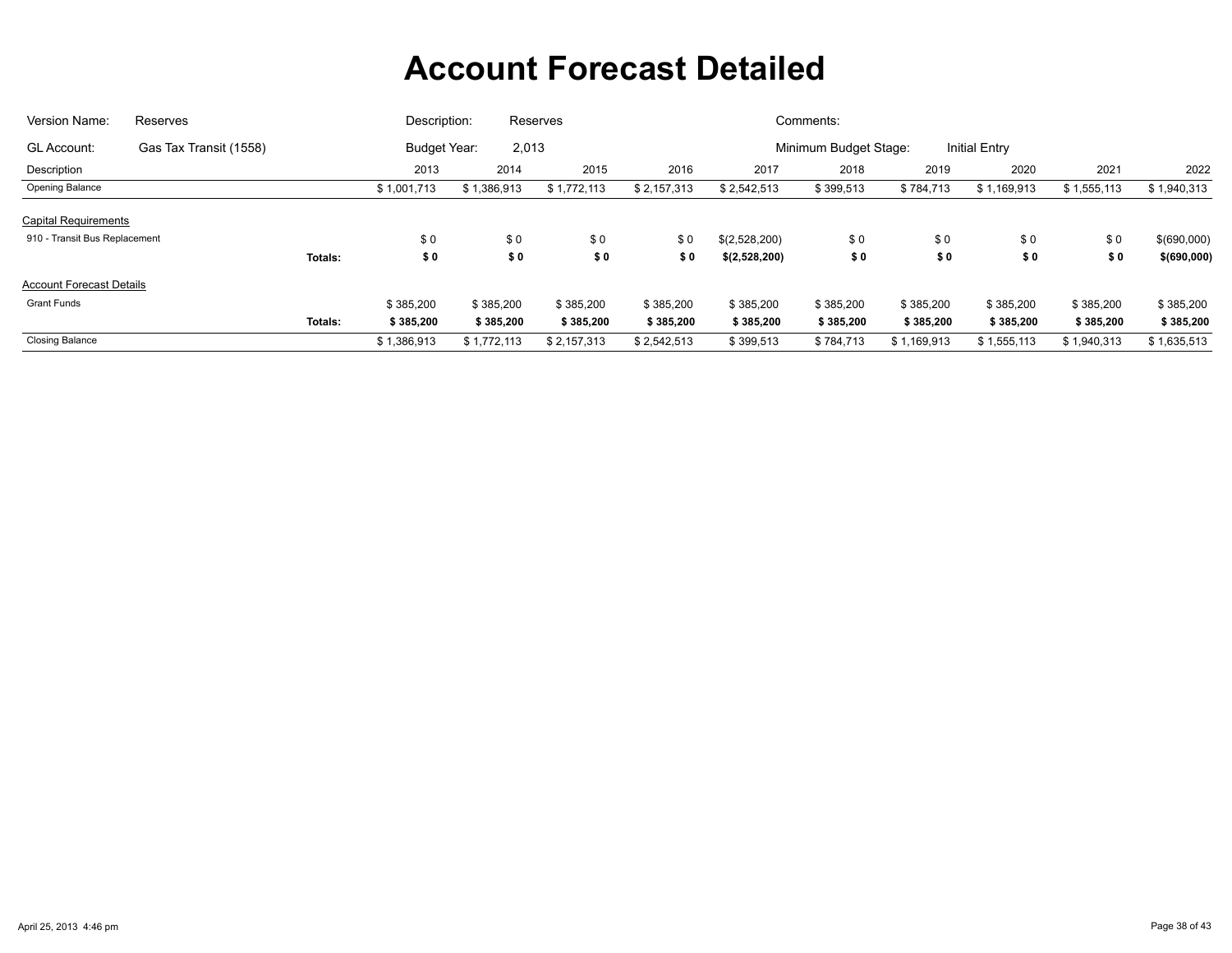| Version Name:                   | Reserves                            | Description: | Reserves  |           |           |           | Comments:             |           |                      |           |           |
|---------------------------------|-------------------------------------|--------------|-----------|-----------|-----------|-----------|-----------------------|-----------|----------------------|-----------|-----------|
| <b>GL Account:</b>              | Major Events Hosting Reserve (1501) | Budget Year: | 2,013     |           |           |           | Minimum Budget Stage: |           | <b>Initial Entry</b> |           |           |
| Description                     |                                     | 2013         | 2014      | 2015      | 2016      | 2017      | 2018                  | 2019      | 2020                 | 2021      | 2022      |
| <b>Opening Balance</b>          |                                     | \$160,268    | \$160,268 | \$160,268 | \$160,268 | \$160,268 | \$160,268             | \$160,268 | \$160,268            | \$160,268 | \$160,268 |
| <b>Account Forecast Details</b> |                                     |              |           |           |           |           |                       |           |                      |           |           |
| Appropriations                  |                                     | \$0          | \$0       | \$0       | \$0       | \$0       | \$0                   | \$0       | \$0                  | \$0       | \$0       |
|                                 | Totals:                             | \$0          | \$0       | \$0       | \$0       | \$0       | \$0                   | \$0       | \$0                  | \$0       | \$0       |
| <b>Closing Balance</b>          |                                     | \$160,268    | \$160,268 | \$160,268 | \$160,268 | \$160,268 | \$160,268             | \$160,268 | \$160,268            | \$160,268 | \$160,268 |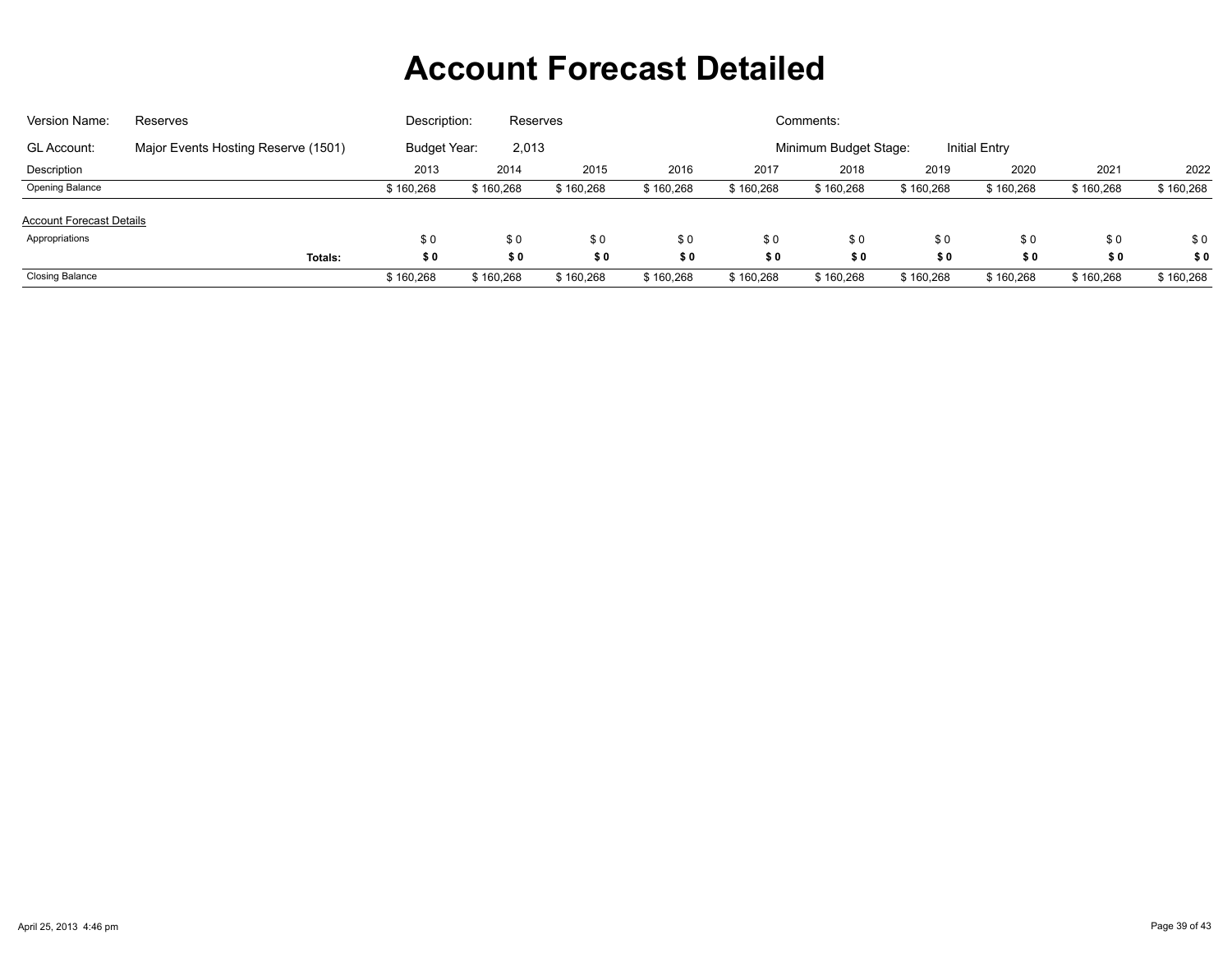| Version Name:          | Reserves                     | Description: | Reserves  |           |           |           | Comments:             |           |                      |           |           |
|------------------------|------------------------------|--------------|-----------|-----------|-----------|-----------|-----------------------|-----------|----------------------|-----------|-----------|
| <b>GL Account:</b>     | Snow Clearing Reserve (1517) | Budget Year: | 2,013     |           |           |           | Minimum Budget Stage: |           | <b>Initial Entry</b> |           |           |
| Description            |                              | 2013         | 2014      | 2015      | 2016      | 2017      | 2018                  | 2019      | 2020                 | 2021      | 2022      |
| <b>Opening Balance</b> |                              | \$281,549    | \$281,549 | \$281,549 | \$281,549 | \$281,549 | \$281,549             | \$281,549 | \$281,549            | \$281,549 | \$281,549 |
| Closing Balance        |                              | \$281,549    | \$281,549 | \$281,549 | \$281,549 | \$281,549 | \$281,549             | \$281,549 | \$281,549            | \$281,549 | \$281,549 |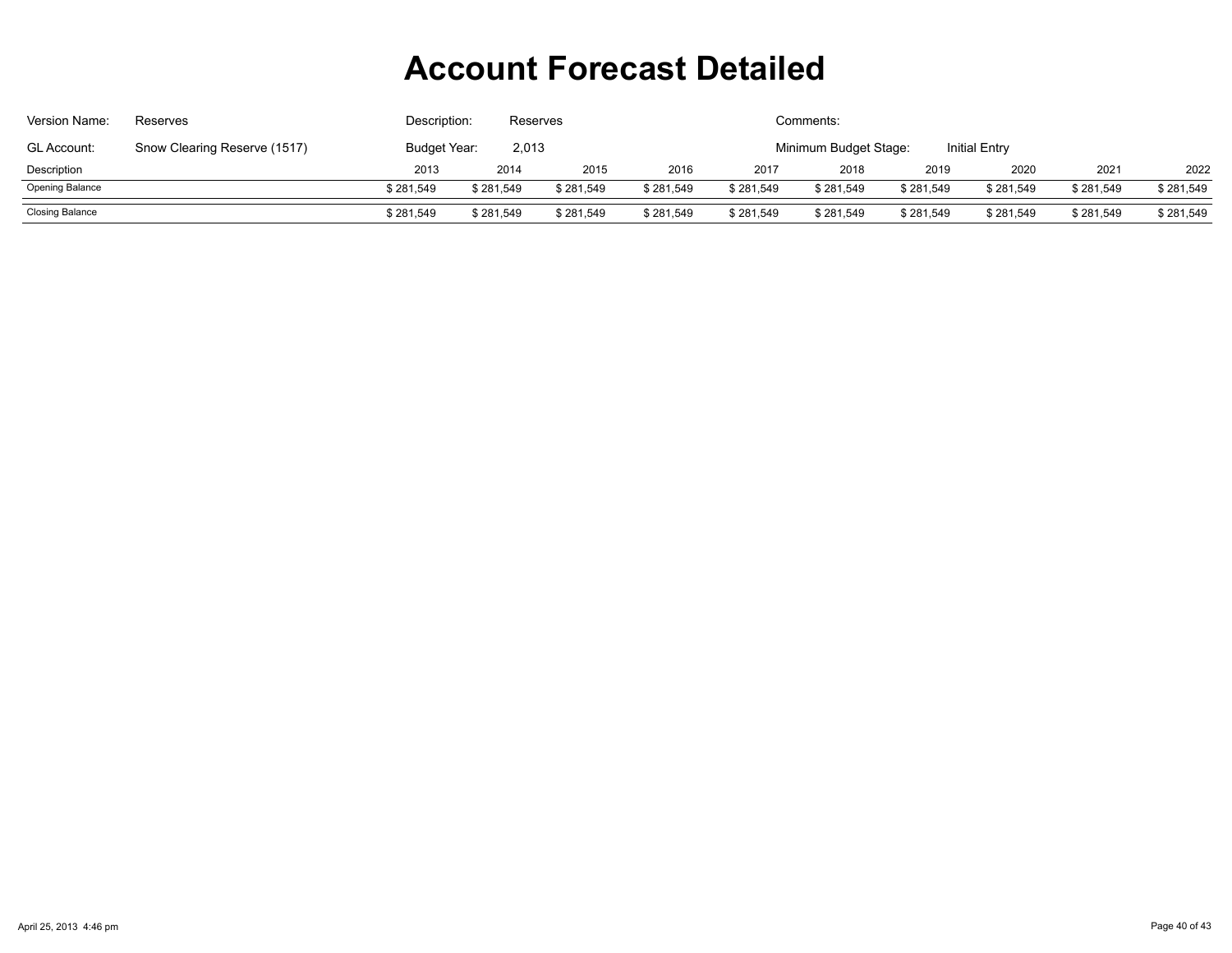| Version Name:                   | Reserves                                                                 | Description: | Reserves |           |           |               | Comments:             |            |                      |           |           |
|---------------------------------|--------------------------------------------------------------------------|--------------|----------|-----------|-----------|---------------|-----------------------|------------|----------------------|-----------|-----------|
| GL Account:                     | Utility - IWWTF Equipment Replacement (1546 Budget Year:                 |              | 2,013    |           |           |               | Minimum Budget Stage: |            | <b>Initial Entry</b> |           |           |
| Description                     |                                                                          | 2013         | 2014     | 2015      | 2016      | 2017          | 2018                  | 2019       | 2020                 | 2021      | 2022      |
| Opening Balance                 |                                                                          | \$304,000    | \$24,000 | \$44,000  | \$219,000 | \$394,000     | \$(237,400)           | \$(62,400) | \$112,600            | \$287,600 | \$462,600 |
| <b>Capital Requirements</b>     |                                                                          |              |          |           |           |               |                       |            |                      |           |           |
|                                 | 1083 - Water Reclamation Facility (WRF) - Anaerobic Basin Cover Replacer | \$(300,000)  | \$0      | \$0       | \$0       | \$0           | \$0                   | \$0        | \$0                  | \$0       | \$0       |
|                                 | 518 - Central WWTF (Wastewater Treatment Facility)                       | \$0          | \$0      | \$0       | \$0       | \$(806,400)   | \$0                   | \$0        | \$0                  | \$0       | \$0       |
|                                 | <b>Totals:</b>                                                           | \$ (300,000) | \$0      | \$0       | \$0       | \$ (806, 400) | \$0                   | \$0        | \$0                  | \$0       | \$0       |
| <b>Account Forecast Details</b> |                                                                          |              |          |           |           |               |                       |            |                      |           |           |
| <b>Maple Leaf Contributions</b> |                                                                          | \$20,000     | \$20,000 | \$175,000 | \$175,000 | \$175,000     | \$175,000             | \$175,000  | \$175,000            | \$175,000 | \$175,000 |
|                                 | <b>Totals:</b>                                                           | \$20,000     | \$20,000 | \$175,000 | \$175,000 | \$175,000     | \$175,000             | \$175,000  | \$175,000            | \$175,000 | \$175,000 |
| <b>Closing Balance</b>          |                                                                          | \$24,000     | \$44,000 | \$219,000 | \$394,000 | \$(237,400)   | \$(62,400)            | \$112,600  | \$287,600            | \$462,600 | \$637,600 |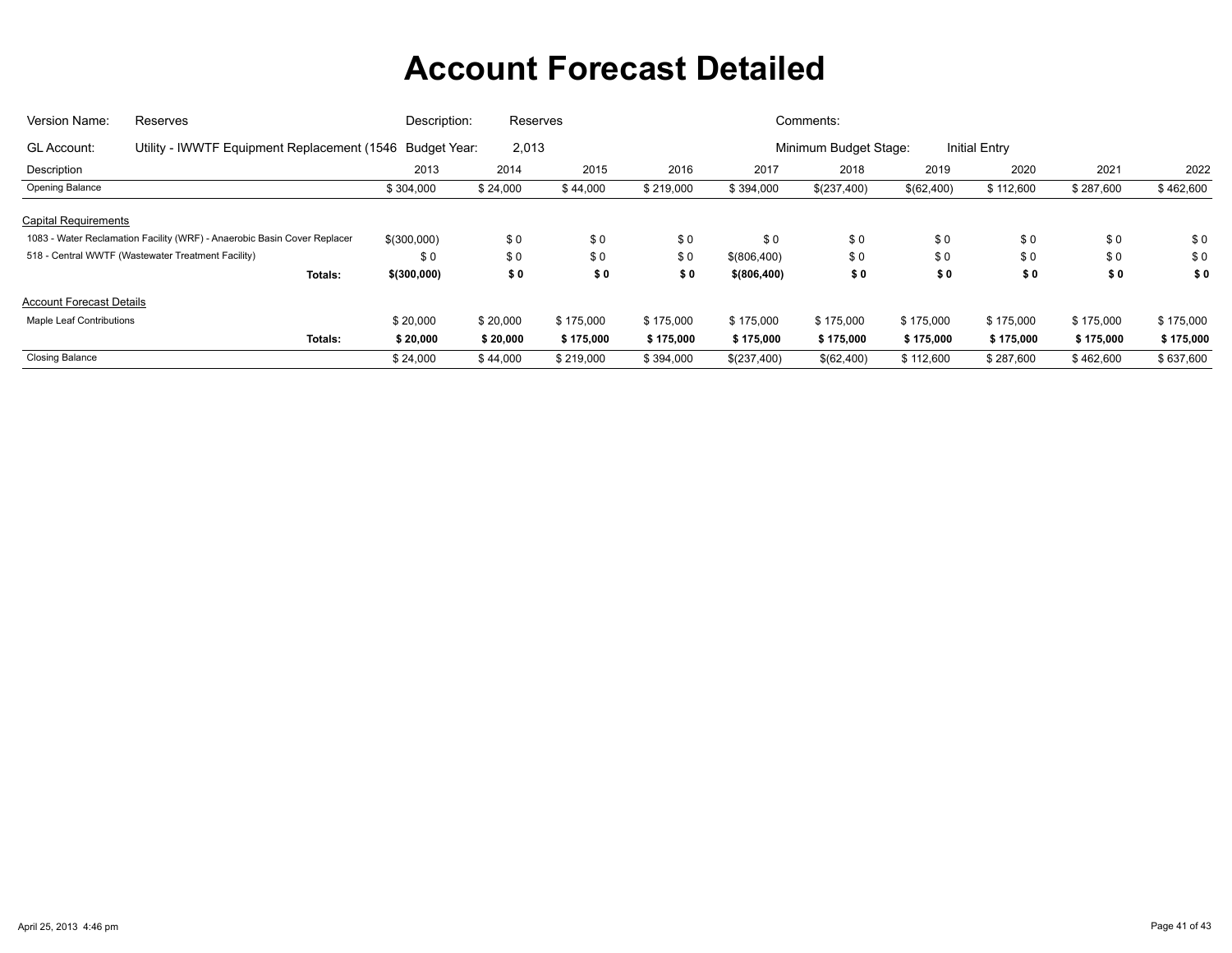| Version Name:                             | Reserves                                                                 | Description:        |             | Reserves    |             |             | Comments:             |             |                      |              |              |
|-------------------------------------------|--------------------------------------------------------------------------|---------------------|-------------|-------------|-------------|-------------|-----------------------|-------------|----------------------|--------------|--------------|
| GL Account:                               | Utility - Wastewater Reserve (1557)                                      | <b>Budget Year:</b> | 2,013       |             |             |             | Minimum Budget Stage: |             | <b>Initial Entry</b> |              |              |
| Description                               |                                                                          | 2013                | 2014        | 2015        | 2016        | 2017        | 2018                  | 2019        | 2020                 | 2021         | 2022         |
| Opening Balance                           |                                                                          | \$2,407,000         | \$837,000   | \$1,397,000 | \$2,847,000 | \$4,497,000 | \$6,147,000           | \$7,797,000 | \$9,447,000          | \$11,097,000 | \$12,747,000 |
| <b>Capital Requirements</b>               |                                                                          |                     |             |             |             |             |                       |             |                      |              |              |
|                                           | 1083 - Water Reclamation Facility (WRF) - Anaerobic Basin Cover Replacer | \$(1,200,000)       | \$0         | \$0         | \$0         | \$0         | \$0                   | \$0         | \$0                  | \$0          | \$0          |
|                                           | 206 - College Ave Lift Station Alternate Power Supply                    | \$0                 | \$0         | \$(200,000) | \$0         | \$0         | \$0                   | \$0         | \$0                  | \$0          | \$0          |
| 606 - Vehicle Replacements 1 ton and less |                                                                          | \$(100,000)         | \$0         | \$0         | \$0         | \$0         | \$0                   | \$0         | \$0                  | \$0          | \$0          |
|                                           | <b>Totals:</b>                                                           | \$(1,300,000)       | \$0         | \$(200,000) | \$0         | \$0         | \$0                   | \$0         | \$0                  | \$0          | \$0          |
| <b>Account Forecast Details</b>           |                                                                          |                     |             |             |             |             |                       |             |                      |              |              |
| Appropriations                            |                                                                          | \$0                 | \$700,000   | \$1,650,000 | \$1,650,000 | \$1,650,000 | \$1,650,000           | \$1,650,000 | \$1,650,000          | \$1,650,000  | \$1,650,000  |
| Sanitary Sewer Condition Assessment       |                                                                          | \$(150,000)         | \$(100,000) | \$0         | \$0         | \$0         | \$0                   | \$0         | \$0                  | \$0          | \$0          |
| Sanitary Sewer Modeling                   |                                                                          | \$(120,000)         | \$(40,000)  | \$0         | \$0         | \$0         | \$0                   | \$0         | \$0                  | \$0          | \$0          |
|                                           | <b>Totals:</b>                                                           | \$(270,000)         | \$560,000   | \$1,650,000 | \$1,650,000 | \$1,650,000 | \$1,650,000           | \$1,650,000 | \$1,650,000          | \$1,650,000  | \$1,650,000  |
| <b>Closing Balance</b>                    |                                                                          | \$837,000           | \$1,397,000 | \$2,847,000 | \$4,497,000 | \$6,147,000 | \$7,797,000           | \$9,447,000 | \$11,097,000         | \$12,747,000 | \$14,397,000 |